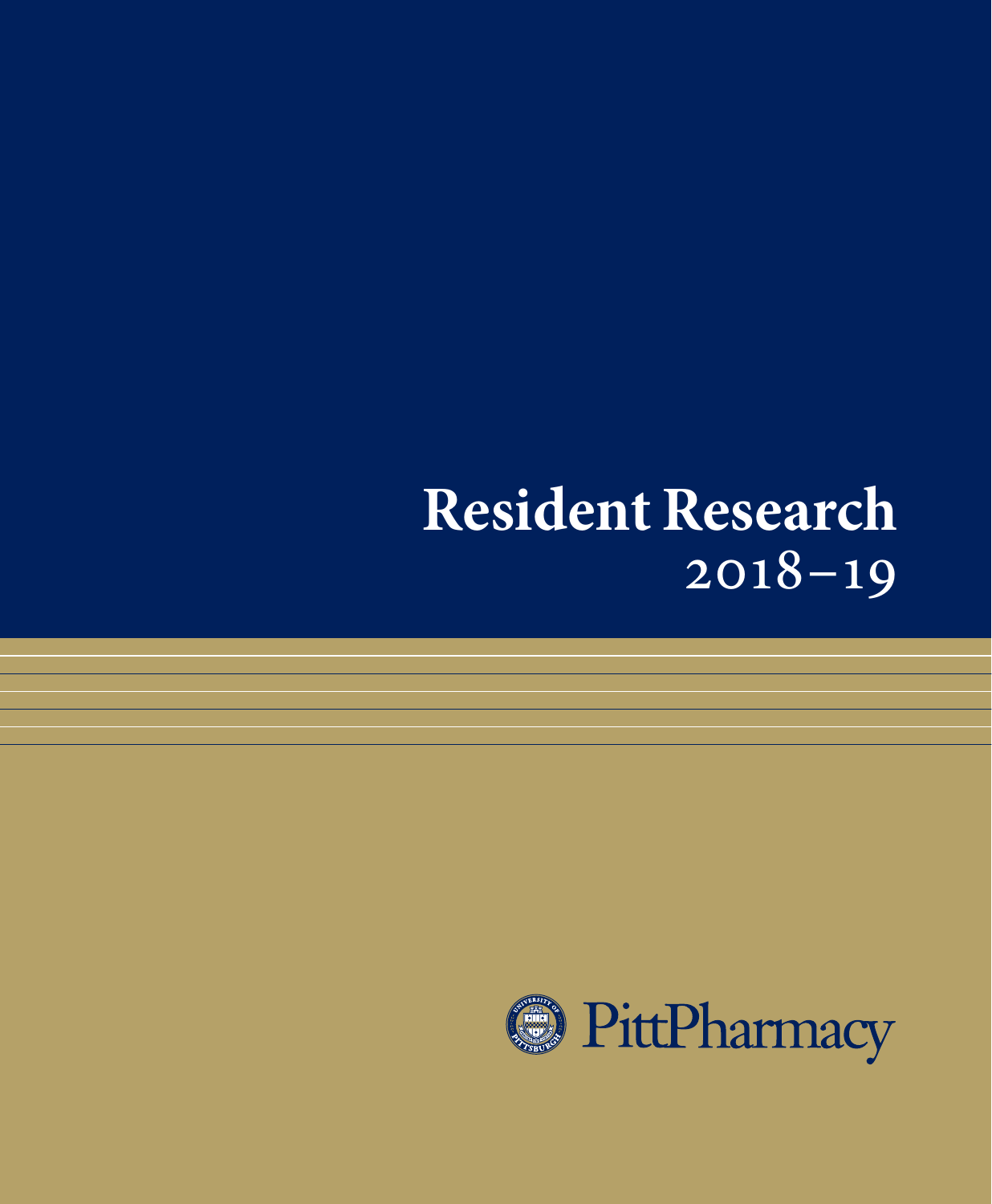|  | <b>Mission</b> |  |  |
|--|----------------|--|--|
|  |                |  |  |
|  |                |  |  |
|  |                |  |  |
|  |                |  |  |

The School of Pharmacy is committed to improving health through excellence, innovation, and leadership in education of pharmacists and pharmaceutical scientists, in research and scholarship, in care of patients, and in service to our communities.

#### **Values**

Integrity guides our daily work. We foster: Passion, commitment, and diligence; Creativity and personal growth; Collaboration and teamwork; A culture of respect for the individual.

| Message from the Dean 22 newspape of the United States and the United States and 2008.                                                                                                                                               |                |  |  |
|--------------------------------------------------------------------------------------------------------------------------------------------------------------------------------------------------------------------------------------|----------------|--|--|
| Valuing Our Partners <b>Constitution of the Constitution of the Constitution</b> of the Valuing Our Partners <b>Constitution of the Constitution</b>                                                                                 | 3              |  |  |
| Pharmacy Residency Research Program <b>Expanditure of the Contract Oracle Program</b> Pharmacy Residency Research                                                                                                                    | $\overline{4}$ |  |  |
| 2018-19 School of Pharmacy Residents                                                                                                                                                                                                 |                |  |  |
| Benedicta Asamoah 2008 - 2008 - 2019 - 2020 - 2021 - 2021 - 2021 - 2021 - 2021 - 2021 - 2021 - 2021 - 2021 - 20                                                                                                                      |                |  |  |
| John Aurora <u>(1988) 6. In the second second second second second second second second second second second second second second second second second second second second second second second second second second second sec</u> |                |  |  |
|                                                                                                                                                                                                                                      |                |  |  |
| Jennifer Bevan Maria Maria Maria Maria Maria Maria Maria Maria Maria Maria Maria Maria Maria Maria Maria Maria                                                                                                                       | 8              |  |  |
|                                                                                                                                                                                                                                      |                |  |  |
|                                                                                                                                                                                                                                      |                |  |  |
| Terrence Caldwell                                                                                                                                                                                                                    | -11            |  |  |
|                                                                                                                                                                                                                                      |                |  |  |
| Bailey Colvin 23 13                                                                                                                                                                                                                  |                |  |  |
|                                                                                                                                                                                                                                      |                |  |  |
| Taylor Dean                                                                                                                                                                                                                          | 15             |  |  |
| John Fawzy                                                                                                                                                                                                                           | <sup>16</sup>  |  |  |
| Ariel Ferdock <u>with the substitution of the substitution of the substitution of the substitution of the substitution of the substitution of the substitution of the substitution of the substitution of the substitution of th</u> | - 17           |  |  |
| Stacy Fredrick                                                                                                                                                                                                                       | - 18           |  |  |
|                                                                                                                                                                                                                                      |                |  |  |
| Victoria Gray                                                                                                                                                                                                                        | - 20           |  |  |
| Hayat Hassen                                                                                                                                                                                                                         | 21             |  |  |
|                                                                                                                                                                                                                                      | 22             |  |  |
| Alexa Hospodar Manuscritta and September 2014 and September 2014 and September 2014 and September 2014 and September 2014 and September 2014 and September 2014 and September 2014 and September 2014 and September 2014 and S       | 23             |  |  |
| Keith Hylwa 24                                                                                                                                                                                                                       |                |  |  |
| Didi Kim                                                                                                                                                                                                                             |                |  |  |
|                                                                                                                                                                                                                                      |                |  |  |
| Ariel Korlinchak                                                                                                                                                                                                                     | 27             |  |  |
|                                                                                                                                                                                                                                      | 28             |  |  |
| Amber Lapping with the communication of the communication of the communication of the communication of the communication of the communication of the communication of the communication of the communication of the communicat       | 29             |  |  |
| Joshua Maline                                                                                                                                                                                                                        | 30             |  |  |
| Meghan Martin 31                                                                                                                                                                                                                     |                |  |  |
| Caitlin McHugh                                                                                                                                                                                                                       | 32             |  |  |
|                                                                                                                                                                                                                                      | 33             |  |  |
|                                                                                                                                                                                                                                      |                |  |  |
| Lindsay Moreland                                                                                                                                                                                                                     | 35             |  |  |
| Terri Newman                                                                                                                                                                                                                         | 36             |  |  |
| Hannah Nystrom                                                                                                                                                                                                                       | 37             |  |  |
| Sehrish Panjwani                                                                                                                                                                                                                     | 38             |  |  |
| Nishta Patel                                                                                                                                                                                                                         | 39             |  |  |
| $\text{Theo Pham}_{\tiny\textsf{num}}$ . Theo Pham                                                                                                                                                                                   | 40             |  |  |
| Catherine Phi                                                                                                                                                                                                                        | $\frac{41}{2}$ |  |  |
|                                                                                                                                                                                                                                      | 42             |  |  |
| Alvaro San-Juan-Rodriguez 43                                                                                                                                                                                                         |                |  |  |
| Marilyn Schoenle                                                                                                                                                                                                                     | -44            |  |  |
| Erica Sheridan                                                                                                                                                                                                                       | 45             |  |  |
|                                                                                                                                                                                                                                      |                |  |  |
|                                                                                                                                                                                                                                      |                |  |  |
|                                                                                                                                                                                                                                      | 48             |  |  |
| Sara Weinstein 49 and the contract of the contract of the contract of the contract of the contract of the contract of the contract of the contract of the contract of the contract of the contract of the contract of the cont       |                |  |  |
| Anne Williams 50                                                                                                                                                                                                                     |                |  |  |
| Erica Wilson 51                                                                                                                                                                                                                      |                |  |  |
| Kevin Wissman 52                                                                                                                                                                                                                     |                |  |  |
| Melanie Yabs                                                                                                                                                                                                                         | 53             |  |  |
| $\label{prop:1} \textbf{Christine Z} \textbf{dani} \textbf{ewski} \textbf{}$                                                                                                                                                         | 54             |  |  |
| Contact Information 55                                                                                                                                                                                                               |                |  |  |
| Pharmacy Residency Programs                                                                                                                                                                                                          |                |  |  |
|                                                                                                                                                                                                                                      |                |  |  |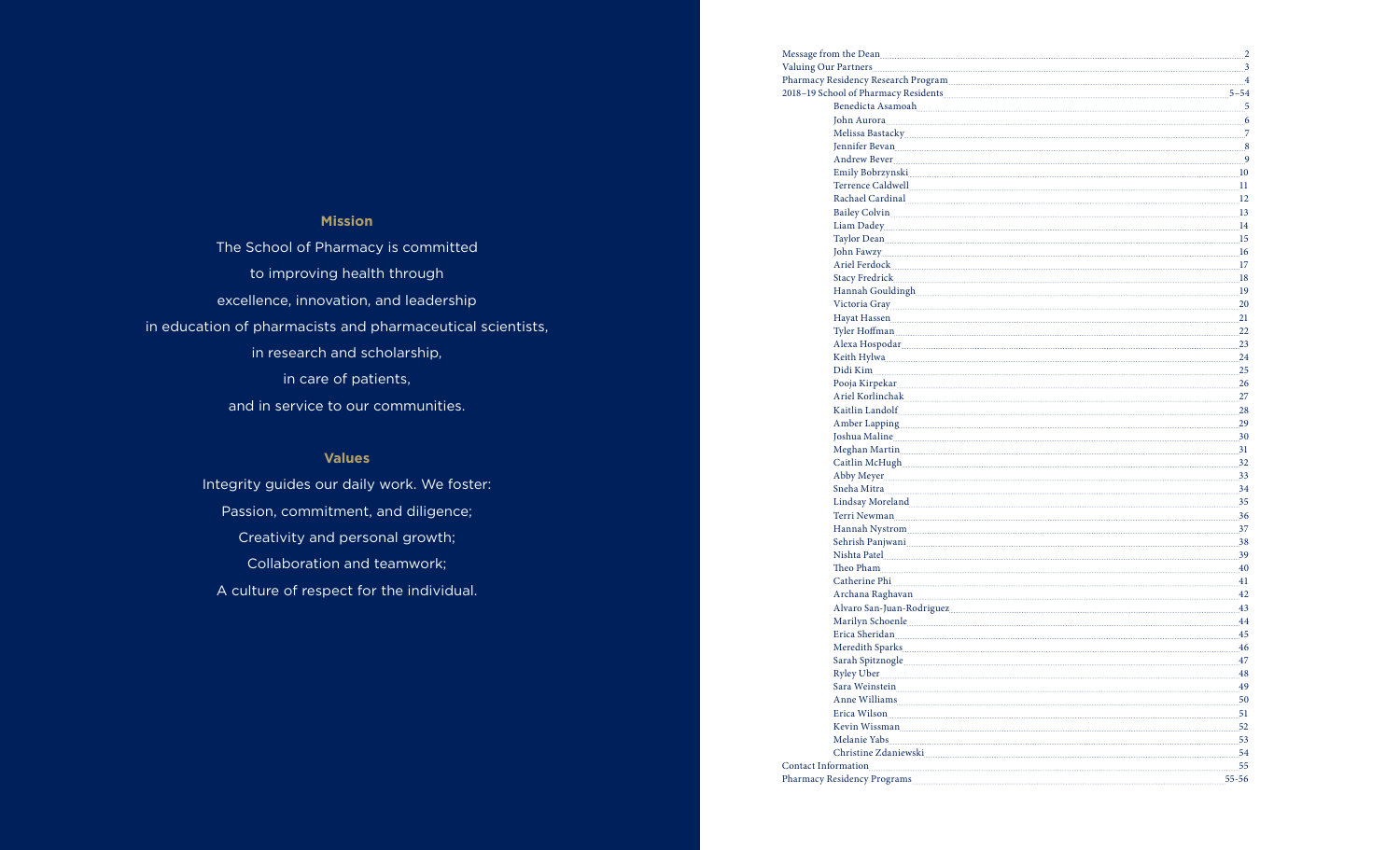### **Message from the Dean**

### **Patricia D. Kroboth, PhD**

Dear Members of the Resident Class of 2019,

Each and every one of you has distinguished yourself among pharmacy practitioners by completing a residency program. I congratulate you on completing this intensive year of learning—gaining pharmacy expertise and mastering elements of teaching and research that triangulate to better prepare you for your careers. As residents, you have enjoyed the best the academic and practice worlds have to offer through the collaborations between the School of Pharmacy and its partners— The UPMC hospitals including Presbyterian, Shadyside, Western Psychiatric Hospital, Magee-Womens Hospital, St. Margaret, McKeesport, Mercy, Hamot, and Childrens' Hospital of Pittsburgh, UPMC Health Plan, Rite Aid Corporation, Giant Eagle, Inc., Asti's South Hills Pharmacy and CVS Caremark.

You also have another distinction: as a class of residents, you made a commitment to learning clinical research skills through the Pharmacy Residency Research Program. During your career, you will be faced again and again with clinically important questions. The skills you learned created a foundation on which to build answers—and to become tomorrow's leaders in pharmacy.

We celebrate your distinction as a pharmacist who is completing your residency in one of the largest and finest programs in the country. Because of that, your personal experience has been enriched by your peers from Alabama, California, Connecticut, Georgia, Indiana, Kansas, Maryland, Massachusetts, Missouri, New York, Ohio, Pennsylvania, North Carolina, Texas, Virginia, and Washington.

You have earned one more distinction! You each have just become an alumnus of our University of Pittsburgh School of Pharmacy Residency Program and will forever be a part of our community. It is my sincere hope that you carry with you fondly the rich experiences of this past year as you launch the next phase of your career. There has never been a better time for pharmacy.

Congratulations, good luck, and keep in touch!

Let the Pitt Residents Roar!

-<br>Talricu Yaketh

# **Valuing Our Partners**

The University Pittsburgh School of Pharmacy values our partnerships with UPMC, UPMC Health Plan, Rite Aid, Giant Eagle, VA Pittsburgh Healthcare System, and CVS Caremark. It is through these partnerships that the Residency Program has grown in national reputation.

The University of Pittsburgh Medical Center is ranked among the top 10 of "America's Best Hospitals" according to the 2013 U.S. News and World Report rankings and is one of the leading integrated health care delivery systems in Western Pennsylvania. UPMC Presbyterian, UPMC Shadyside, UPMC Magee-Womens, UPMC Mercy, UPMC St. Margaret, UPMC McKeesport, UPMC Hamot, UPMC Children's Hospital of Pittsburgh, and UPMC Western Psychiatric Hospital of participate in our residency programs.

UPMC Health Plan, the second-largest health insurer in western Pennsylvania, is owned by UPMC, an integratedglobal health enterprise. The integrated partner companies of the UPMC Insurance Services Division — whichincludes UPMC Health Plan, UPMC WorkPartners, LifeSolutions (EAP), UPMC for You (Medical Assistance), andCommunity Care Behavioral Health — offer a full range of group health insurance, Medicare, Special Needs, CHIP, Medical Assistance, behavioral health, employee assistance, and workers' compensation products and services to nearly 3.4 million members.

Rite Aid Corporation is one of the nation's leading drugstore chains with nearly 2,600 stores in 30 states and the District of Columbia, with a strong presence on both the East Coast and West Coast, and 60,800 associates.

Giant Eagle Pharmacy is a leading regional pharmacy with departments in 216 Giant Eagle locations across five states.Customers with qualifying prescriptions benefit from programs including the Giant Eagle \$4/\$10 generic prescriptionprogram, free prenatal vitamins, and high-quality service from expertly trained pharmacists. Additional unique services include Specialty Pharmacy offerings, in-store immunizations, and more.

Asti's South Hills Pharmacy, located in Pittsburgh, PA, is an innovative community pharmacy providing excellent patient care in a family atmosphere. Services include comprehensive medication and chronic care management, extensive immunization services, compounding, HIV specialty care, disease state education programs, medication synchronization and specialty packaging as well as traditional dispensing services.

CVS Health is the nation's premier integrated pharmacy services provider, combining one of the nation's leading pharmaceutical services companies with the country's largest pharmacy chain. CVS Health drives value for pharmacy services customers by effectively managing pharmaceutical costs and improving health care outcomes through itsretail stores, pharmacy benefit management division, and mail service and specialty pharmacy division.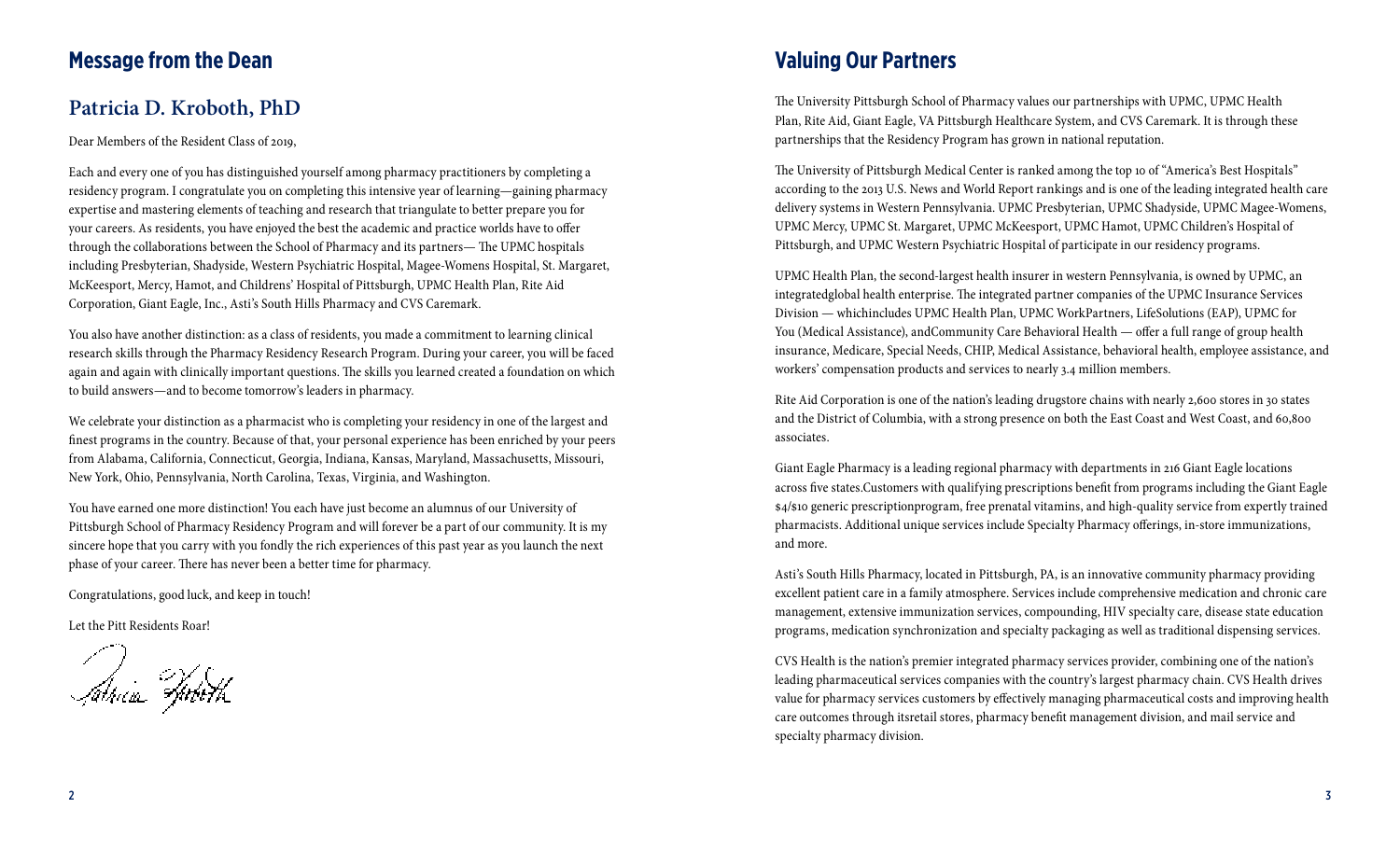### **Pharmacy Residency Research Program**

# **Sandra L. Kane-Gill, PharmD, MSc, FCCM, FCCP Director, Resident Research Series**

The Residency Research Program at the University of Pittsburgh School of Pharmacy incorporates a structured educational series with longitudinal research working groups. This approach provides a foundation for performing research, gives appropriate mentorship, fosters interactive discussions, allows peer critiques, and individual accountability for each resident project. Within the framework of the Residency Research Program, residents are responsible for the completion of all aspects of their project, from conceptualization to final manuscript preparation. Many of the projects completed this year focused on optimizing medication use in infectious diseases, behavioral health, pain management, diabetes, and anticoagulation. Projects also included application of pharmacogenomics; strategies to reduce adverse events, especially in the elderly; improving medication use during transitions of care; and opportunities for cost saving strategies. In addition, there were several assessments of opportunities in pharmacy practice for enhancing services.

The Residency Research Program requires residents to be certified in research fundamentals through the University of Pittsburgh and the Collaborative Institutional Training Initiative, participate in valuable interactive lectures geared toward the scientific development and management of their projects. They also learn to effectively communicate their project results in both verbal and written formats. Overall, our Residency Research Program contributes to the diversity of residency training with our partners in collaboration with the University of Pittsburgh School of Pharmacy, which ultimately results in well-rounded candidateseligible for a wide range of career opportunities.

Our program is highly successful with publication rates for our residents exceeding the national averageby at least three-fold. The success of this program is a result of the efforts of the working group facilitatorsand other major contributors: Alfred L'Altrelli, Amy Donihi, Stephanie Ballard, Gerard Mascara, Clayton Burke, Meaghan Voycik, Elizabeth Cassidy, Branden Nemecek, Gregory Castelli, Rebecca Morchied, Matthew Joseph, Patricia Klatt, Kristine Schonder, Ryan Rivosecchi, Ana Lupu, Kelli Lombardi, Josef Berletic, Madalyn Bates, Jennifer Heasley, Louise-Marie Oleksiuk, Marianne Koenig, Rachael Ours, Lucas Berenbrok, Amanda McQuillan, Robert Kozarian, Brad Cooper, Pamela Smithburger, Steven Ganchuk, Joni Carroll, Melissa McGivney, Jim Coons, Inmaculada Hernandez, Aaron Pickering, Sharon Connor, Lauren Jonkman, Kim Coley, Ron Campbell, Heather Johnson, Jennifer Shenk, Erica Martin, Brian Potoski, Marianne Koenig, Alex Rivosecchi, Heather Sakely, Megan Baumgartner, Chelsea Carr, Tanya Fabian, and Sarah Moffett. The efforts of the program directors and research mentors are greatly appreciated. Amy Seybert, chair of the Department of Pharmacy and Therapeutics and Bryan Yourich, Regional Director of Pharmacy Operations, must also be recognized for their dedication to the program. We greatly appreciate the continued support of Dean Patricia D. Kroboth. We would be remiss not to mention the administrative support of Metanthi Tzanakos, Matthew Freidhoff and Sherri Peterson. Most importantly, this program is successful because of the commitment of our outstanding residents.

### Cost of treatment of low risk venous thromboembolism (VTE) patients with direct acting oral anticoagulants versus enoxaparin and warfarin

Asamoah BW, Kane-Gill S, L'Altrelli A, Kloet, M.

**PURPOSE:** Venous thromboembolism (VTE) is associated with high use of health care resources. Treatment in the outpatient setting is recommended for hemodynamically patients at low risk for adverse effects. Bridging with parental heparin and routine monitoring of warfarin present challenges to disposition of patients from the ED. Direct acting oral anticoagulants have comparable efficacy to the VKAs, with significantly lower bleeding and no routine monitoring and bridging with parenteral agents which facilitates treatment without hospital admission. However, thereare limited studies of cost outcomes in VTE patients at low risk for adverse effects with DOAC.

**METHODS:** A retrospective chart review design was used to compare cost of treatment of low-risk VTE patients discharged from the ED with a DOAC or heparin and warfarin or admitted for inpatient management. Patients diagnosed with VTE in the ED were stratified into low and high-risk group per simplified version of the pulmonary embolism severity index. The cohorts was stratified into discharged and admitted patients for review of their anticoagulants and healthcare utilization and charges. Primary objective was 30 days total healthcare charges. Secondary objectives included healthcare utilization, predictors of high-risk of complications and inpatient admission for low risk patients, and anticoagulant used.

**RESULTS:** Overall, 13,438 diagnosed with VTE met the study criteria, 1,411 of whom were positive for chronic (303), acute/indeterminate (1057) and acute on chronic VTE (52). Out of the 1057 acute/indeterminate cohort, 839 had complete data for sPESI analysis; 202 (24%) were low-risk and 637(76%) were high-risk for 30-days VTE recurrence/ adverse effects. Both low and high-risk groups were further stratified into three groups: admission to inpatient unit [low-risk (162); high -risk (561)], admission to observation [low-risk (21); high -risk (37)], and discharged to home/ outpatient setting from ED [low-risk (19); high -risk (40)]. Further results are pending

**CONCLUSIONS:** About 80% of patients with low-risk of 30 days VTE recurrence/adverse effects were admitted, in comparison to 9.4% who were discharged from the ED. Similarly, a higher proportion of high-risk patients were admitted (88%) in comparison to the discharged patients 6.27%. Predictors of inpatient admission for low-risk patients, predictors of discharge for high-risk patients and further conclusion are pending.



#### **Benedicta Asamoah**

Benedicta received her PharmD from the University Of Maryland School Of Pharmacy in 2017 and is completing a health-system pharmacy administration residency at UPMC in 2019. Upon completion of the residency, she plans to practice in a hospital setting.

Mentor(s): Sandra Kane-Gill, PharmD, MS, FCCM, FCCP; Megan Kloet, PharmD, BCPS; Alfred L'Altrelli, PharmD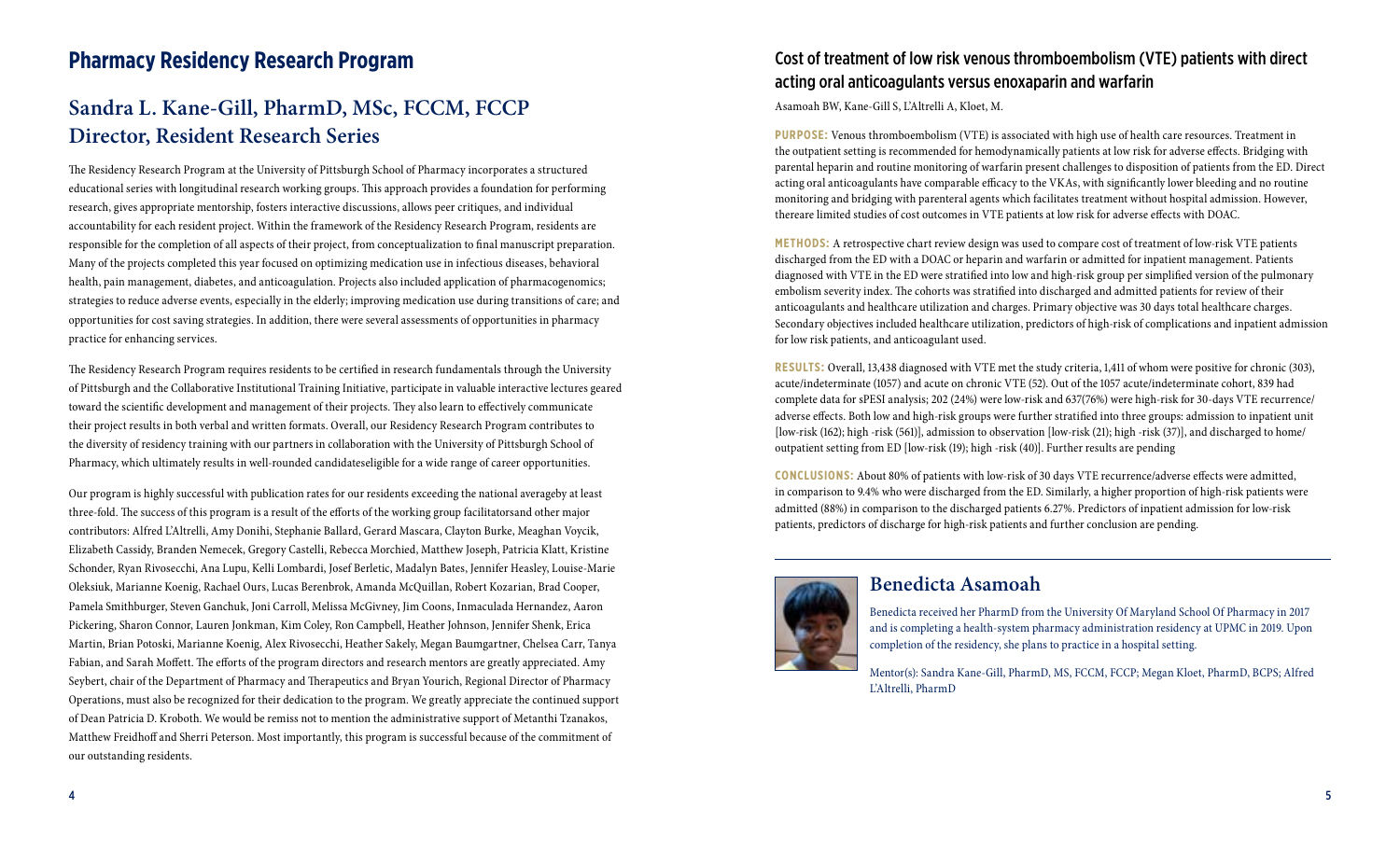#### Opportunities to improve HIV prevention curriculum and PrEP utilization in an urban family health center

Aurora JA, Ballard SL, Salter C, Skinker BM

**PURPOSE:** Pre-exposure prophylaxis (PrEP) is a method used to prevent the transmission of HIV in patients at substantial risk of infection. The FDA approved a fixed-dose combination of tenofovir disoproxil fumarate (TDF) and emtricitabine (FTC) in 2012 for PrEP. Since 2013, Shadyside family medicine residency has incorporated PrEP into patient care and medical resident training through didactic lectures, readings, and precepting, meeting 2016 AAFP curriculum guidelines. Despite the proven efficacy of PrEP, it remains underutilized in practice. This mixed-methods evaluation assessed training strategies for PrEP use and adherence to CDC guidelines with the goal of increasing PrEP utilization and improving the quality of PrEP management at Shadyside Family Health Center (SFHC).

**METHODS:** SFHC family medicine residents and graduates were surveyed to assess exposure to training components, self-reported confidence and competency in PrEP use, and retention of diagnostic criteria and recommended followup. A drug utilization evaluation (DUE) was also conducted by retrospective chart review at SFHC for patients prescribed TDF/FTC from 7/1/2012 to 6/30/2018. Patients with an HIV diagnosis or using other antiretrovirals were excluded. Charts were reviewed for adherence to CDC guidelines on prescribing and monitoring of PrEP. Adherence to prescribing practices includes proper TDF/FTC dose, directions, and quantity. Adherence to baseline and followup testing includes renal function, HIV, hepatitis B, STDs (gonorrhea, chlamydia, and syphilis), and pregnancy. In addition, encounter types were compared for follow-up testing. Results are reported with descriptive statistics and a chi-square analysis was used for between-group comparisons.

**RESULTS:** Eighty physicians were surveyed. Survey response rate was 56.3%. Of the respondents, 46.7% have prescribed PrEP and 55.5% self-assessed as competent to prescribe PrEP. Respondents exposed to all 3 training types were significantly more likely to self-assess as competent (p<0.05). Those self-assessed as competent were more likely to correctly identify 4+ follow-up testing guidelines (p<0.05). DUE identified 68 patients; 98.5% MSM. Baseline testing ranged from 79.4% (HIV screening) to <20% (hepatitis B.) Testing was less likely to be completed at follow-up vs. baseline (p<0.05). Follow-up testing was more likely to be completed at in-person office visits vs. non-office visits  $(p<0.05)$ .

**CONCLUSION:** PrEP training resulted in self-reported competence in about half of survey respondents. Chart review revealed gaps in adherence to prescribing & monitoring of PrEP, indicating a need for increased physician training and practice supports. PrEP is underutilized at SFHC, especially in non-LGBTQ+ patients. Training efforts should include adequate patient care experience with skilled preceptors, in addition to readings and didactics.

*Presented at the 1st Annual UPMC Family Medicine Scholarship Day in Altoona, PA, on May 10, 2019*



#### **John Aurora**

John is from Wallingford, CT, and received his PharmD from the University of Connecticut. He completed a PGY1 community pharmacy resident at St. Vincent's Medical Center in Bridgeport, CT. His professional interests include chronic disease state management, transitions of care, and academia. Upon completion of his ambulatory care residency, he plans to practice as a clinical pharmacist in an outpatient clinic.

#### Characterization of immune-mediated colitis following checkpoint inhibitor therapy in melanoma patients at a large academic medical center

Melissa L. Bastacky, PharmD; Gerard P. Mascara, PharmD, BCOP; Timothy L. Brenner, PharmD, BCOP; Diwakar Davar, MD, MBBS, MSc

**PURPOSE:** Immune checkpoint inhibitor (ICI) therapy has revolutionized the treatment of multiple cancer types by producing durable responses in a subset of patients. ICIs are first-line therapy for patients with metastatic melanoma and have improved overall survival and progression-free survival compared to standard chemotherapy. However, ICI therapy is associated with unique immune-related adverse events (irAEs), resulting in treatment discontinuation in 25%-58% of patients. Among various irAEs, colitis occurs in 8-27% of patients treated with ICIs and is among the most difficult to treat. We evaluated characteristics of immune-mediated colitis in patients with advanced melanoma treated with ICIs.

**METHODS:** We performed a chart review of 183 sequential melanoma patients at the University of Pittsburgh Medical Center Hillman Cancer Center Melanoma Program who received at least 1 dose of ICI therapy with a PD-1 and/or CTLA-4 inhibitor between 2011-2018 and who consented to a concurrent IRB approved tissue banking study. We excluded patients who did not develop immune-mediated colitis on ICIs. Data collection included demographics, ICI treatment, incidence and grading of colitis, management, colonoscopy and/or biopsy results, relevant labs, and known and exploratory predictive factors of colitis. Colitis was defined by the ASCO irAE Clinical Practice Guideline and graded per the NCI CTCAE v5.0. Steroid responders were defined as colitis resolution to  $\leq$  grade 1 without additional immunosuppressive therapy. Descriptive statistics were reported for characteristics of immune-mediated colitis and comparisons utilized non-parametric statistical tests.

**RESULTS:** In our cohort, 23 of 183 (12.6%) patients developed immune-mediated colitis. Those receiving Ipilimumab/ Nivolumab combination therapy developed higher grade colitis (grade >3: 100%) with an earlier onset (median onset: 48 days) compared with those receiving monotherapy with either Ipilimumab (grade  $\geq$ 3: 42.9%, median onset: 106 days) or a PD-1 agent (grade >3: 11.1%, median onset: 202 days). 17 of 21 (81%) colitis events treated with systemic steroids were responsive to steroid therapy. Patients who were re-challenged with the same ICI after a delay in treatment (n=4) due to colitis did not experience recurrent colitis.

**CONCLUSIONS:** Consistent with irAE literature in melanoma patients undergoing ICI therapy, Ipilimumab/Nivolumab combination therapy produces a greater incidence of higher grade colitis than ICI monotherapy. Patients on combination therapy may derive benefit from closer monitoring within the first 3 months of treatment. Although the literature is inconclusive, our results suggest that those who develop colitis with resolution to grade  $\leq 1$ , may be re-challenged with the same or a different ICI in the future with low risk of development of a recurrent episode of immune-mediated colitis.

*Presented at Hematology/Oncology Pharmacy Association Annual Conference, Fort Worth, TX, April 3-6, 2019.*



### **Melissa Bastacky**

Melissa is a PGY2 Oncology Pharmacy Resident at UPMC-Shadyside Hospital. She completed her undergraduate and pharmacy school training at the University of Pittsburgh and her PGY1 Pharmacy Residency at UPMC-Presbyterian Hospital. Her current interests lie in oncology, immunology, and pharmacogenomics.

6 7 Mentor(s): Stephanie Ballard, PharmD, BCPS; Deanne Hall, PharmD, BCACP, CDE Mentor(s): Timothy L. Brenner, PharmD, BCOP; Gerard P. Mascara, PharmD, BCOP; James J. Natale, PharmD, BCOP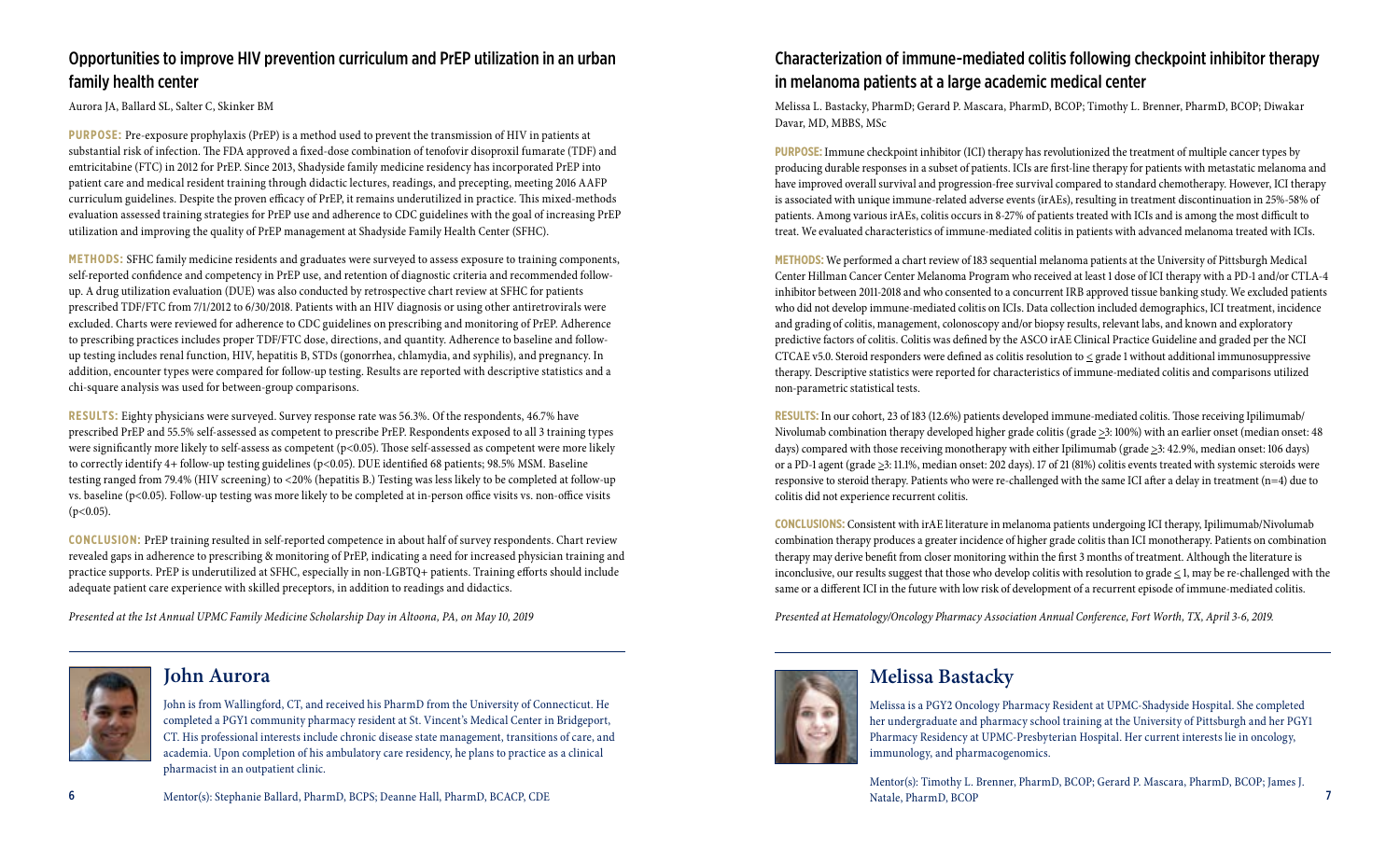#### Appropriateness of Antibiotic Selection for Patients Undergoing Cesarean Section

Bevan JL, Burke CX, Zaradzki KS

**PURPOSE:** Cesarean Section (CS) delivery accounts for 32% of the 4 million births per year in the United States. Women who have a CS are at a greater risk for developing postpartum infections. Antibiotic prophylaxis is recommended for all women undergoing CS and has been found to reduce the risk of wound infections or infectious complications by 60-70% compared to placebo or no prophylaxis. Appropriate drug selection reduces treatment failure, development of multi-drug resistant organisms, and adverse reactions associated with antibiotic prophylaxis. This QI project is designed to evaluate if CS prophylactic antibiotics are being appropriately selected, according to The American College of Obstetricians and Gynecologists (ACOG) recommendations, at UPMC Magee Womens Hospital. Identifying the drug selection trends will help to determine interventions that should be implemented to improve antibiotic prescribing in the UPMC Magee Womens Hospital Birth Center.

**METHODS:** This was a single center, retrospective project in which the electronic medical records were reviewed of patients who underwent CS delivery at UPMC Magee Womens Hospital. Approval was granted by the UPMC Quality Improvement Review Board prior to beginning the project. Patient were included in the study if they underwent CS delivery at UPMC Magee Womens Hospital between January 1, 2018 and December 31, 2018. Exclusion criteria was a diagnosis of chorioamnionitis, and incomplete medication administration record information. Data collected included patient age, height, weight, allergies, length of stay, and antibiotics administered.

**RESULTS:** Pending

**CONCLUSIONS:** Pending



#### **Jennifer Bevan**

Jennifer received her PharmD from The Ohio State University in 2018 and is completing her PGY-1 pharmacy practice residency at UPMC Magee Womens Hospital. Upon completion of her residency, she will be returning to Columbus to work as a hospital pharmacist.

Mentor(s): Clayton Burke PharmD, Krystina Zaradzki PharmD, Pamela Smithburger, PharmD, MS, BCPS, BCCCP, FCCP, FCCM

#### Evaluation of systemwide open fracture prophylaxis practices

#### Bever A, Voycik M

**PURPOSE:** Open fractures are those in which bone is exposed to a patient's external environment via traumatic injury. In 2011, the Eastern Association for the Surgery of Trauma (EAST) published guidelines for infection prevention in this patient population. Despite these guidelines, there are a wide variety of prophylactic strategies used in the management of open fractures at our institution, many of which are more aggressive in breadth of antimicrobial coverage and treatment duration, exposing patients to adverse effects of broad-spectrum agents without evidencebased benefit. This quality improvement project is designed to characterize the variability of prophylaxis practices within the health system.

**METHODS:** This retrospective chart review included patients ~18 years old that presented to any UPMC facility with an ICD-10 code for long bone open fracture from January 1st, 2017 to December 31st, 2017. Information collected included patient demographics, fracture grade, antimicrobial drug selection and duration, surgical intervention, infectious disease consultation, and concomitant indications for antimicrobials. Patients were excluded from review if the fracture grade was not documented in the medical record or if the patient had another indication for antimicrobials. This information was reviewed to compare system use to the EAST practice management guidelines regarding breadth and duration of antimicrobial prophylaxis for this indication.

**RESULTS:** Of the 398 admissions for long bone open fracture in 2017, 192 patients met inclusion criteria. In patients with Gustilo Type I or II fractures, duration of prophylaxis exceeded the guideline-recommended duration of 24 hours post-wound closure in 109 cases (83.8%). In patients with Gustilo Type III fractures, duration of prophylaxis exceeded the guideline-recommended duration of 24 hours post-wound closure or 72 hours post-injury in 58 cases (93.5%). Further, breadth of coverage was discordant with current recommendations in 48 Type I/II fractures (33.1%) and 9 Type III fractures (14.5%).

**CONCLUSIONS:** System utilization of prophylactic antimicrobials in open fracture care is discordant with guideline recommendations. This retrospective review highlighted the variability of care provided at UPMC facilities in terms of antibiotic selection and duration of treatment for this indication. This data would support the development of an institutional protocol to standardize care for this patient population.



#### **Andrew Bever**

Drew received his Pharm.D. from the Duquesne University School of Pharmacy and is completing his PGY-1 at UPMC Mercy. Upon completion, Drew will continue with the Mercy team as a Lead Pharmacist. His professional interests include medication safety, pharmacy informatics, and health-system administration.

Mentor(s): Meaghan Voycik, Pharm.D., BCPS; Taylor Miller, Pharm.D.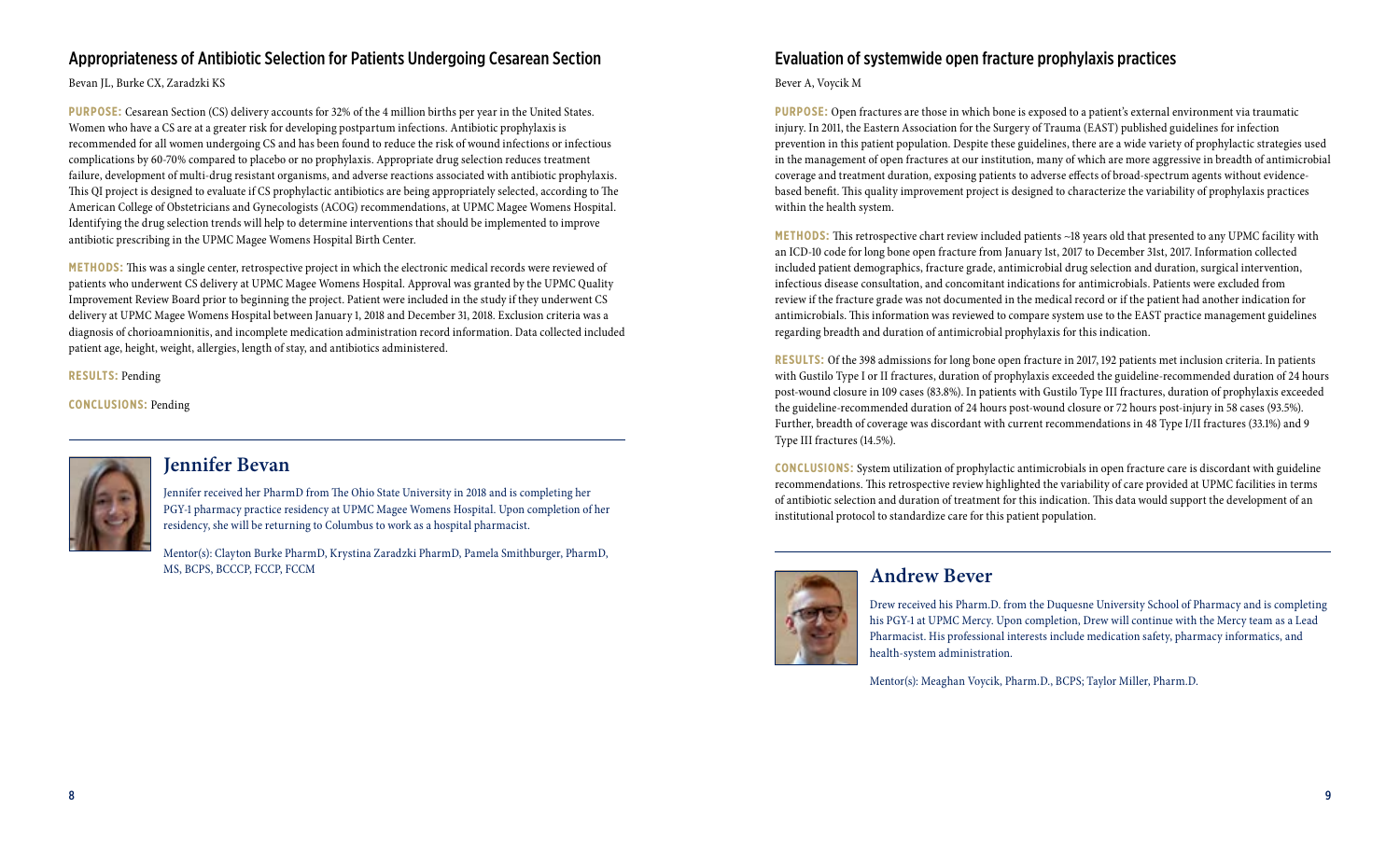#### Evaluation of a Geriatric Correctional Insulin Scale in Patients with Diabetes

E. Bobrzynski, E. Cassidy, A. Donihi, F. D'Amico

**PURPOSE:** Hypoglycemia is a serious adverse event of insulin therapy in hospitalized older adults (≥65 years-old). This age group is especially vulnerable due to the increased prevalence of multiple comorbidities, polypharmacy, malnutrition, and frailty. Therefore, cautious dosing of insulin is warranted in older adults. In the hospital setting, insulin correctional scale is often used in combination with scheduled basal insulin to manage hyperglycemia. Correctional scale can also be used as insulin monotherapy for a short period of time in hyperglycemic patients whose insulin requirements are unknown. Given increased susceptibility of older adults to hypoglycemia, our hospital has an order set for a lower intensity, geriatric-specific correctional insulin scale in addition to an order set for standard adult low, moderate, and high intensity scales. The goal of this quality improvement project was to assess our standardized geriatric correctional insulin protocol in hospitalized older adults with diabetes.

**METHODS:** Patients admitted to the hospital's geriatrics service with diabetes ordered the geriatric correctional insulin scale were retrospectively identified over a 12-month period. The geriatric correctional scale has a higher threshold for treatment of elevated blood glucose levels, delaying insulin doses until blood glucose is greater than 200 mg/dL. Patient demographics including age, comorbid conditions, concurrent use of basal or premix insulin, preadmission diabetes regimen (if any), and reason for admission will be collected. Prevalence of hypoglycemia (blood glucose (BG) <70 mg/dL), severe hypoglycemia (BG <54 mg/dL), hyperglycemia (BG >180 mg/dL), and need to switch scales will be analyzed.

**RESULTS:** We anticipate low rates of hypoglycemia with the geriatric scale; however, we suspect that many patients may be switched from the geriatric to a standard scale for escalation in therapy. We anticipate determining the prevalence of hypoglycemia and hyperglycemia in this population.

**CONCLUSIONS:** There is a need for careful use of insulin in older adults. Next steps could include determining which older adults are most likely to benefit from use of the geriatric scale.



#### **Emily Bobrzynski**

Emily Bobrzynski is from Pittsburgh, Pennsylvania. She received her PharmD from the University of Pittsburgh School of Pharmacy. She completed her PGY1 residency training at UPMC St. Margaret. This year, she is continuing her training as a PGY2 in geriatrics at UPMC St. Margaret. After completing her PGY2, she will be an Inpatient Heart Failure Clinical Pharmacy Specialist with Allegheny Health Network at Forbes Hospital. Her professional interests include transitions of care, deprescribing, interprofessional education.

Mentor(s): Elizabeth Cassidy, PharmD, BCPS

#### Retrospective review of positive ascitic fluid cultures in patients with spontaneous bacterial peritonitis (SBP) and assessment for appropriateness of guideline-based empiric antibiotic selection.

Caldwell HT, Andrzejewski C, Marini R, McCreary E, Nemecek BD

**PURPOSE:** The purpose of this study is to investigate the percentage of bacteria identified in ascitic fluid cultures that are susceptible to third generation cephalosporins, the empiric treatment recommended by the 2012 American Association for the Study of Liver Diseases (AASLD) guidelines for SBP.

**METHODS:** This is a retrospective review of adult inpatients with a diagnosis of SBP and positive ascitic fluid cultures who were admitted to UPMC Mercy or UPMC Presbyterian from January 1st, 2013 – December 31st, 2018. Patients who had ascites secondary to malignancy, tuberculosis, pancreatic etiologies, pregnant women, prisoners, no ascitic fluid culture available, or no growth on ascites fluid culture, peritoneal dialysis or gastrointestinal perforation were excluded. The primary outcome was to evaluate the percentage of bacteria that were covered by empiric regimens recommended by the AASLD guidelines. Secondary outcomes include identifying the most frequent organisms growing in ascitic fluid in SBP patients.

**RESULTS:** A total of 1779 patients were screened; forty-four patients met inclusion criteria. Sixty-six percent were male (n=29), with mean age of 56 years, with 67 unique isolates identified from ascitic fluid. Twenty-eight patients (64%) were admitted to an intensive care unit (ICU). Top 3 organisms isolated were *Escherichia coli* (n=14, 21%), *Enterococcus* spp. (n=13, 20%), and *Klebsiella* spp. (n=8, 12%). Further analysis on susceptibility of organisms are pending.

**CONCLUSIONS:** Pending final analysis



#### **Terrence Caldwell**

Terrence is from West Philadelphia and received his PharmD from Philadelphia College of Pharmacy in 2018 and will be completing a pharmacy practice residency at UPMC Mercy in 2019. Upon completion of his residency, he will start work at Children's Hospital of Philadelphia.

Mentor(s): Branden Nemecek, PharmD, BCPS; Christina Andrzejewski, PharmD, BCPS; Taylor Miller, PharmD, BCPS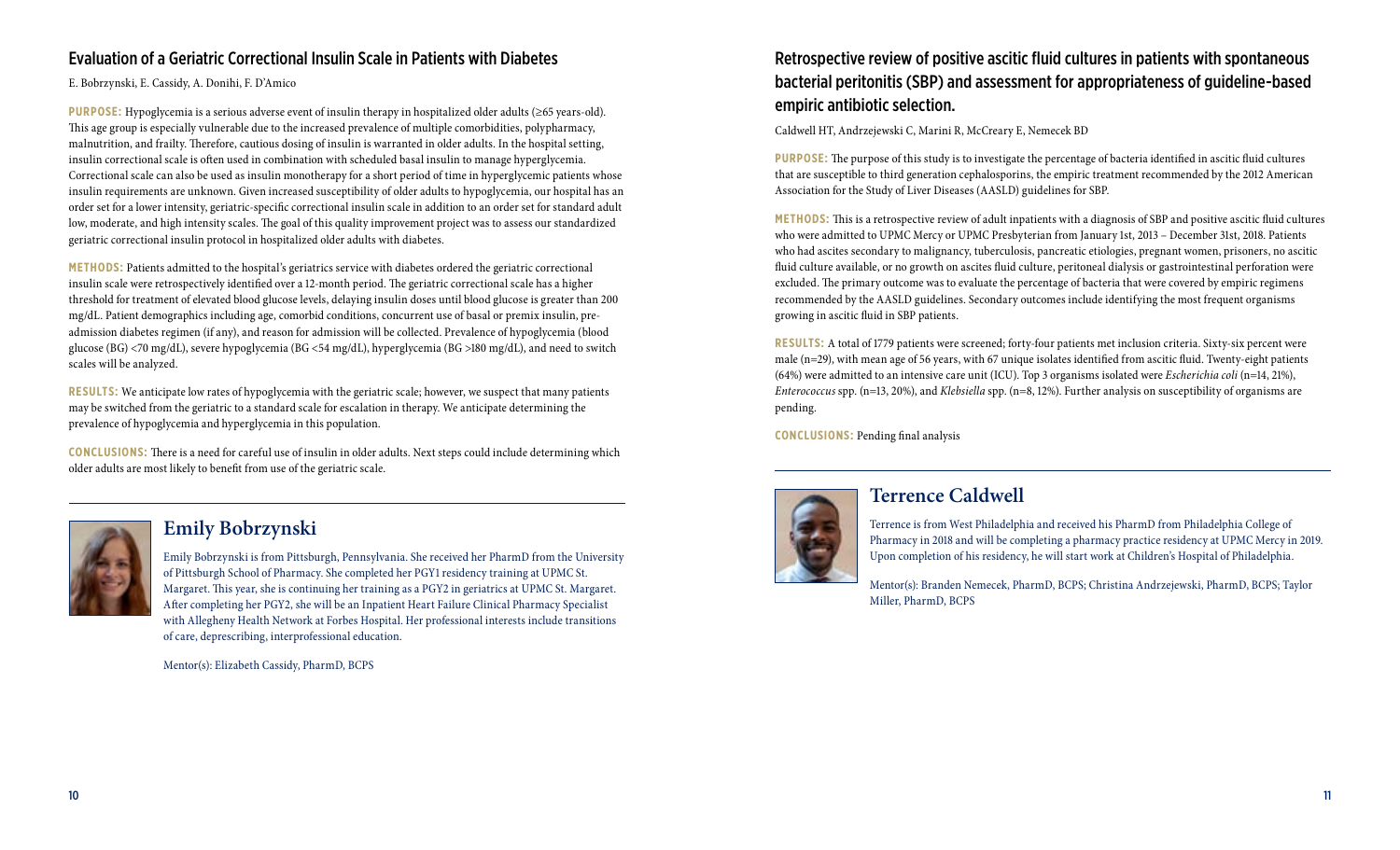#### Safety and Efficacy of Direct Oral Anticoagulants in Extreme Body Weights

Cardinal RM, D'Addezio A, Dakers K, Yee A, D'Amico F, Castelli G

**PURPOSE:** Current literature on the safety and efficacy of direct oral anticoagulant (DOAC) therapy in patients who are extremely obese or underweight are limited. However, these agents are still being prescribed in these populations and often left to the family medicine physicians to monitor. The objective of this study is to describe the safety and efficacy of DOAC therapy in extremely obese and underweight patients for the treatment of venous thromboembolism (VTE) to educate family medicine physicians on appropriate prescribing and monitoring of DOACs in these patient populations.

**METHODS:** A multi-site, retrospective cohort design of four UPMC hospitals (McKeesport, Mercy, Passavant, St. Margaret) was used. Patients who were extremely obese (> 120 kg or BMI > 40 kg/m2), underweight (< 60 kg or BMI < 18.5 kg/m2), or average weight (60-120 kg or BMI 18.5-40 kg/m2) who experienced an initial VTE between November 2012 and August 2017 and placed on a DOAC (apixaban, dabigatran, edoxaban, or rivaroxaban) were included. Percent of patients who experienced a recurrent VTE within 12 months from the index VTE will be the primary efficacy outcome compared between body weights. Percent of patients who experienced at least one major bleed within 12 months from the index event will be the primary safety outcome. Chi-squared tests followed by logistic regressions will be utilized for analysis.

**RESULTS:** Research in progress; results are yet to be determined.

**CONCLUSIONS:** (Anticipated): The results of our study have the potential to identify patients of extreme body weight who will be at high risk for a recurrent VTE or major bleed when prescribed a DOAC. This study aims to improve the prescribing behavior of DOACs in these populations by designing an algorithm based on patient specific risk factors to educate family medicine physicians and assist in their clinical decision making when caring for patients with extreme body weights.

*Presented at the 52nd Society of Teachers of Family Medicine Annual Conference, Toronto, ON, Canada 2019.*



#### **Rachael Cardinal**

Rachael Cardinal is a PGY-1 Pharmacy Resident at UPMC St. Margaret. She is from Buffalo, New York, and received her Doctorate of Pharmacy from the University at Buffalo School of Pharmacy and Pharmaceutical Sciences. Upon completing her PGY-1 residency, she will continue at St. Margaret as a PGY-2 in Family Medicine. Her professional interests include chronic disease state management, transitions of care, academia, and family medicine. Rachael also enjoys traveling, hiking, and spending time with friends and family.

Mentor(s): Gregory Castelli, PharmD, BCPS, BC-ADM

#### Evaluation of Prescriber Strategies for the Prevention of Contrast Induced Nephropathy

Colvin BM, Kane-Gill SL

**PURPOSE:** Contrast-induced nephropathy (CIN) is a subset of acute kidney injury (AKI) that occurs secondary to exposure to intravenous radiocontrast media. Consequences of CIN include short-term dialysis initiation, increased length of hospital stay, and increased cost to patients. In November 2017 the results of the PRESERVE trial evaluating prevention strategies for CIN in patients at high risk for renal complications undergoing angiography indicated there were no significant differences between use of sodium bicarbonate, normal saline, or acetylcysteine. Concurrently with the release of the results of the PRESERVE trial, the nation experienced a fluid leading to conservation of intravenous solutions and oral rehydration protocols. The objectives of this quality improvement study were to evaluate the impact of the PRESERVE trial and fluid shortage on prescribing practices at UPMC Presbyterian, as well as to determine the incidence of CIN at the institution during these time periods.

**METHODS:** A retrospective, single center quality improvement project with a pre- post trial evaluation was completed at a tertiary academic medical center. Data was obtained from the electronic medical record from May 1, 2017 to November 1, 2018. Encounters evaluated from May 1, 2017 to November 1, 2017 represent the before-PRESERVE trial group. Encounters evaluated from May 1, 2018 to November 1, 2018 represent the after-PRESERVE trial group, which will reflect the institutions response to the PRESERVE trial results. A patient list was generated via charge data for radiocontrast dye received during admission. This list was refined to include high-risk patients using ICD 10 diagnosis codes for patients with heart failure, diabetes, or chronic kidney disease. Data was analyzed to evaluate which prevention strategy, if any, was utilized. Additionally, patients were evaluated for changes in serum creatinine and urine output from 48 to 168 hours after dye exposure.

**RESULTS:** Overall 728 patients met the study criteria, 359 in the 2017 arm and 369 in the 2018 arm. These patients were further randomized to include 20% per arm with 72 in 2017 and 74 in 2018. The median age was 69 ±19 years in 2017, and 70 ±18 years in 2018. In the 2017 arm 22, 37, and 45 patients had a diagnosis of chronic kidney disease, diabetes, and heart failure, respectively. In the 2018 arm 16, 50, and 36 patients had a diagnosis of chronic kidney disease, diabetes, and heart failure, respectively. Further results are pending.

**CONCLUSIONS:** Pending



### **Bailey Colvin**

Bailey received her Doctor of Pharmacy and Bachelor of Science degrees from the Philadelphia College of Pharmacy at the University of the Sciences. She is completing her PGY1 residency at UPMC Presbyterian hospital. This year she will continue her training at UPMC Presbyterian as a PGY2 pharmacy resident in cardiology.

Mentor(s): Sandra L. Kane Gill, PharmD, MS, FCCM, FCCP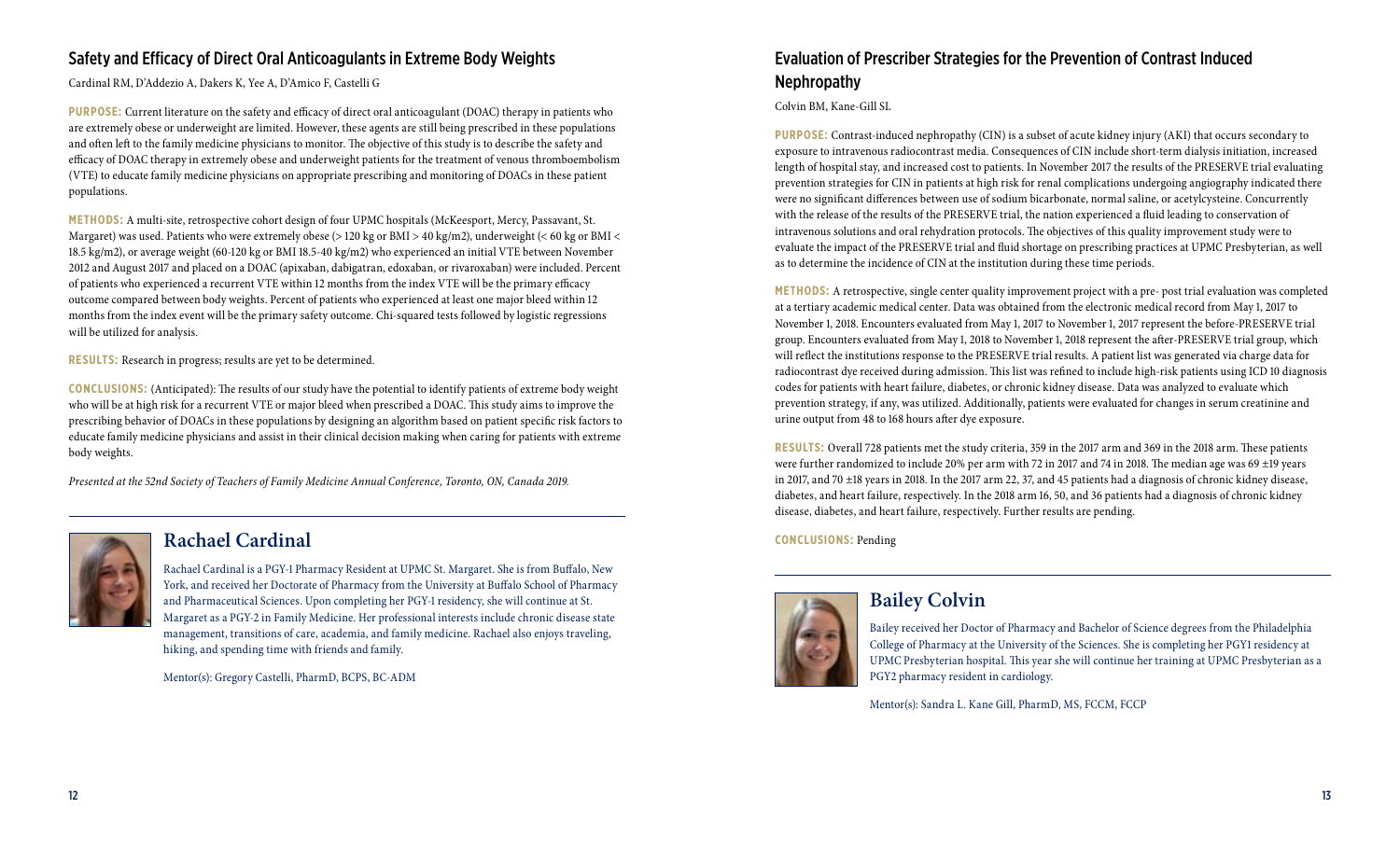#### Evaluating Care for Sepsis at a Community Hospital

Dadey LP, Morchied RJ, Reynolds R

**PURPOSE:** Since 2002 the surviving sepsis campaign has been attempting to combat the high-risk disease state of sepsis and septic shock for patients. Most recently in 2018 the campaign has updated their bundles to include 2016 guideline practices and to hopefully attempt for even more rapid interventions. The purpose of this QI project is to describe changes of practice in the care of septic patients at a community hospital.

**METHODS:** This was a two-part analysis which included retrospective chart review of patients from February 2018 to December 2018 deemed septic via  $3^{rd}$  party chart abstracters. The analysis included various forms of care including more than the initial fallout for patients. The chart review included pharmacy interventions such as a fake order placed to indicate to staff pharmacists to send antibiotics immediately, and implementation/education of order sets for providers. The second part included changes in aspects of pharmacy such as placing antibiotics in the automated dosing cabinet in the emergency department.

**RESULTS:** While results are unavailable at the time of the publication of this abstract the sample of patients included in initial analysis totaled 123 patients and the implementation of other practices has yielded preliminary positive results.

**CONCLUSIONS:** Results are not currently available that the time of publication, but what is expected is that patients that have are designated may have multiple fallouts. These may pose further information into practice changes.



#### **Liam Dadey**

Liam received his PharmD from the University of Pittsburgh School of Pharmacy in 2018 and is currently the PGY1 pharmacy practice resident at UPMC McKeesport hospital. Over the course of the year Liam developed a better understanding for HIV and Ambulatory care and wishes to continue this practice in the future.

Mentor(s): Rebecca Morchied, PharmD Robert Reynolds PharmD

#### Evaluating impact of a pharmacist-led intervention on prescribing and administration of as needed psychotropics for acute agitation in older adults

Dean TA, Joseph MP, Carr CN, Kirisci L, Fabian TJ

**PURPOSE:** Older adults with major neurocognitive disorder (MNCD) admitted to a psychiatric hospital are often prescribed psychotropic medications as needed "PRN" to manage acute agitation. The objective of this study is to compare psychotropic PRN prescribing and administration patterns, appropriateness, and safety before and after a pharmacist-led intervention.

**METHODS:** An intervention consisting of in-services and one-on-one meetings with psychiatrists, nurses, and milieu therapists (MTs) was implemented on the geriatric unit at UPMC Western Psychiatric Hospital in December 2018. Patients at least 65 years old with an ICD-10 diagnosis of MNCD, and who received at least one PRN for agitation were divided into a pre-intervention cohort (August 2018 to October 2018) and post-intervention cohort (December 2018 to February 2019) based on discharge date. PRN prescribing and administration patterns, Pittsburgh Agitation Scale (PAS) and PRN effectiveness documentation, as well as incidence of falls 24 hours after PRN administration were compared.

**RESULTS:** Pre-intervention, 13 patients were administered 90 PRNs (6.9 PRNs per admission) and post-intervention, 12 patients were administered 39 PRNs (3.25 PRNs per admission). The most common PRNs administered were olanzapine, haloperidol, and lorazepam. Nursing PAS documentation increased from 0% to 33.3%. Compared to MTs, there were more nurse-documented PAS scores with a highest agitation domain of at least 3 points (69% vs 32%). Additionally, one patient had at least one fall pre-intervention, and two patients fell post-intervention.

**CONCLUSIONS:** In older adults with MNCD, prescribing and administration patterns of PRN psychotropic medications for acute agitation were positively impacted by a pharmacist-led educational intervention. Nursedocumented PAS scores increased post-intervention and reflected higher agitation at time of PRN administration. Ongoing pharmacist-led education of nurses and MTs is necessary to increase documentation and promote judicious use of PRN psychotropic medications.

*Presented at the CPNP Annual Meeting in Salt Lake City, UT, 2019.*



#### **Taylor Dean**

Taylor received her PharmD from the University of Texas at Austin in 2017. Following graduation, she started a PGY-1/PGY-2 combined residency at UPMC Western Psychiatric Hospital in order to gain an early focus in psychiatry. Her professional interests include geriatric psychiatry, acute psychosis, mood disorders, and underserved care. After completion of residency training, she plans to earn Board Certified Psychiatric Pharmacist credentials and will become a clinical psychiatric pharmacist at The University of Kansas Health System.

Mentor(s): Matthew P. Joseph, PharmD, BCPS, Chelsea N. Carr, PharmD, BCPP, Levent Kirisci, PhD, Tanya J. Fabian, PharmD, PhD, BCPP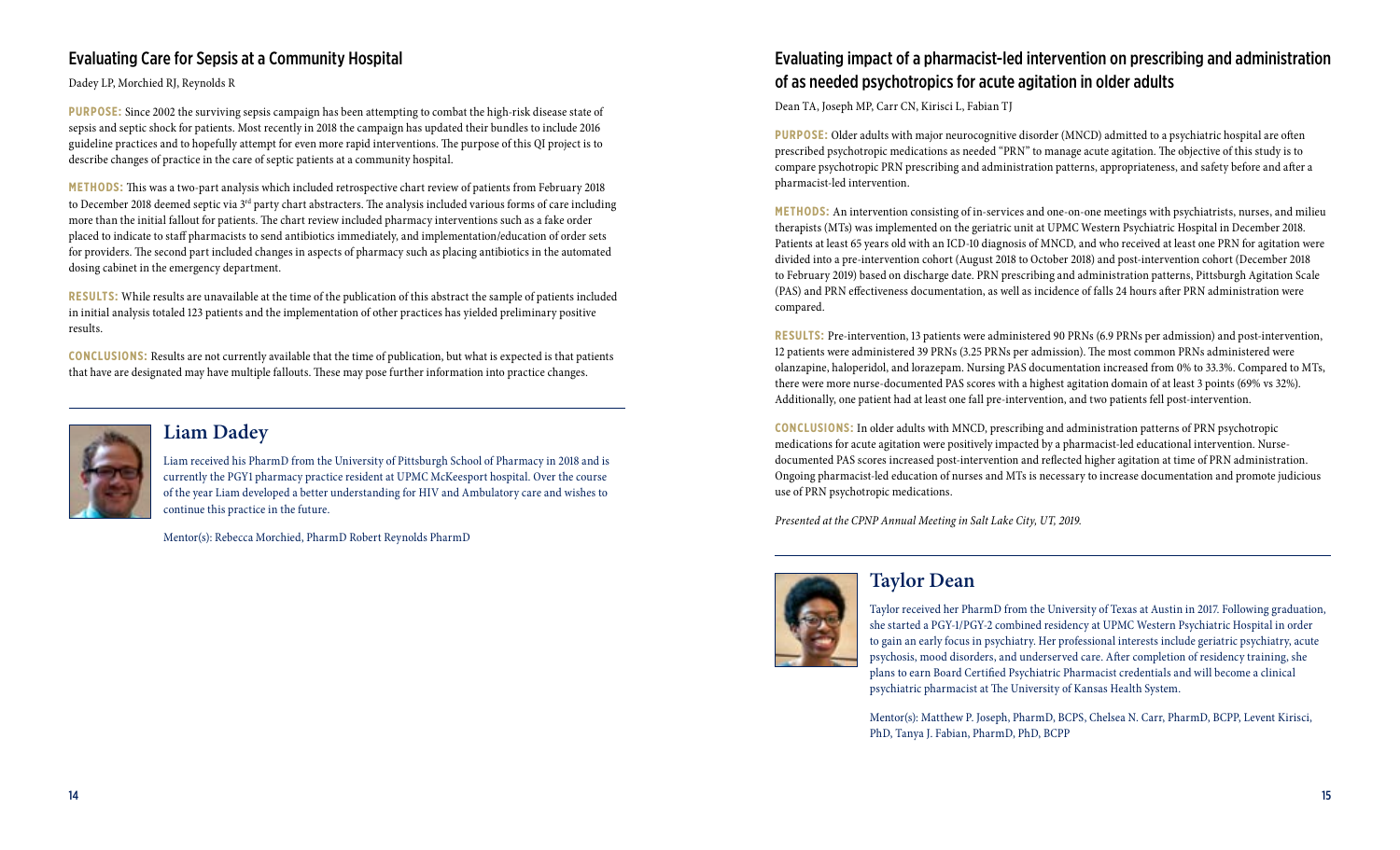#### The prevalence of AKI in the use of Vancomycin plus Zosyn in ICU patients

Fawzy JH, Kane-Gill SL

**PURPOSE:** Acute Kidney Injury (AKI) refers to a sudden decrease in kidney function, resulting in the retention of urine, and in the dysregulation of extracellular volume and electrolytes. The definition for AKI used in clinical and epidemiologic studies is based on specific criteria that have been sequentially developed. The Kidney Disease: Improving Global Outcomes (KDIGO, released in 2017) definition and staging system is the most recent and preferred definition. Other criteria include the RIFLE criteria (Risk, Injury, Failure, Loss of kidney function, and End-stage kidney disease).

AKI can result from a variety of etiologies, but it is generally multifactorial. Prerenal azotemia is a direct result of reduced renal perfusion, such as hypovolemia, hemorrhage, sepsis, third spacing of fluid (such as in severe pancreatitis) or heart failure. Intrinsic AKI may be due to acute tubular necrosis, rapidly progressive glomerulonephritis, and interstitial nephritis. Finally, Postrenal injury results from mechanical obstruction of the urinary outflow tract, such as fibrosis or tumors.

AKI is a severe health risk, especially in the inpatient setting where patients are more susceptible. In fact, 7%-18% of all hospitalized patients acquire AKI and up to 50% of critically-ill patients acquire it. Length of stay (LOS) in a hospital increases from 5 days to 16 days in severe cases. With an increase in LOS, the hospital cost increases almost 3-fold in severe cases. The 30-day readmission rates increases by 3-fold in severe cases as well. Lastly, hospital mortality rates are increased dramatically by 5-11-fold in severe cases. It is very important to decrease as many AKI cases as soon as possible which is why we need up-to-date kidney function testing that does not lag behind 24-48 hours.

**METHODS:** Vancomycin and Piperacillin/Tazobactam is a commonly used antibiotic combination especially in the Intensive care units (ICU). Assessing trends based on dosing in ICU floors can provide an insight regarding the actual impact on renal function. The use of Serum Creatinine in this setting could be effective in following trends however moving forward, the use of this marker might show results after the insult has happened. Using trends recorded in ICU patients can provide an insightful understanding of this patient population's need as well as proper dosing based on historic data collected. Recording basic demographics as well as other contributors to AKI can modify utilizations of these medications as well.

**RESULTS:** Currently still in-progress to assess and analyze the impact of these medications as well as other possible contributors of AKI that these patients might have had. Contributors such as other medications and disease states will allow for clearer data analysis of the patient population

**CONCLUSIONS:** We currently hope to assess the data in a way to be able to change the standard of care practice for patients in the ICU settings. While this is still in-progress, the patient pool shows promising information to come and a good subgroup analysis.



#### **John Fawzy**

John Fawzy received his PharmD from Long Island University Brooklyn Campus in 2018. He is now completing his PGY1 Pharmacy Administrative residency in UPMC Presbyterian and will continue to go into a PGY2 Pharmacy Administrative position.

Mentor(s): Sandra Kane-Gill PharmD, MS, FCCM, FCCP

#### REFRAME - TOC: Pha**R**macists **E**nhancing **F**ollow up, **R**educing and **A**ssisting with **M**edication **E**rrors through **T**ransitions **o**f **C**are

Ferdock A, Castelli G, Klatt T

**PURPOSE:** Medication discrepancies made during transitions of care (TOC) are common and can result in potentially preventable adverse drug events, leading to drug-related readmissions. Family Medicine pharmacists have strived to improve transitions of care discrepancies through a formalized protocol implemented in 2012, however, it is unknown the current impact this protocol has on patient outcomes. This study aims to determine the effectiveness of this protocol on readmission rates, primary care physician (PCP) follow up and medication errors.

**METHODS:** This study is a retrospective chart review from January 2018 – August 2018, identifying adult patients admitted to the UPMC St. Margaret inpatient family medicine service, who belong to one of the three academic Family Medicine Patient Centered Medical Homes (PCMH). The current TOC protocol begins with a sign-out email from the pharmacist on the inpatient service to the outpatient pharmacy team, listing any medication changes or follow up plans for the patient. The outpatient pharmacist will then follow up via telephone within 2-4 days of discharge; reinforces discharge plans, reconciles pre- and post-hospitalization medications, updates outpatient medication records, provides medication education, and emphasizes the importance of prompt PCP follow-up. This project aims to determine the rate of effectiveness of this protocol on 30-day readmission rates and PCP follow up. Various descriptive statistics will be calculated to describe the study groups. The primary hypothesis (comparing the rates of readmission) will be tested using a Z-test.

**RESULTS:** Results are preliminary, as statistics are still in progress. A total of 214 patients were admitted to the inpatient family medicine service during January 2018-August 2018. Of those, 104 were patients belonged to one of the three family medicine PCMHs. The outpatient pharmacists were able to get in contact with 31% of the discharged patients. This group had less readmissions than the non-contacted group [ 21% v. 26%; 95%CI -14.5% - 20.1%].

**CONCLUSION (ANTICIPATED):** Having a pharmacist-lead team to ensure accuracy of medications and assist with follow up plans may lead to improved outcomes, when patients transition during their care.



### **Ariel Ferdock**

Ariel Ferdock is a PGY-2 Ambulatory Care Pharmacy Resident at UPMC St. Margaret. She received her PharmD from Nova Southeastern University in Palm Beach Gardens, FL; and she attended Towson University in her home state of MD, where she received her Bachelor of Science in Chemistry. She plans to pursue being a clinical faculty member in a primary care setting after graduation.

Mentor(s): Patricia Klatt, PharmD, BCPS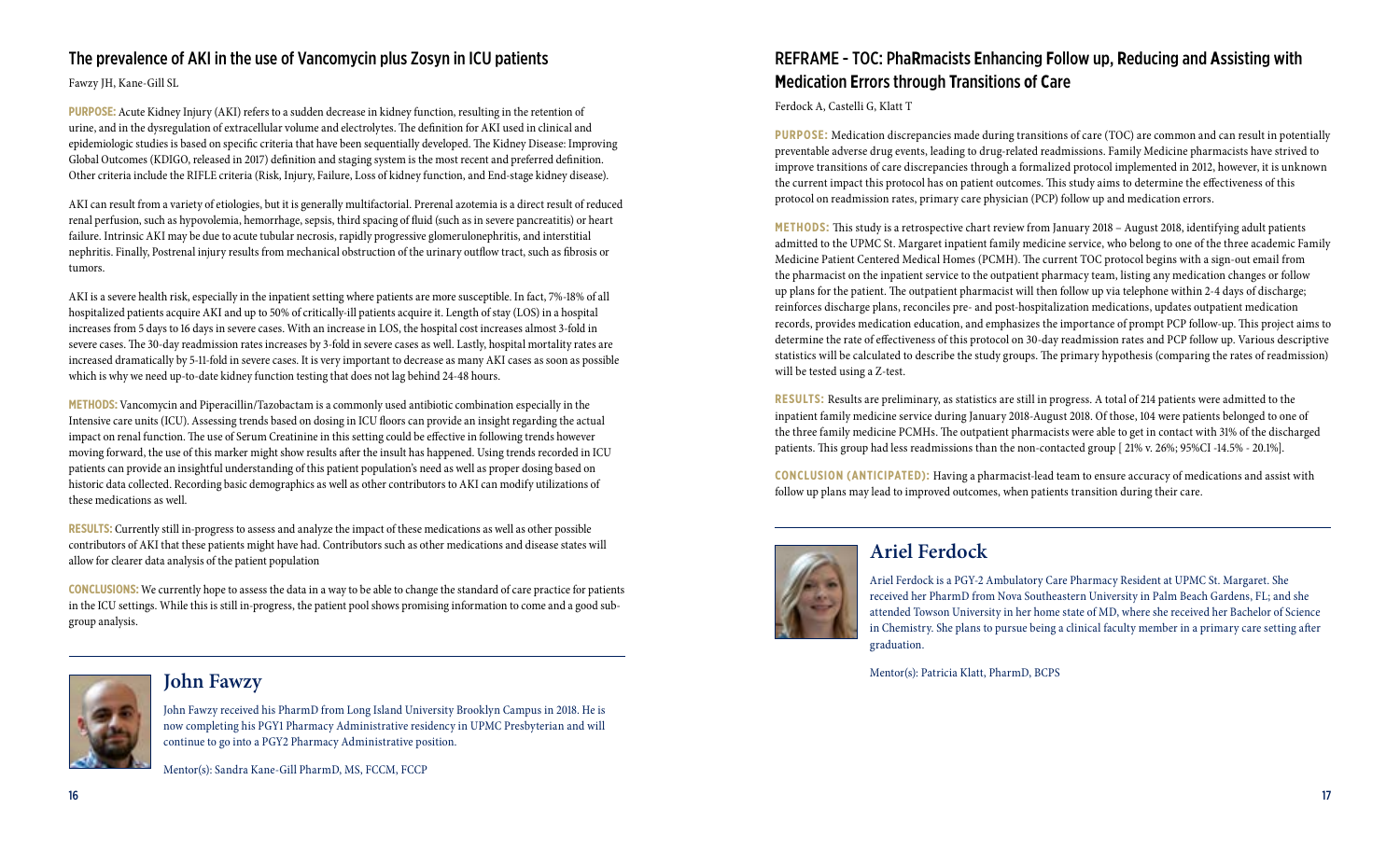#### Safety and efficacy of direct oral anticoagulants in abdominal transplant recipients

Fredrick SR, Schonder KS, Rivosecchi RM

**PURPOSE:** Anticoagulation is indicated for treatment and prevention of venous thromboembolism (VTE) in a variety of patient populations. Many clinicians are comfortable using warfarin and other vitamin K antagonists due to their longevity of use and the abundance of literature surrounding them. However, warfarin comes with many pitfalls including unpredictable pharmacokinetics, drug-drug and drug-food interactions, and a narrow therapeutic index. Standardized dosing and minimal laboratory monitoring make direct oral anticoagulants (DOACs) an attractive option for anticoagulation. While there is evidence of the safety of DOACs in patients with renal and hepatic impairment, there is a paucity of literature surrounding their use in patients who have undergone abdominal organ transplantation. The purpose of this evaluation was to investigate, safety, efficacy, and prescribing patterns of DOACs in abdominal transplant recipients during the immediate post-transplantation period.

**METHODS:** This was a retrospective chart review of patients who received a kidney, liver, or pancreas transplant between October 2010 and October 2017 and who were prescribed a DOAC within 6 months of transplantation. Baseline characteristics including transplanted organ, anticoagulation indication, demographics, laboratory values, and medication regimens were collected. Safety and efficacy were assessed by incidence of bleeding events and incidence of breakthrough VTE events, respectively. Bleeding events were classified as major or minor, whereas breakthrough VTEs included deep vein thromboses (DVT), pulmonary embolisms (PE), and ischemic strokes. Outcomes data was collected for 6 months following the initiation of a DOAC. The DOAC regimen and interacting medications were reassessed at initiation and at the time of any bleeding or clotting event to determine whether the dose was appropriate according to the manufacturers' labeling.

**RESULTS:** Thirty-six patients who received a kidney, liver, or pancreas transplant were prescribed a DOAC within 6 months of transplantation. Of these, 89% were prescribed apixaban, while the remainder were prescribed rivaroxaban. Transplanted organs included 24 kidneys, 9 livers, 2 simultaneous kidneys/pancreases, and 1 simultaneous kidney/ liver. The median time from transplantation to DOAC start was 33 days. Bleeding events that were identified included hematoma, abnormal vaginal bleeding, and gastrointestinal bleeding. VTE events that were identified included DVT and ischemic stroke.

**CONCLUSIONS:** The results of this study will add to the existing literature regarding anticoagulation in abdominal organ transplant recipients.



#### **Stacy Fredrick**

Stacy is a PGY-1 Pharmacy Resident at UPMC Presbyterian. She is from Buffalo, NY, and received her PharmD and MBA from the University at Buffalo School of Pharmacy and Pharmaceutical Science. Her clinical interests include solid organ transplant and infectious disease. Upon completion of her PGY-1 residency, she will continue at UPMC Presbyterian as a PGY-2 pharmacy resident focusing in Solid Organ Transplant.

Mentor(s): Full names with credentials: Kristine Schonder, PharmD; Ryan Rivosecchi, PharmD, **BCCCP** 

#### Optimization of medication regimens in patients with serious mental illness

Goulding H, Lupu A, Chengappa R, Kirisci L, Fabian T

**PURPOSE:** Patients with serious mental illness (SMI) are at increased risk of medication-related problems due to complex regimens, comorbidities, and cognitive impairment. Polypharmacy, lack of care coordination, and inappropriate medication use can lead to non-adherence, adverse events, and poor clinical outcomes. Forbes Pharmacy fills weekly pillboxes for patients identified by their psychiatrists or PCPs to need assistance managing their medications. The objective of this project was to evaluate medication regimens of patients enrolled in the Pillbox program and identify opportunities for medication optimization.

**METHODS:** Prescription data for 121 Pillbox patients from FY17 and FY18 was analyzed and a chart review of current patients was performed to assess actionable areas for intervention including deprescribing, dose optimization, and provider education. Chronic proton pump inhibitor (PPI) use and docusate monotherapy for constipation were chosen as the first two evidence-based interventions to be implemented. Educational materials for patients and physicians were created and used for targeted interventions. Outcomes to be measured include number of recommendations made and accepted, time spent on interventions, and patient attitude towards medication changes as assessed through the Patient Attitudes Towards Deprescribing questionnaire.

**RESULTS:** Pillbox patient prescriptions filled in 2017 and 2018 included antipsychotics and anxiolytics (12%); antidepressants and lithium (8%); laxatives (6%); PPIs (4%); and other medications including antihypertensives, antihyperglycemics and analgesics. On average, patients had 41 unique prescriptions during the two-year study period. Of the 75 patients currently in the Pillbox program, 23 (31%) were on a PPI and 13 (17%) were on docusate monotherapy. After medication education was provided, 19 of 23 patients (83%) identified for interventions were amenable to having their prescriber contacted with recommendations.

**CONCLUSIONS:** Opportunities to optimize medication regimens for patients with SMI were identified including deprescribing PPIs and optimizing docusate monotherapy. The majority of patients were amenable to pharmacistrecommended medication changes. Results of the interventions are pending. Forbes Pharmacy will continue to assist patients in the management of complex medication regimens and will use educational materials developed for targeted interventions to educate patients and make recommendations to prescribers.

*Presented At: ASHP Midyear Clinical Meeting and Exhibition, Anaheim, CA, December 2018 and University of Pittsburgh, Department of Psychiatry Research Day, Pittsburgh, PA, June 2019*



#### **Hannah Goulding**

Hannah Goulding is a PGY-1 Pharmacy Resident at UPMC Western Psychiatric Hospital. She is a 2018 graduate of the University of North Carolina Eshelman School of Pharmacy and her professional interests include psychiatry and pediatrics, especially the combination. After completing her residency, she will continue her career at UPMC Western Psychiatric Hospital providing care for patients with autism and intellectual and developmental disabilities and expanding ambulatory clinical pharmacy services in child and adolescent psychiatry.

Mentor(s): Ana Lupu, PharmD; Tanya Fabian, PharmD, PhD, BCPP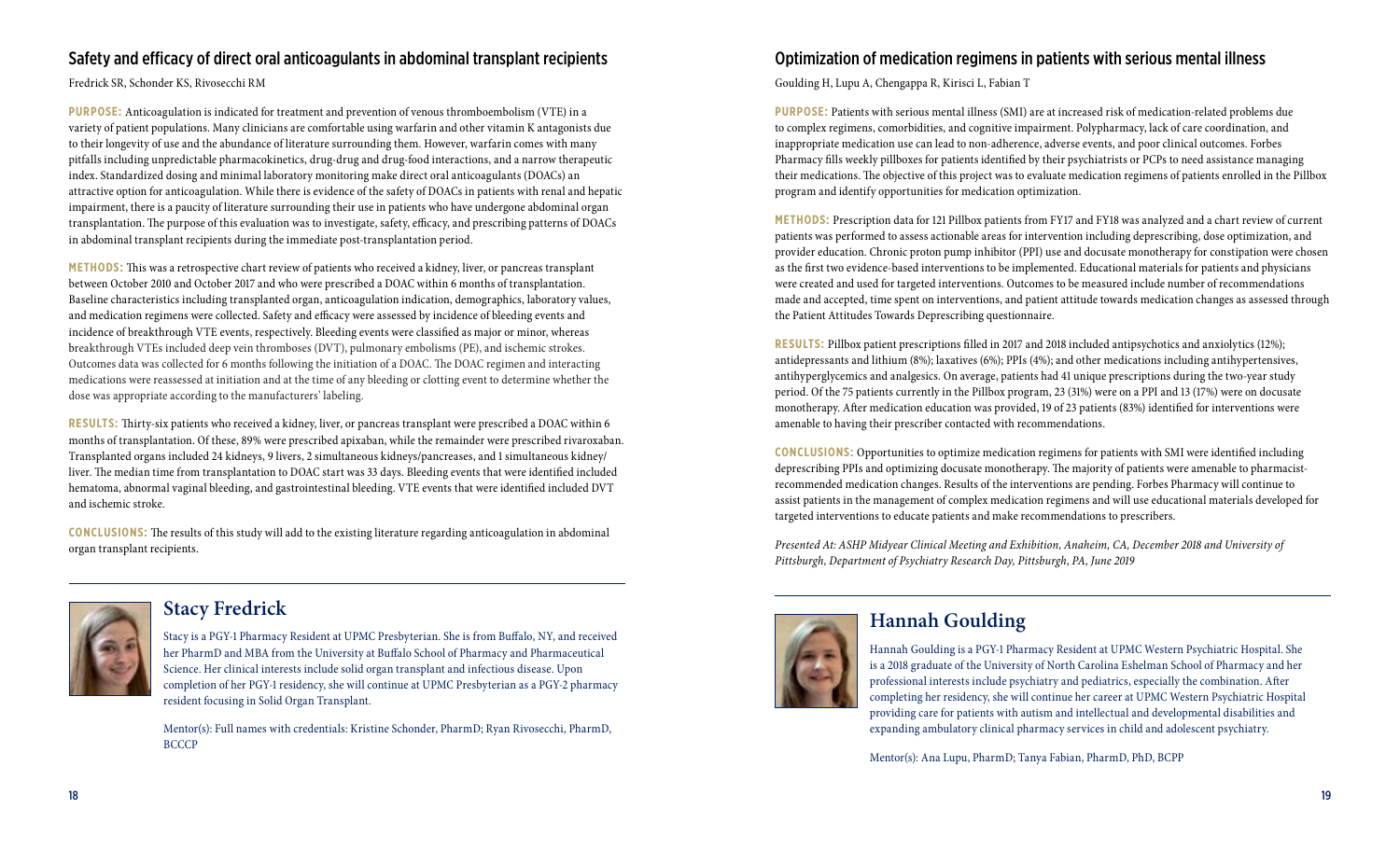#### Incidence of hypoglycemia in the setting of acute kidney injury in general medicine patients receiving basal insulin

Gray VC, Lombardi K

**PURPOSE:** According to the 2019 American Diabetes Association guidelines, patients with renal insufficiency should be treated with lower insulin doses than those without renal insufficiency. Presently, our institution does not have protocols in place to adjust insulin doses based on renal function, nor does current practice routinely account for this recommendation. The objective of this study is to determine the rate of hypoglycemic episodes in patients receiving basal insulin with acute kidney injury compared to those without acute kidney injury.

**METHODS:** A retrospective chart review was conducted to determine the incidence of hypoglycemia, defined as a blood glucose of less than 70 mg/dL, in patients with acute kidney injury (AKI). AKI was defined as an increase in serum creatinine of 0.3mg/dL or greater within 48 hours. Patients were identified for screening if they had received basal insulin (i.e. insulin glargine, insulin detemir, or insulin degludec) between February 1st, 2017 and April 30<sup>th</sup>, 2017. Inclusion criteria were patients admitted to a general medicine service, aged 18 years or older, and who received basal insulin during admission. Patients were excluded if they had an endocrinology consult, received an insulin drip, or received hemodialysis during hospitalization. Data collected included patient demographic information, home insulin regimen, inpatient insulin regimen, and blood glucose and serum creatinine values during admission.

**RESULTS:** A total of 404 patients were screened, with 103 patients being included. The most frequent reason for exclusion was patients who were admitted under services other than general medicine. The majority of patients in all four groups received insulin glargine as basal insulin during admission. Of the included patients, 33/103 patients (32%) did not meet criteria for AKI or hypoglycemia, 37/103 patients (36%) met criteria for AKI but did not experience hypoglycemia, 19/103 patients (18.5%) did not meet criteria for AKI but did experience hypoglycemia, and 14/103 patients (13.5%) met criteria for AKI and experienced hypoglycemia.

**CONCLUSIONS:** Based on the results of this retrospective review, the unadjusted rate of hypoglycemia while receiving basal insulin was lowest in general medicine patients with acute kidney injury. The effect of insulin dose on this result is pending further analysis. Additional studies with a larger number of patients could be helpful to determine the impact of total insulin dose on hypoglycemia in the setting of AKI.



#### **Victoria Gray**

Victoria received her PharmD from The Ohio State University College of Pharmacy in 2018 and is currently completing her PGY-1 residency at UPMC Mercy. Upon completion of her residency, she plans to practice in a hospital pharmacy setting.

Mentor(s): Kelli Lombardi, PharmD, BCPS; Taylor Miller, PharmD

#### Evaluation of apixaban and rivaroxaban effectiveness for stroke prevention in morbidly obese patients with atrial fibrillation

Berletic JD, Hassen HA

**PURPOSE:** Direct-acting oral anticoagulants (DOACs) were introduced as alternatives to warfarin for stroke prevention in patients with nonvalvular atrial fibrillation (AF). Clinical trials for the four DOACs, including the factor Xa inhibitors (apixaban, edoxaban, and rivaroxaban) and direct thrombin inhibitor (dabigatran) did not include sufficient patients with morbid obesity to guide their use in this patient population. The International Society on Thrombosis and Haemostasis (ISTH) recommends to avoid use in this patient population due to lack of clinical data, however, despite that recommendation, use persists. The purpose of this study was to evaluate the effectiveness of apixaban and rivaroxaban in morbidly obese patients with AF for primary or secondary stroke prevention.

**METHODS:** All patients presenting to UPMC Mercy between July 2016 and July 2017 that received apixaban or rivaroxaban were eligible for review. Inclusion criteria included patients with obesity (weight >120kg or BMI > 40 kg/ m2) who were receiving apixaban or rivaroxaban for primary or secondary stroke prevention for atrial fibrillation. Data collection included patient demographics, risk of stroke (as determined by CHA2DS2VASc score), and history of stroke during or prior to apixaban or rivaroxaban therapy. The primary outcome of the study was the incidence of stroke while patients were on either apixaban or rivaroxaban.

**RESULTS:** A total of 814 patients were screened, with 62 patients meeting criteria for inclusion. Of the 62 patients evaluated, 40 (65%) of them received apixaban and 22 (35%) received rivaroxaban. Apixaban and rivaroxaban were used for primary stroke prevention in 53 (85%) patients and for secondary stroke prevention in 9 (15%) patients. Among the nine patients receiving anticoagulation for secondary prevention, 2 (22%) of them were receiving one of the DOACs before the first incidence of stroke. DOACs were initiated after the incidence of stroke in 6 (67%) patients and it was unclear whether stroke occurred during or prior to therapy in 1 (11%) patient.

**CONCLUSIONS:** The review indicates the continued use of DOACs in morbidly obese patients with atrial fibrillation even with limited evidence supporting their effectiveness. Due to the overall low number of event rates as well as the limitations of a retrospective review, we were unable to determine the effectiveness of DOACs in obesity. Until data is available from a large randomized controlled trial, routine use of DOACs in this patient population should be discouraged.

*Presented at ASHP Midyear Clinical Meeting and Exhibition, Anaheim, CA, December 2018.*



### **Hayat Hassen**

Hayat Hassen is a PGY-1 Pharmacy Resident at UPMC Mercy. She attended the University of Minnesota Twin Cities for her Bachelor of Science. Hayat received her PharmD from the University of Missouri Kansas City. Upon completion of PGY-1 residency, Hayat will be continuing her PGY-2 training in ambulatory care in Minnesota. Outside of pharmacy, Hayat enjoys traveling, exploring new coffee shops, and spending time with family and friends.

Mentor(s): Josef D. Berletic, PharmD; Miller J. Taylor, PharmD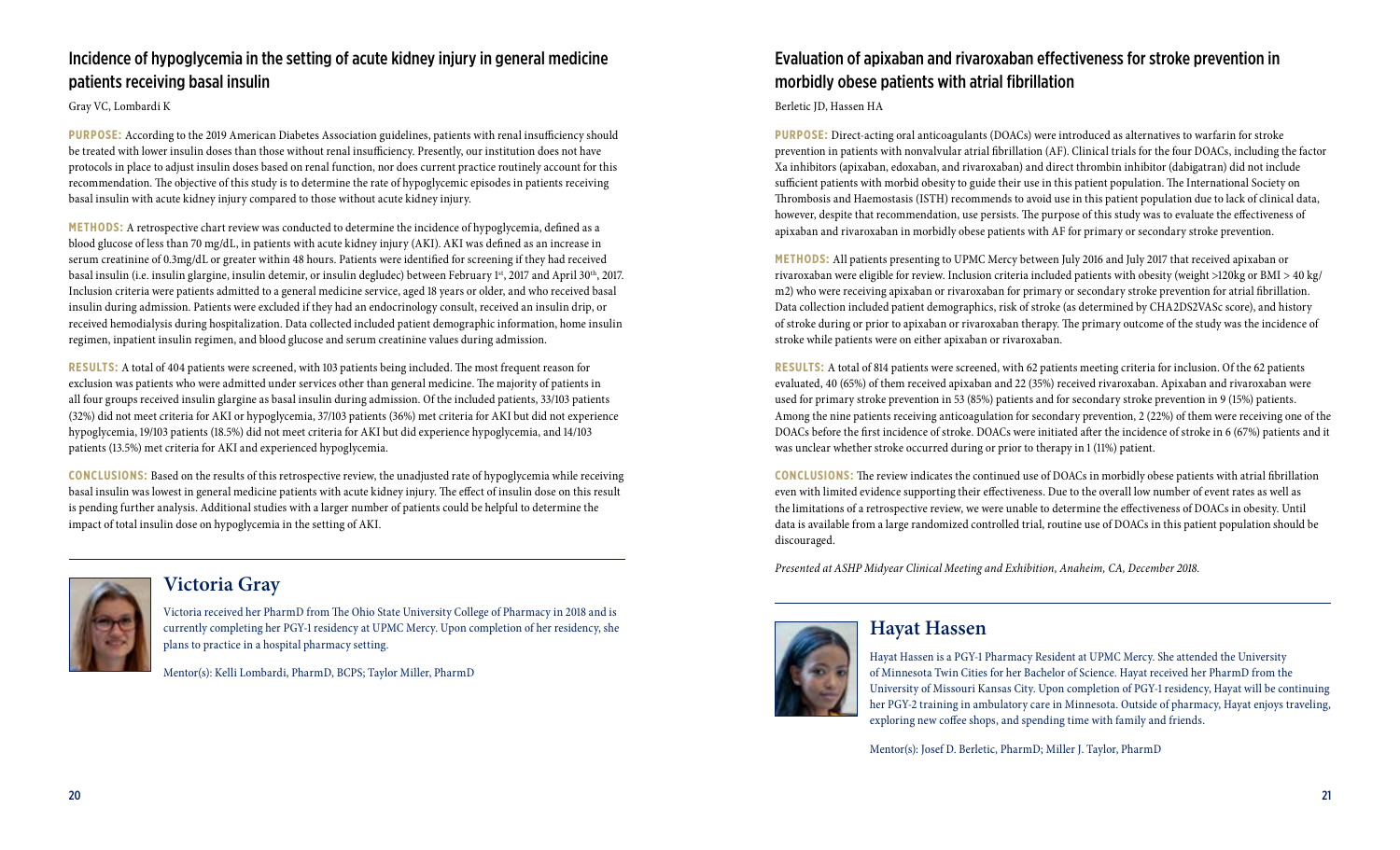#### Nursing satisfaction improvements through automated medication tracking

Hoffman TD, L'Altrelli A, Bates M, Kane-Gill SL

**PURPOSE:** Nursing satisfaction with pharmacy services is associated with medication turn-around time and frequency of missing or late medications. UPMC Presbyterian uses automated dose dispensing cabinets in patient care areas to provide immediate access to high use medications. When these cabinets stock out of medications, there are delays in patient care. Implementation of new software technology to prevent or reduce stockouts in automated dose dispensing cabinets is expected to result in increased improvement in nursing satisfaction with pharmacy services.

**METHODS:** Nursing leadership takes a quarterly satisfaction survey as a measure of hospital departmental quality. The survey scaling ranges from 1 to 10, with 10 representing optimal service to meet nursing needs. The pharmacy automation team implemented new software to track the stock of cabinets in real time and utilize a usage algorithm to optimize cabinet stock based on an average use of day's supply of medication, rather than static par numbers. Following the implementation and rollout of this software, we will trend the results of the nursing satisfaction surveys to look for improvement in relation to pharmacy service scoring.

**RESULTS:** The initial results of the implementation of new cabinet software resulted in a decrease in cabinet stockouts of >60%. Initial rounding reports from nursing have shown higher levels of satisfaction with the decrease in stockouts, but the hospital-wide survey results are currently unavailable for the most recent quarter.

**CONCLUSIONS:** The conclusions of this study are still pending as the most recent hospital-wide survey is not available for analysis.



#### **Tyler Hoffman**

Tyler received his PharmD from the University of Pittsburgh School of Pharmacy in 2017 and is currently a PGY2 resident in the Health System Pharmacy Administration track. He remains at UPMC Presbyterian as a Pharmacy Administrative Fellow next year.

Mentor(s): Alfred L'Altrelli, PharmD; Madalyn Bates, RPh; Sandra Kane-Gill, PharmD, MS, FCCM, FCCP

#### Impact of a Medicare Part D compound strategy on member spend and utilization

Hospodar A, Heasley J, Ni D, Jose A

**PURPOSE:** Medicare Part D spending for compounded topical medications grew by 2,353% from 2010 to 2016, for a total annual cost of \$323.5 million. Compounded medications are not approved by the U.S. Food and Drug Administration (FDA). According to the FDA, compounded medications do not have the same safety, quality, and effectiveness assurances as approved drugs, and unnecessary use exposes patients to potentially serious health risks. To manage the utilization of compounded topical products, CVS Caremark® offered a new compound strategy for Medicare Part D clients in 2018. This strategy considered compounds non-formulary if the final dosage form was topical (i.e., cream, ointment, lotion, and shampoo). Non-topical compound claims continued to process based on formulary status of the most expensive ingredient (MEI). The objective of this study was to evaluate the impact of the new compound strategy implemented by Medicare Part D clients on cost and utilization of compounded prescription products.

**METHODS:** We performed a retrospective claims-based analysis of Medicare Part D plans who opted in to the new compound strategy. Plans were excluded if a different compound strategy was implemented or if the plan was not a CVS Caremark client for 2017 and 2018. Ointment, cream, lotion, and shampoo were considered topical dosage forms. Claims data was compared from the year before the compound strategy was implemented on January 1, 2018 to the year after. Total costs and total number of claims for all compounds were evaluated. For 2018, compound claims were evaluated for rejected topical claims resulting in a paid non-topical claim. The primary outcome was gross compound cost per 10,000 members per year for plans before and after implementation. Secondary outcomes include percent change in gross cost, number of claims per 10,000 members per year, percent change in claims, and number of topical compound claims changed to a different dosage form.

**RESULTS:** Total compound gross cost decreased from \$301,038 to \$175,826 per 10,000 members per year (-42.7%). The gross cost per 10,000 members per year decreased by -85.0% for topical compounds and increased by +57.5% for nontopical compounds. Claims per 10,000 members per year for all compounds decreased by -25.6%. Claims per 10,000 members per year decreased by -83.1% for topical compounds and increased by +32.5% for non-topical compounds. Emulsions had the largest increase in cost and claims, with an 8,024% cost increase and 5,164% increase in claims. Powders had the second largest increase, with a 326.0% cost increase and 164.7% increase in claims.

**CONCLUSIONS:** For topical compounds, the total cost and the total number of claims decreased for each dosage form. For non-topical compounds, some dosage forms showed an increase in the total cost and/or number of claims, while others showed a decrease. Although it was found that some claims were switched from a topical to a non-topical dosage form, switching contributed minimally to the increase in claims for non-topical dosage forms. The compound strategy can be an effective tool to help Medicare Part D clients control spend and utilization of topical compound products.

*Presented At the AMCP Managed Care & Specialty Pharmacy Annual Meeting 2019, San Diego, CA, 2019.*



### **Alexa Hospodar**

Alexa received her PharmD from the University Of Pittsburgh School Of Pharmacy in 2018. She will complete a managed care residency at CVS Health in 2019. Upon completion of residency, she plans to practice in a managed care/pharmacy benefit management setting.

Mentor(s): Jennifer Heasley, MS, PharmD; Danfeng Ni, PharmD; Abraham Jose, PharmD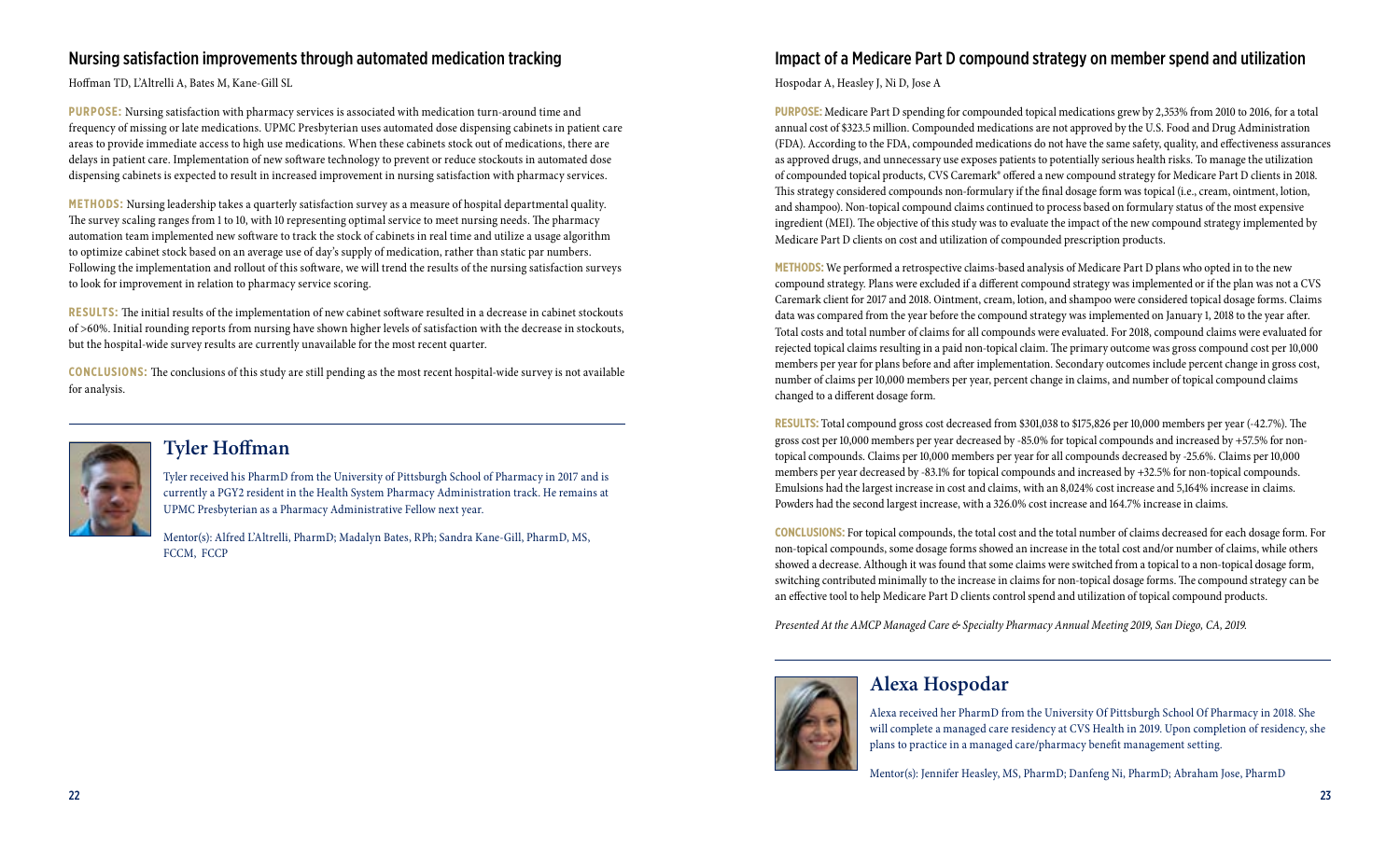#### A Review of Non-Emergent Drug Induced Hyperkalemia Management- Patiromer

Hylwa, KT, Kane-Gill SL, L'Altrelli A

**PURPOSE:** This quality improvement project will investigate the treatment of non-emergent drug induced hyperkalemia at our institution and whether the newer generation polymer-based absorbers are being managed during transitions of care to avoid possible 30-day readmissions.

**METHODS:** The patient population will be identified through TheraDoc alerts for retrospective chart review. The alerts will capture drug-induced hyperkalemia, critical K values (K>6 mmol/L), SPS, and Patiromer. All potassium lab values will be documented as well as time to corrected potassium below 5mmol/L. Minimally, laboratory results will be collected for 24, 48, 72, and 96 hours after critical K event. The patient's remaining length of stay will be evaluated for subsequent critical K events. Upon discharge, patient readmission will be monitored for 30 days for all cause readmission and 30 days for hyperkalemia readmission.

**RESULTS:** Total alerts for critical K were 5560, 3960 for drug-induced hyperkalemia, 338 for Patiromer, and 240 for SPS. After initial review of total alerts, 53 patients met requirements for inclusion for retrospective chart review from the Patiromer group, 22 from SPS, and 12 for both Patiromer and SPS. Final analysis of these patients is currently ongoing.

**CONCLUSIONS:** The conclusion of this quality improvement project are still pending.



#### **Keith Hylwa**

Keith received his PharmD from the Albany College of Pharmacy and Health Sciences and his MBA from Clarkson University in 2018. He is currently a PGY1 resident in the Health System Pharmacy Administration track at UPMC Presbyterian. Keith will be staying at UPMC Presbyterian to complete his PGY2 in the Health System Pharmacy Administration track.

Mentor(s): Sandra Kane-Gill, PharmD, MS, FCCM, FCCP; Alfred L'Altrelli, PharmD

#### Skin and soft tissue infections treatment practices in the emergency department and corresponding 30-day hospitalization rate

Kim, D., O'Brien, C., Amesh, A., Weber, D., Volosky, R., Guyette, M., Pacella, C., Brown, A., McCreary, E., Baum, B., Marini, R, Oleksiuk, L.

**PURPOSE:** Skin and soft tissue infections (SSTIs) result from microbes invading the skin or soft tissues below it. Limited guidance is currently available to help guide outpatient versus inpatient management of SSTI. The aim of this quality improvement project was to identify areas for improvement in the treatment of SSTIs by formally describing current treatment practices in the emergency department (ED) and evaluating corresponding outcomes.

**METHODS:** A retrospective cohort study was conducted of patients who were discharged from the UPMC Presbyterian Shadyside ED in January, April, July, and October of 2018 following evaluation for SSTIs. Patients were identified using ICD-10 codes (L02 and L03). Patients who were less than 18 years old, were diagnosed with deep-seated infections, or had a history of hidradenitis suppurativa were excluded. The primary objective was to describe the current SSTIs treatment practices for patients discharged from the UPMC Presbyterian Shadyside ED. The secondary objectives were to quantify the rates of all-cause and SSTI-related unplanned ED visits or hospitalization within 30 days of discharge. The results were analyzed via descriptive statistics and Chi-Square test.

**RESULTS:** One hundred-twelve patients were included, with 56 (50%) presenting with nonpurulent SSTIs. Mild infection (Eron I) was present in 49 (88%) and 52 (96%) of nonpurulent and purulent SSTIs, respectively. Fortythree (78%) patients with purulent SSTIs had abscesses, with 40 (93%) undergoing incision and drainage. Overall, guideline concordant antibiotic selections were utilized in 68 (61%) patients. The median duration of therapy was 7 days, with 32/98 (33%) receiving greater than 7 days of therapy. All-cause and SSTIs related unplanned ED visits or hospitalizations to the hospital within 30 days were 33% and 18%, respectively.

**CONCLUSIONS:** The results of this study suggest that the majority of patients who present to UPMC Presbyterian Shadyside ED with SSTIs receive guideline-concordant antibiotic therapy. Opportunities exist to limit unnecessarily prolonged courses of antibiotic therapy exceeding 7 days.



#### **Didi Kim**

Didi Kim is originally from Mesa, Arizona. She received her Doctor of Pharmacy from University of Maryland in Baltimore. Her professional areas of interest include ambulatory care and transitions of care. After completion of her PGY1 residency, she plans to pursue a clinical position in a hospital.

Mentor(s): Louise-Marie Oleksiuk, PharmD, BCPS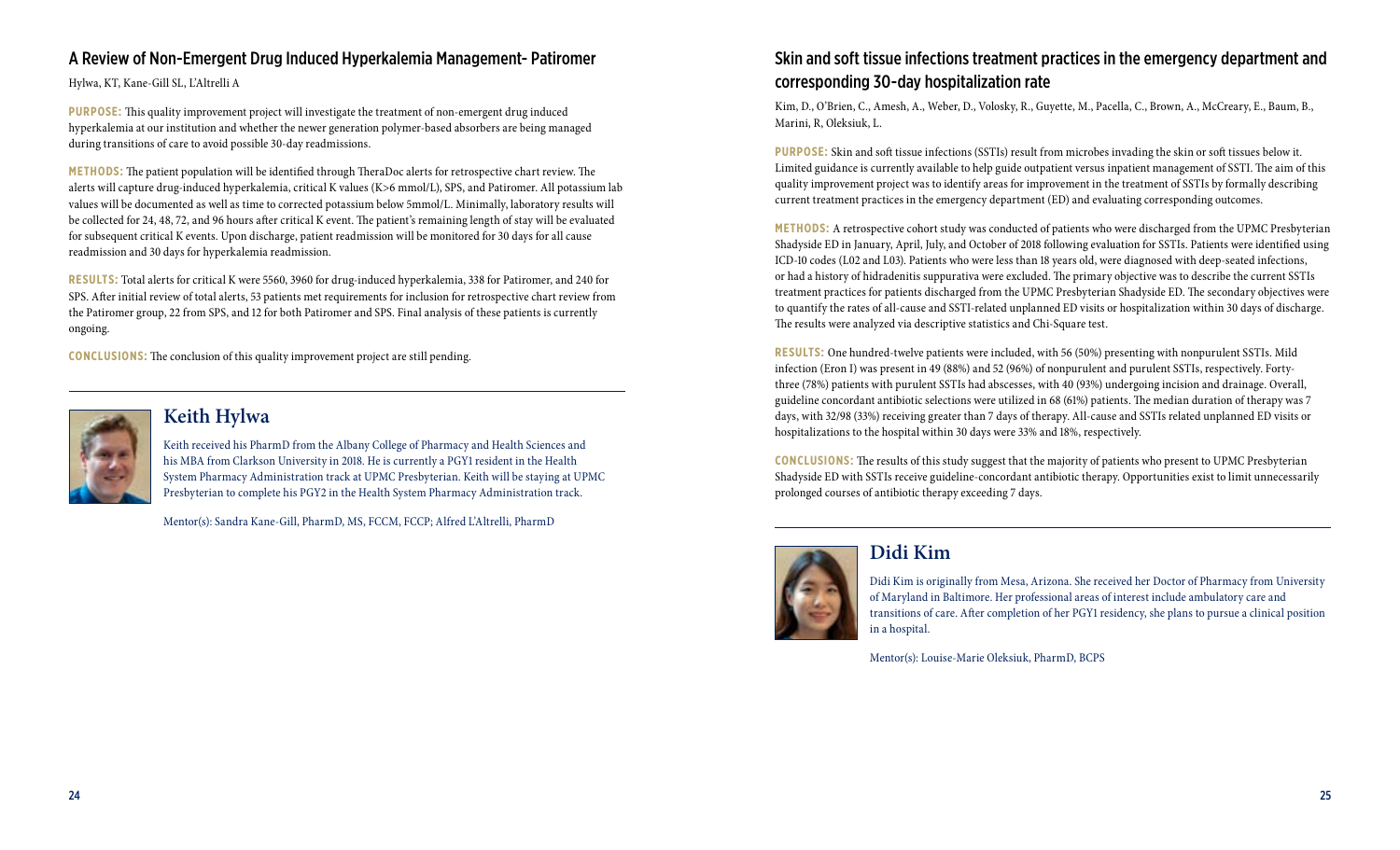#### Improving Interprofessional Collaboration: Diabetes and Behavioral Health Referrals in a Family Health Center

Kirpekar PA, Koenig M, D'Amico F, Farrah R

**PURPOSE:** Depression co-occurring with chronic medical conditions is common in the primary care setting. Cooccurrence of psychiatric disorders in patients with diabetes are correlated and may lead to a decreased quality of life, increased cost of medical care, poor treatment adherence, elevated hemoglobin A1c, and hospitalizations. This project is a needs assessment for the UPMC St. Margaret Lawrenceville Family Health Center to improve coordinated healthcare within the medication management, behavior health team, and primary care providers at the health center. The main study outcomes include: 1) determining the prevalence of co-occurring behavioral health disorders and uncontrolled diabetes, 2) determining the prevalence of patients receiving integrated care, 3) determining the number of opportunities to screen patients for behavioral health disorders, and 4) determining opportunities to refer patients to the behavioral health team, medication management team or to their primary care provider.

**METHODS:** A retrospective chart review will be conducted of patients with uncontrolled diabetes, defined as having a hemoglobin A1c greater than or equal to 9% on two consecutive occasions, at a patient-centered medical home (PCMH) family health center. Patients will be identified from an existing quarterly diabetes report. The family health center utilizes a behavioral health team led by social workers and a medication management team led by a pharmacist. It serves as a teaching facility for family medicine residents and pharmacy residents. The study period will span from July 1, 2017 through July 1, 2018. Various descriptive statistics (means, medians, standard deviations, frequency distributions, etc.) will be calculated to describe the study population and determine prevalence.

**RESULTS:** Data collection and analysis is currently in progress. Chart review will be conducted on forty patients that have met inclusion criteria.

**CONCLUSIONS:** The results of this study will be the first step in improving the referral process to the various teams in the family health center. Future directions will be to propose and implement an automatic referral process for patients identified as having potentially uncontrolled behavioral health issues to be seen or have follow-up by the behavioral health team, primary care provider, or medication management team.

*Presented at: 52nd Annual Society of Teachers of Family Medicine (STFM) Spring Conference, Toronto, Ontario, Canada 2019.*



### **Pooja Kirpekar**

Pooja received her PharmD from Virginia Commonwealth University in 2017 and is completing a PGY-2 in Ambulatory Care with focus in Family Medicine at UPMC St. Margaret's Lawrenceville Family Health Center. Upon completion of residency training, she plans to practice as an outpatient clinical pharmacist in the primary care setting and hopes to serve as a preceptor to pharmacy students.

Mentor(s): Marianne Koenig, PharmD, BCPS, Roberta Farrah, PharmD, BCPS, BCACP

#### Utilizing Area Under the Curve for Inpatient Vancomycin Dosing – Saving Kidneys and Cost

Korlinchak AN, Ours RL

**PURPOSE:** Vancomycin is a glycoprotein antibiotic commonly used for the treatment of methicillin-resistant *Staphylococcus aureus.* Due to its pharmacokinetic properties, physicians have frequently looked upon pharmacists to properly dose vancomycin based on patient specific factors including renal function and clinical status. Previously, a trough goal of 15 – 20 mcg/mL had been used as a marker to signify efficacy. Additional research is now demonstrating that the ratio of the area under the concentration versus time curve to the minimum inhibitory concentration (AUC24/ MIC) greater than 400 is now a better marker of vancomycin monitoring. This new marker is predicted to decrease the cost of vancomycin therapy and reduce the risk of nephrotoxicity while still providing infection resolution. The goal of this study is to assess the rate of attaining the goal AUC24 between 400 – 600 mg\*h/L with initial vancomycin regimens and incidence of AKI before and after protocol implementation.

**METHODS:** This is a retrospective chart review consisting of 100 patients treated with vancomycin at UPMC Hamot. Patients included were pharmacy consults who were dosed using the AUC24-based vancomycin protocol until at least two vancomycin serum levels were able to be drawn at steady state. Incidence of AUC target attainment and AKI rate were compared with data from a prior vancomycin QI study. A hypothetical regimen was also created to estimate the cost and quantity of vancomycin necessary using the trough-based vancomycin protocol which was previously utilized at UPMC Hamot. The two dosing strategies were then compared in terms of cost, milligrams of vancomycin, and AKI.

**RESULTS:** Preliminary results were obtained from 33 patients who qualified thus far. The target AUC24 of 400 – 600 mg\*h/L was attained 46% of the time. This target attainment is essentially unchanged from prior trough-base data. The preliminary results show a decrease in vancomycin-associated AKI rate for AUC24-based dosing compared to trough-based dosing, 9% versus 28.8% respectively. Secondary endpoints showed a larger quantity of vancomycin used in milligrams for AUC24-based dosing compared to trough-based dosing, but there was no statistical difference in cost between the two regimens.

**CONCLUSIONS:** pending



### **Ariel Korlinchak**

Ariel received her PharmD from the Lake Erie College of Osteopathic Medicine School of Pharmacy in 2018. She is currently completing the PGY1 Pharmacy Residency at UPMC Hamot. Her professional interests include infectious disease and critical care. Upon completion of residency, she will work as an emergency medicine clinical pharmacist.

Mentor(s): Rachael Ours, PharmD, BCIDP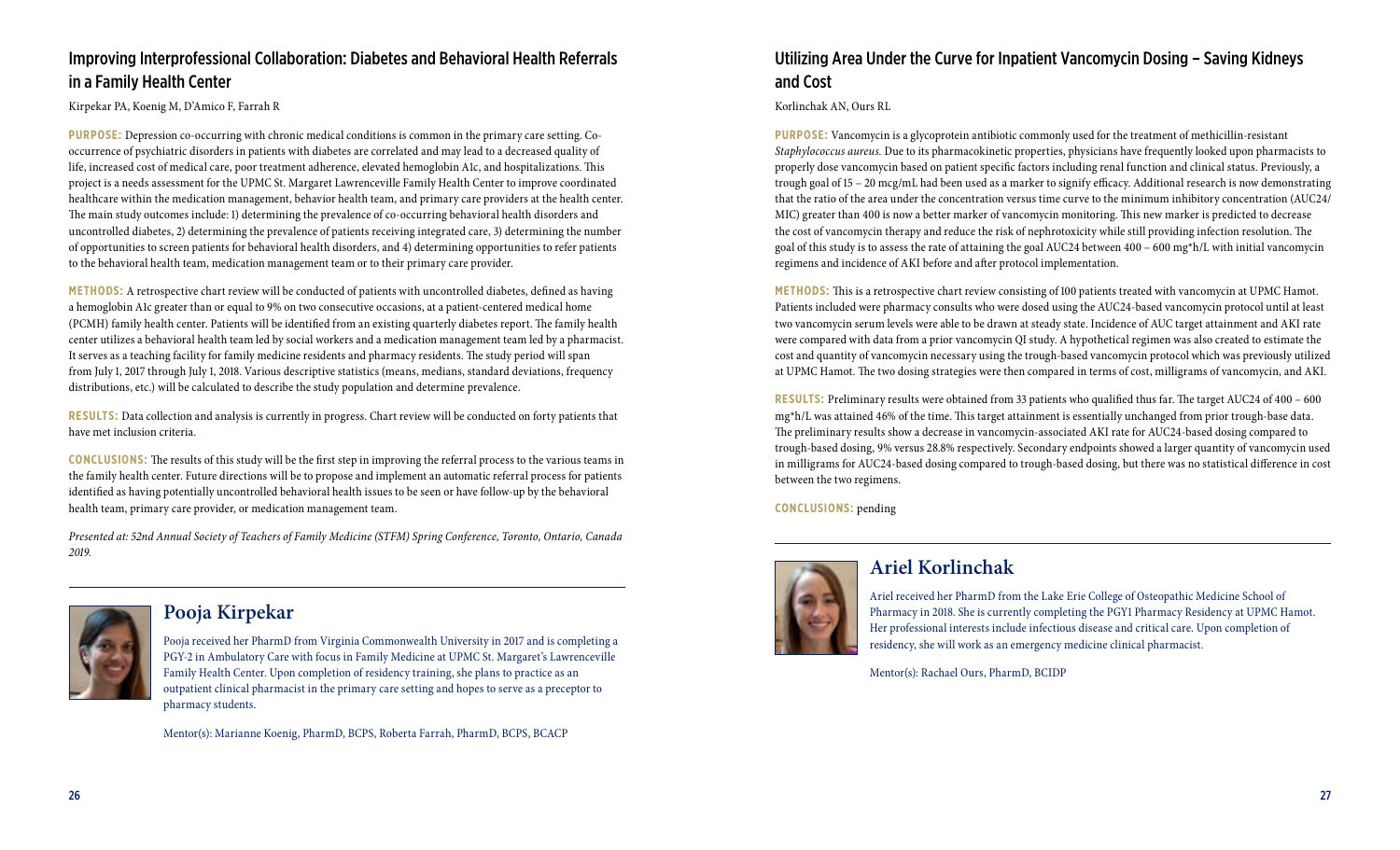#### Comparison of hydromorphone versus fentanyl-based sedation in extracorporeal membrane oxygenation (ECMO)

Authors: Landolf KM; Rivosecchi RM, Sappington PL

**PURPOSE:** Data comparing sedatives in patients receiving ECMO is sparse. However, it is known that the ECMO circuit alters the pharmacokinetics of medications via sequestration of lipophilic agents and increased volume of distribution. Commonly used sedatives ECMO patients include fentanyl, a lipophilic agent, and hydromorphone an agent with intermediate lipophilicity/hydrophilicity. This study aims to evaluate the difference in quality of sedation, and sedative requirements in ECMO patients receiving fentanyl versus hydromorphone continuous infusion.

**METHODS:** This was a retrospective, chart review of ECMO patients at UPMC Presbyterian from 2016 to 2018. Adult patients identified utilizing the institutional ECMO database receiving ECMO for greater than 48 consecutive hours were included. Those cannulated greater than 24 hours prior to transfer to Presbyterian and those who received continuous infusion paralytics were excluded. The hydromorphone cohort included patients receiving continuous infusion hydromorphone for 6 or more hours. All others were included in the fentanyl cohort, if receiving 6 or more hours continuous infusion fentanyl. Patients were followed starting 12 hours after cannulation until de-cannulation or for 14 days, whichever occurred sooner. Primary outcomes included days delirium free/coma free and median narcotic use. Continuous variables were reported using median and interquartile range (IQR) or means ± standard deviations. The Wilcoxon rank sum test and chi-squared tests will be used as appropriate. Logistic regression will be used for propensity score estimation.

**RESULTS:** A total of 163 patients with 73 (44.8%) in the hydromorphone group and 90 (55.2%) in the fentanyl group were included from the ECMO database. In the hydromorphone cohort 28/73 (38.4%) received veno-arterial (VA) ECMO, and 41/90 patients (45.6%) in the fentanyl cohort received VA ECMO. The average ECMO run time was 235 hours for included patients. Data regarding total days delirium free, coma free and exposure to sedatives and CNS depressants will be analyzed and compared between the 2 cohorts.

**CONCLUSIONS:** The results of this study will add to the existing literature regarding sedation practices in patients receiving ECMO and contribute to optimizing therapy in this patient population.



#### **Kaitlin Landolf**

Kaitlin completed her undergraduate and pharmacy school training at the University at Buffalo School of Pharmacy and is currently a PGY1 at UPMC Presbyterian. Her current interests lie in critical care and neurology. She will be continuing her training next year as a PGY2 at the University of Maryland Medical Center to specialize in critical care.

Mentor(s): Ryan Rivosecchi, PharmD, BCCCP

### Identification of early implementation strategies used by Pennsylvania community pharmacists to begin the National Diabetes Prevention Program at their pharmacy.

Lapping A, Coley K, Carroll J, Antinopoulos B, Richardson R, Doong K, McGivney M, Berenbrok LA.

**PURPOSE:** There is limited data surrounding pharmacists' experiences with implementing and engaging patients in the National Diabetes Prevention Program (NDPP), a national initiative created by the Centers for Disease Control and Prevention to utilize diet and exercise to prevent or delay Type 2 Diabetes. The primary objective of this research is to identify early implementation strategies utilized by Pennsylvania community pharmacists to conduct the NDPP at their pharmacy. These strategies will then be used to create a guide to be disseminated to pharmacists interested in starting the NDPP at their pharmacy.

**METHODS:** The study was approved through the University of Pittsburgh Institutional Review Board. A semistructured interview guide was created using the Consolidated Framework for Implementation Research, a framework developed to identify factors that may influence implementation in a variety of settings. Seventeen pharmacies that received grant funding to begin the NDPP were identified by the Pennsylvania Pharmacists Association. The primary investigator conducted all interviews by telephone starting in February 2019 and continuing through April 2019. Interviews were transcribed for fidelity of meaning and were then mapped to Expert Recommendations for Implementing Change (ERIC) project implementation strategies. The ERIC project provides a list of 73 implementation strategies that have been proven to serve as successful building blocks for implementing change.

**PRELIMINARY RESULTS:** A total of 7 interviews were conducted. Interviews lasted an average of 15 minutes. Five ERIC implementation strategies were identified by community pharmacists to help them successfully implement the NDPP: (1) involve patients and family members; (2) intervene with patients to enhance uptake and adherence; (3) use mass media; (4) prepare patients to be active participants; and (5) build a coalition. Data collection and analysis is ongoing.

**CONCLUSIONS:** Results in Progress

*Presented at the American Pharmacists Association Annual Meeting in Seattle, WA, 2019*



### **Amber Lapping**

Amber D. Lapping, PharmD, CTTS received her PharmD from Duquesne University in 2018. Amber is currently completing a PGY1 Community-Based Pharmacy Residency with the University of Pittsburgh and Giant Eagle Pharmacy. Following residency, Amber plans to pursue a career in clinical community pharmacy, focusing on expanding the role of the community pharmacist in providing patient care services.

Mentor(s): Lucas A. Berenbrok, PharmD, MS, BCACP, CTTS; Kim C. Coley, PharmD, FCCP; Brandon Antinopoulos, PharmD; Joni Carroll, PharmD, BCACP, CTTS; Renee' Richardson, PharmD; Melissa A. Somma McGivney, PharmD, FCCP, FAPhA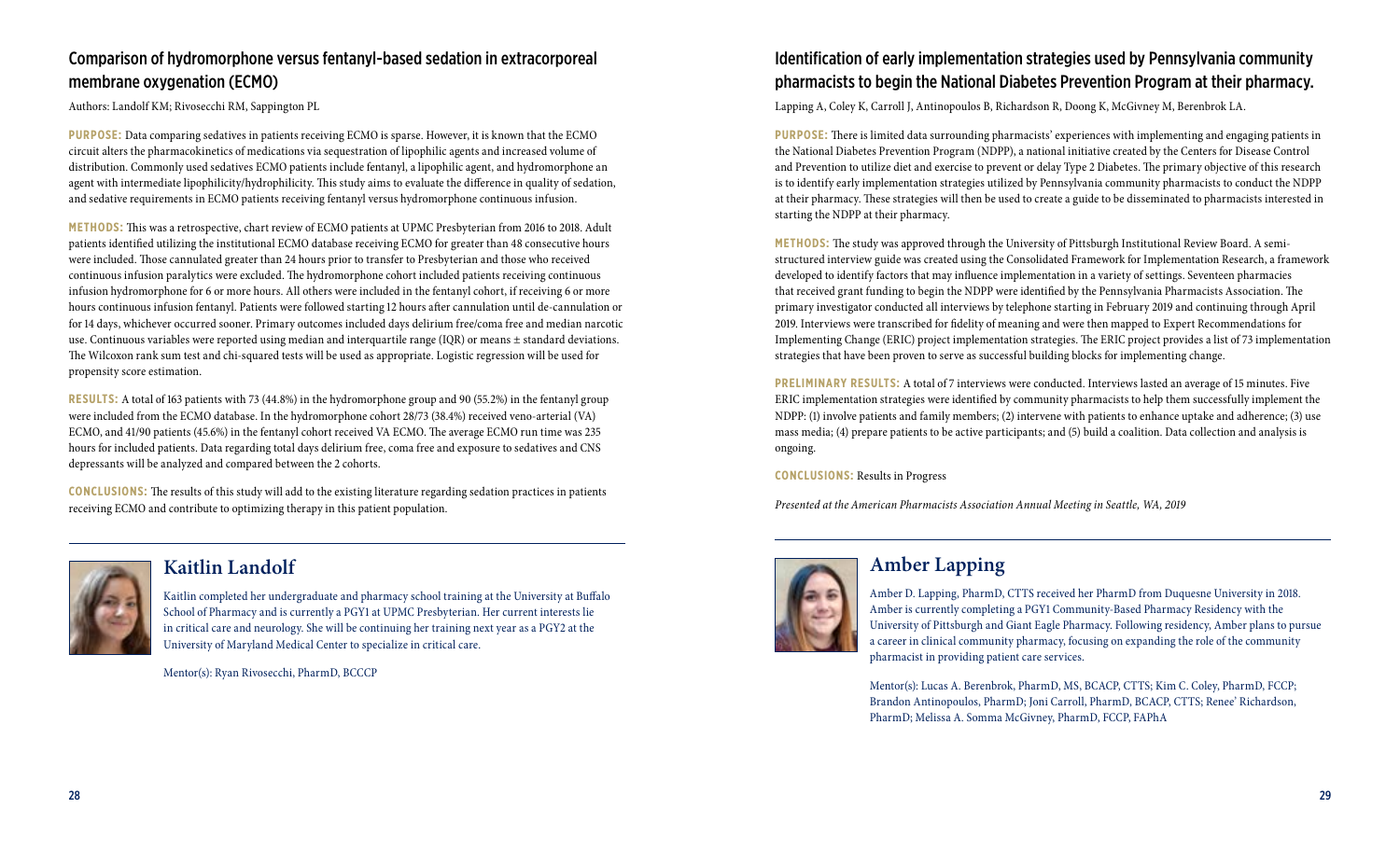#### Reducing Antidepressant Polypharmacy in Patients with Treatment-Resistant Depression

Maline J, McQuillan A, Kozarian R

**PURPOSE:** Major depressive disorder is a disabling illness that is associated with frequent relapses, incomplete recovery between episodes, and persistent psychosocial and functional impairment. Often times patients do not have adequate trials of antidepressants due to not reaching a therapeutic dose or based on the duration of the trial. The objectives of this drug use evaluation are to analyze prescribing patterns of psychotropics in patients with treatment-resistant depression at Veteran Affairs Pittsburgh Health Care System (VAPHS) and identify if there is a need for academic detailing outreach to educate providers on inappropriate prescribing patterns and other treatment modalities for depression.

**METHODS:** For this retrospective analysis, a random sample of 100 Veterans from the VAPHS were selected from the Psychotropic Drug Safety Initiative to include those concomitantly prescribed three or more antidepressants. Local databases and the Computerized Patient Record System (CPRS) were used to extract the following data elements: demographics, co-morbid psychiatric conditions and psychotropic medication history, antidepressant agents prescribed including indication, dose, duration, history of allergy or intolerance to first-line agents, pharmacological and non-pharmacological augmentation strategies, scheduled vs. as needed, consults for electroconvulsive therapy (ECT), history of non-adherence, measurement based care completions (PHQ-2 or -9), and service line of the prescribing provider. Patient charts were reviewed to evaluate appropriateness of antidepressant therapy.

**RESULTS:** From the PDSI dashboard, 33 patients met the above criteria for treatment resistant depression. The average number of antidepressants on a patient's current medication regimen was 3.06. The average number of failed antidepressants was 3.03. There was a total of 79 first-line agents prescribed. Of those 79 first-line antidepressants, 26 (32.9%) were selective-serotonin reuptake inhibitors (SSRIs), 13 (16.4%) were serotonin-norepinephrine reuptake inhibitors (SNRIs), 28 (35.4%) were bupropion, and 12 (15.1%) were mirtazapine. For measurement based care, 29 patients (87.8%) had a PHQ-2 or -9 completed. The number of ECT consults placed was 0.

**CONCLUSIONS:** The results of this drug use evaluation provide evidence that there is a further need to provide adequate trials of antidepressants, increase utilization of measurement based care to help guide medication therapy, and employ all treatment modalities when managing treatment-resistant depression in our Veteran population. VAPHS is exploring implementation of an intranasal esketamine protocol and clinic to further increase treatment options for patients with treatment resistant depression.

*Presented at the 22nd Annual College of Psychiatric and Neurologic Pharmacists (CPNP) Meeting, Salt Lake City, UT, 2019.*



#### **Joshua Maline**

Joshua is from Omaha, NE, and received his PharmD from the University of Nebraska Medical Center in 2017. He completed his PGY1 pharmacy residency at the Tuscaloosa VA Medical Center in Tuscaloosa, AL. He will complete the PGY2 Psychiatric Residency Program at VAPHS, which has collaborated with the Western Psychiatric Institute & Clinic of UPMC, in July 2019. Joshua plans to pursue a clinical pharmacy specialist position in psychiatry.

#### Impact of Pharmacist Intervention on Stress Ulcer Prophylaxis Utilization

#### Martin M, Cooper B

**PURPOSE:** Stress ulcer prophylaxis (SUP) is commonly used in critical care patients that are at high risk for gastrointestinal bleeds (GIB). Current guidelines recommend the use of histamine-2 receptor antagonists (H2RAs), or proton-pump inhibitors (PPIs) for SUP. These medications inhibit gastric acid secretion, resulting in protection of the gastrointestinal mucosa. However, this mechanism can result in severe adverse effects such as fractures, *Clostridium difficile* associated diarrhea, hypomagnesemia or pneumonia with long-term continuation. SUP is unnecessary when risk factors have resolved therefore it is recommended to be discontinued after risk factors have resolved. A recent study has shown that SUP is not being discontinued appropriately, leading to longer hospital stays and unnecessary continuation with discharge. The purpose of this study is to analyze the impact of implementing a protocol to prevent unnecessary utilization of SUP.

**METHODS:** This study was a concurrent review of stress ulcer prophylaxis usage and pharmacy intervention. A list of all patients on H2RA or PPI medications was run daily and using a random calculator 10-20 patients were selected to be evaluated. Patients were identified for stress ulcer prophylaxis indication and appropriateness based on risk factors. Patients that qualified for stress ulcer prophylaxis were followed daily until risk factors resolved. If started on stress ulcer prophylaxis but did not qualify, the medication was discontinued. The pharmacist also discontinued SUP if the care team did not discontinue stress ulcer prophylaxis after risk factors resolved. Cost comparison was performed by extrapolating the days after discontinuation by the pharmacist until patient discharge.

**RESULTS:** Of the 727 patients reviewed, 104 (14%) qualified for stress ulcer prophylaxis. Two patients (2%) were discharged on a H2RA or PPI for stress ulcer without any risk factors. Six patients (6%) were discharged with stress ulcer prophylaxis due to still receiving mechanical ventilation. Three patients (3%) were made comfort measure only (CMO). Ten patients (10%) expired while risk factors present for stress ulcer. A total of 21 patients' (20%) stress ulcer prophylaxis was discontinued by a pharmacist due to risk factors resolved without medication discontinuation. A total of 62 patients (60%) had their stress ulcer prophylaxis medication discontinued appropriately by the care team.

**CONCLUSIONS:** Stress ulcer prophylaxis is correctly discontinued once risk factors are resolved in approximately 60% of patients. Pharmacist intervention prevents approximately 20% of patients being continued on stress ulcer prophylaxis medications inappropriately. Cost analysis showed pharmacist intervention saves approximately \$70 per 100 patients on stress ulcer prophylaxis.



### **Meghan Martin**

Meghan is from Delmont, PA. She received her bachelor's degree in chemistry from Thiel College in 2016 and her PharmD from LECOM in 2018. She is currently a PGY1 pharmacist practice resident at UPMC Hamot in Erie, PA. Upon completion of her PGY1 pharmacy residency in 2019, she plans to practice in a clinical setting.

Mentor(s): Brad Cooper, PharmD, MBA, FCCM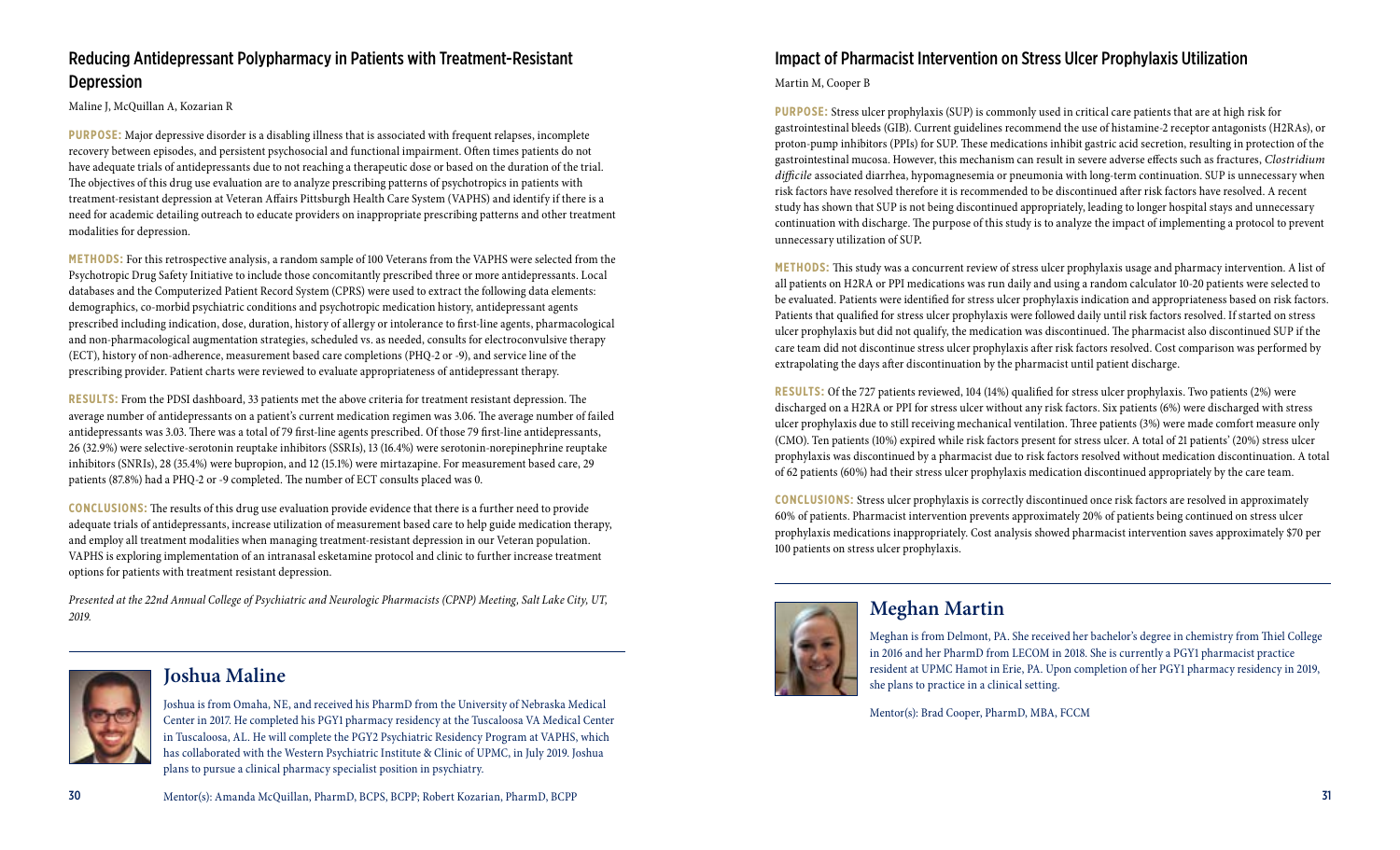#### The Impact of Age on ICU Delirium

McHugh C, Kane-Gill SL, Kirisci L, Smithburger PL

**PURPOSE:** Intensive care unit (ICU) delirium is defined as an acute and fluctuating disturbance in cognition and consciousness that occurs in approximately 80% of patients in the ICU. It is recommended that all ICU patients be screened for delirium daily with a valid, reliable delirium assessment tool such as the Intensive Care Delirium Screening Checklist (ICDSC). The ICDSC aims to capture the waxing and waning nature of delirium at the bedside through 8 domains: altered level of consciousness, inattention, disorientation, hallucination-delusion- psychosis, psychomotor agitation or retardation, inappropriate speech or mood, sleep/wake cycle disturbance, and symptom fluctuation. The ability to characterize the presentation of delirium according to a patient's age, would aid in identifying ICU delirium, especially hypoactive delirium which is the most difficult to detect. The aim of this project is to evaluate the qualities and characteristics of delirium stratified by age group, and to identify if certain domains of the ICDSC predict antipsychotic prescribing.

**METHODS:** This IRB approved, prospective, observational study reviewed the electronic medical record of patients admitted to a 24 bed medical ICU (MICU) at UPMC Presbyterian from August 2018 – April 2019. Patients were excluded if they were admitted to another ICU prior to MICU admission, had an ICDSC score of ≥ 4 within 4 hours of admission, were comatose at any point during ICU admission or at a Riker score of  $\leq$  2 (RASS  $\leq$ -4), experiencing alcohol withdrawal, or paralyzed. The primary end point was the frequency of individual domains of the ICDSC score stratified by age group ( $\leq$  49 years, 50-64 years, and  $\geq$  65 years). Secondary end points included the prescribing of antipsychotic medications based on individual domains of the ICDSC score as well as the incidence of delirium, time to first delirious episode, and percent time delirious stratified by age group.

**RESULTS:** Using multivariate analysis of variance (MANOVA), a sample size calculation determined 70 patients in each group (210 patients total) would be required to achieve 80% power assuming a type I error rate of 0.05 with 3 groups and 8 dependent variables. Results are pending and were not available at the time of abstract submission.

**CONCLUSIONS:** No conclusions can be drawn until results of the research are analyzed.

![](_page_17_Picture_6.jpeg)

#### **Caitlin McHugh**

Dr. McHugh received her PharmD from Duquesne University in 2017, completed her PGY1 Pharmacy Practice Residency at UPMC Mercy, and is currently completing her PGY2 Critical Care Pharmacy Residency at UPMC Presbyterian. Prior to pharmacy school, she received a Bachelor of Science degree in Health Sciences from James Madison University is Harrisonburg, VA, where she was a member of the division I women's lacrosse team. Dr. McHugh is pursuing a clinical specialist position in the area of critical care and emergency medicine.

Mentor(s): Sandra Kane-Gill, PharmD, MS, FCCM, FCCP; Pamela L. Smithburger, PharmD, MS, BCPS, BCCCP, FCCP, FCCM

#### Use of adjunctive ketamine in resistant alcohol withdrawal: impact on symptom severity

Meyer AL, Ganchuk S, Miller T

**PURPOSE:** Resistant alcohol withdrawal (RAW), often defined as alcohol withdrawal requiring greater than 40 milligrams of diazepam per hour or when a second class of sedative agents is needed within 24 hours, can be challenging to manage. Recent studies have analyzed the use of ketamine for the management of RAW. Ketamine, an N-methyl-D-aspartate (NMDA) receptor antagonist, appears to provide added benefit when used with gammaaminobutyric acid (GABA) agonists. At our institution, use of the withdrawal assessment scale (WAS) dictates management of patients presenting with alcohol withdrawal. The purpose of this study was to assess the effect on the WAS in patients presenting with RAW receiving adjunctive ketamine.

**METHODS:** A retrospective chart review included patients admitted to UPMC Mercy between January 1, 2016 and August 31, 2018. Patients must have been admitted to the intensive care unit (ICU) for management of RAW. Patients in the treatment group received adjunctive ketamine within 48 hours of admission while patients in the comparator group received therapy for RAW excluding ketamine. Usage of benzodiazepines and phenobarbital, expressed as diazepam equivalents, as well as need for additional agents, propofol and/or dexmedetomidine, were recorded and compared between groups. The primary outcome was change in the baseline WAS and change in mean daily WAS between groups. Secondary outcomes included amount of diazepam equivalents required, ICU length of stay, and hospital length of stay.

**RESULTS:** A total of 34 patients were included in this study. The mean baseline WAS in the treatment group was 16.3 (range 8-33) vs. 17.9 (range 0-37) in the comparator group. Mean daily WAS was higher in the comparator group on days 1-3, with day 3 showing the greatest difference between groups (21.2 vs. 14.2 in the treatment and comparator groups, respectively). No patients in the treatment group required adjunctive propofol or dexmedetomidine while 46.7% of patients in the comparator group required adjunctive agent(s) (8/30 patients received propofol, 10/30 patients received dexmedetomidine). Analysis of diazepam equivalent requirements is ongoing.

**CONCLUSIONS:** Patients receiving ketamine for RAW may have a higher mean daily WAS than patients treated for RAW without ketamine.

*Presented at the 76th Annual ASHP Midyear Clinical Meeting, Anaheim, CA, 2018.*

![](_page_17_Picture_17.jpeg)

### **Abby Meyer**

Abby is from Saint Marys, PA and received her PharmD from the University of Pittsburgh in 2018. She is currently a PGY-1 Pharmacy Resident at UPMC Mercy. Upon completion of PGY-1, she will complete a PGY-2 in Critical Care at UPMC Presbyterian.

Mentor(s): Steven Ganchuk, PharmD; Taylor Miller, PharmD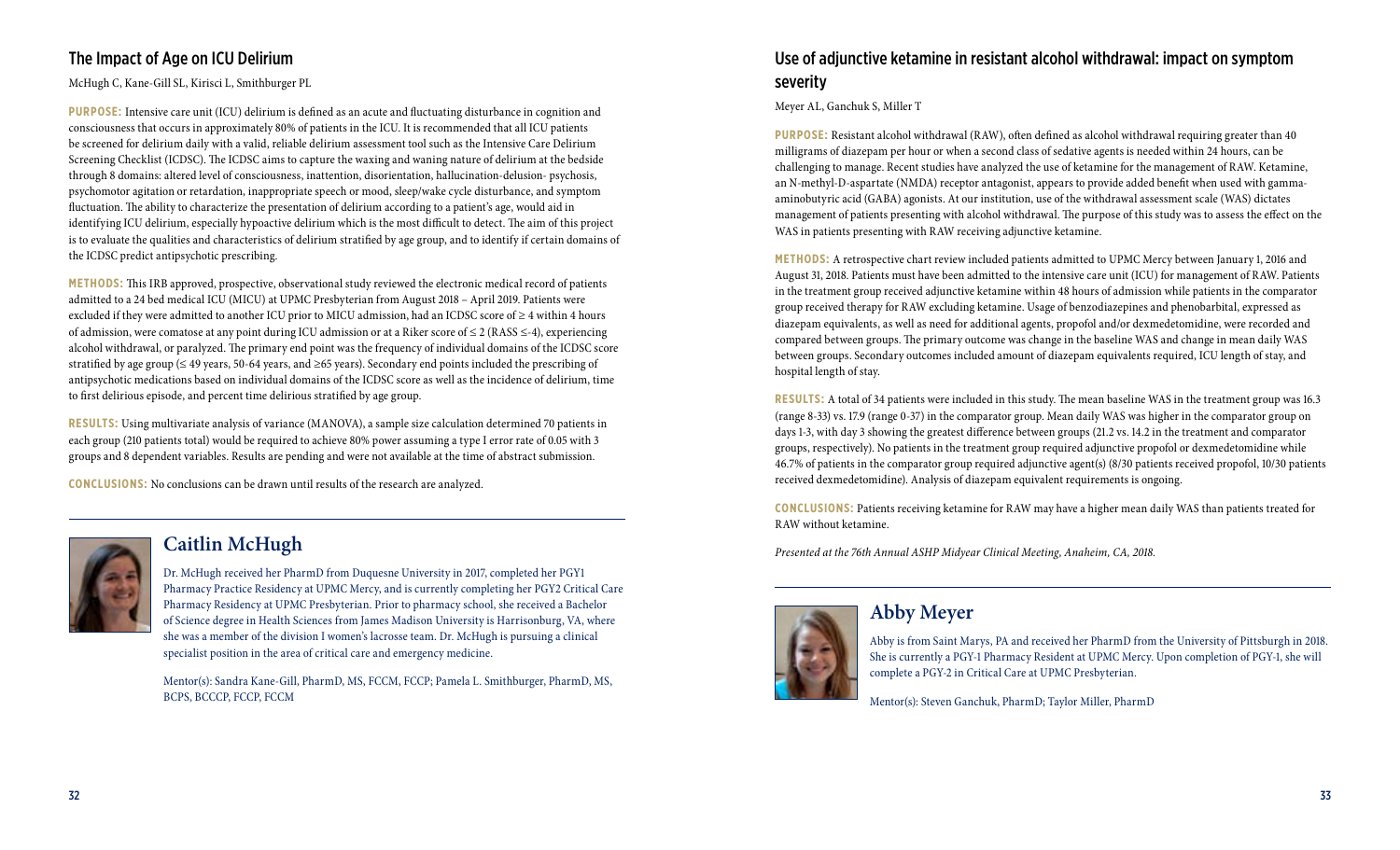#### Community pharmacist-provided comprehensive medication management services: a case series

Doong K, Mitra S, Carroll JC, Jukic S, Rosikiewicz C, Coley KC, McGrath SH, McGivney MS

**PURPOSE:** Community pharmacy practice is evolving rapidly with the expansion of patient-centric, medication management services (MMS), which include comprehensive medication management (CMM) nationwide. Through these clinically integrated community pharmacy networks, community pharmacists are providing enhanced MMS to patients. Currently, research and resulting publications from clinically integrated community pharmacy networks have not included detailed case descriptions of the patient care that is delivered within these network pharmacies. The objective of this project is to identify a breadth of patient cases to fully describe the complexity of patient care currently provided by community pharmacists in an enhanced service network in Pennsylvania.

**METHODS:** Forty-three pharmacists participating in regularly scheduled quality improvement calls as part of the Pennsylvania Pharmacist Care Network were eligible for this project. Key informant, telephonic interviews and verbal surveys were conducted with Network pharmacists. Participants were asked to provide information about their most complex CMM patient case. Interviews were audio-recorded and transcribed. To ensure a robust data analysis, only patient cases that incorporated detailed information on patients' drug therapy problems and pharmacist interventions were included. Patient case complexity was categorized from Level 1 (least complex) to Level 5 (most complex) using the Minnesota Health Care Programs Medication Therapy Management Services Current Procedural Terminology (MTMS CPT) code. This categorization includes assessment of drug related needs, identification of drug therapy problems, complexity of care planning, and follow-up evaluation. The research team will conduct an iterative analysis of interview and survey data to uncover themes and to classify case complexity.

**RESULTS:** Seven pharmacists provided 10 patient cases that met the inclusion criteria. Based on the Minnesota MTMS CPT codes, preliminary results show that four patient cases were level 5, two patient cases were level 4, two patient cases were level 3, and two patient cases were level 2. Data analysis is ongoing.

**CONCLUSIONS:** This will be the first statewide purposeful gathering of patient cases that illustrate the complexity of patients for whom community pharmacists provide medication-related care. Preliminary data demonstrate Pennsylvania Pharmacists Care Network community pharmacists provided care to a variety of patients who have varying complexities. The resulting descriptive case series can be 1) utilized for training pharmacists or other health care professionals and 2) shared with health payers and policymakers to better describe the role community pharmacists play in value-based healthcare models.

*Presented at the American Pharmacists Association Annual Meeting and Exposition, Seattle, Wa., 2019 and the Pennsylvania Pharmacists Association Midyear Meeting, Gettysburg, Pa., 2019.*

![](_page_18_Picture_7.jpeg)

#### **Sneha Mitra**

Sneha Mitra is from Allentown, PA, and earned her PharmD at the University of Pittsburgh School of Pharmacy. She is the current PGY-1 Community-Based Pharmacy Resident with Pitt Pharmacy and Rite Aid. Sneha has a interest in public health, providing healthcare for underserved populations, and advancing patient care services. Upon completion of residency, she hopes to practice as a clinical community pharmacist at Rite Aid.

#### Defining Factors of P2Y12 Inhibitor Therapy De-escalation from Ticagrelor or Prasugrel to Clopidogrel with Pharmacogenomic Guidance at a Large Academic Medical Center

Lindsay N. Moreland, PharmD, James M. Stevenson, PharmD, MS, BCPP, Philip E. Empey, PharmD, PhD, BCPS, James C. Coons, PharmD, FCCP, BCCP

**PURPOSE:** Pharmacogenomic programs have been initiated throughout the country and have recognized the importance of escalating therapy based on loss of function alleles for CYP2C19 post-percutaneous coronary intervention (PCI) with stenting. However, limited literature focuses on characterizing patients whose P2Y12 inhibitor therapy is de-escalated with pharmacogenomic data. This study aims to provide insight into characteristics of patients successfully de-escalated P2Y12 inhibitor therapy post-PCI.

**METHODS:** This was a single center, prospective, observational study including patients undergoing PCI with stenting and CY2C19 genotyping. Patients with CYP2C19 genotypes of \*1/\*1, \*1/\*17, and \*17/\*17, were included. Patients were followed for 6 months to gather information on baseline demographics, continued antiplatelet therapy and any changes that occur with rationale for the change, major adverse cardiac events, and bleeding events. Data was collected at the index PCI, 7 days, 30 days, and 6 months.

**RESULTS:** Preliminary results include 165 patients with a CYP2C19 genotypes of \*1/\*1, \*1/\*17, and \*17/\*17. Of the 165 patients, 27 (16%) were de-escalated from ticagrelor to clopidogrel during the current follow up period. 108 of 165 patients (66%) were originally started and kept on clopidogrel. Of the 165 patients, 30 (18%) were initially placed and kept on ticagrelor or prasugrel. Over half of the patients included, 89/165 (53.9%) had a history of revascularization at baseline. Final results to be completed by the end of May 2019.

**CONCLUSIONS:** Upon analyzing data, we hope to provide insight into characteristics and data outcomes of those deescalate and identify potential opportunities to further individualize care based on pharmacogenomics.

*Presented at the Annual American College of Cardiology Meeting, New Orleans, LA, 2019.*

![](_page_18_Picture_17.jpeg)

#### **Lindsay Moreland**

Lindsay Moreland is from Evansville, IN, and received her Doctorate of Pharmacy from Purdue University College of Pharmacy. She completed her PGY1 at UPMC Presbyterian and is currently a PGY2 cardiology pharmacy resident there. Following her PGY2, Lindsay will be taking a position as a clinical pharmacist as a part of the Mechanical Circulatory Device Support Team at Mayo Clinic.

Mentor(s): James C. Coons, PharmD, FCCP, BCCP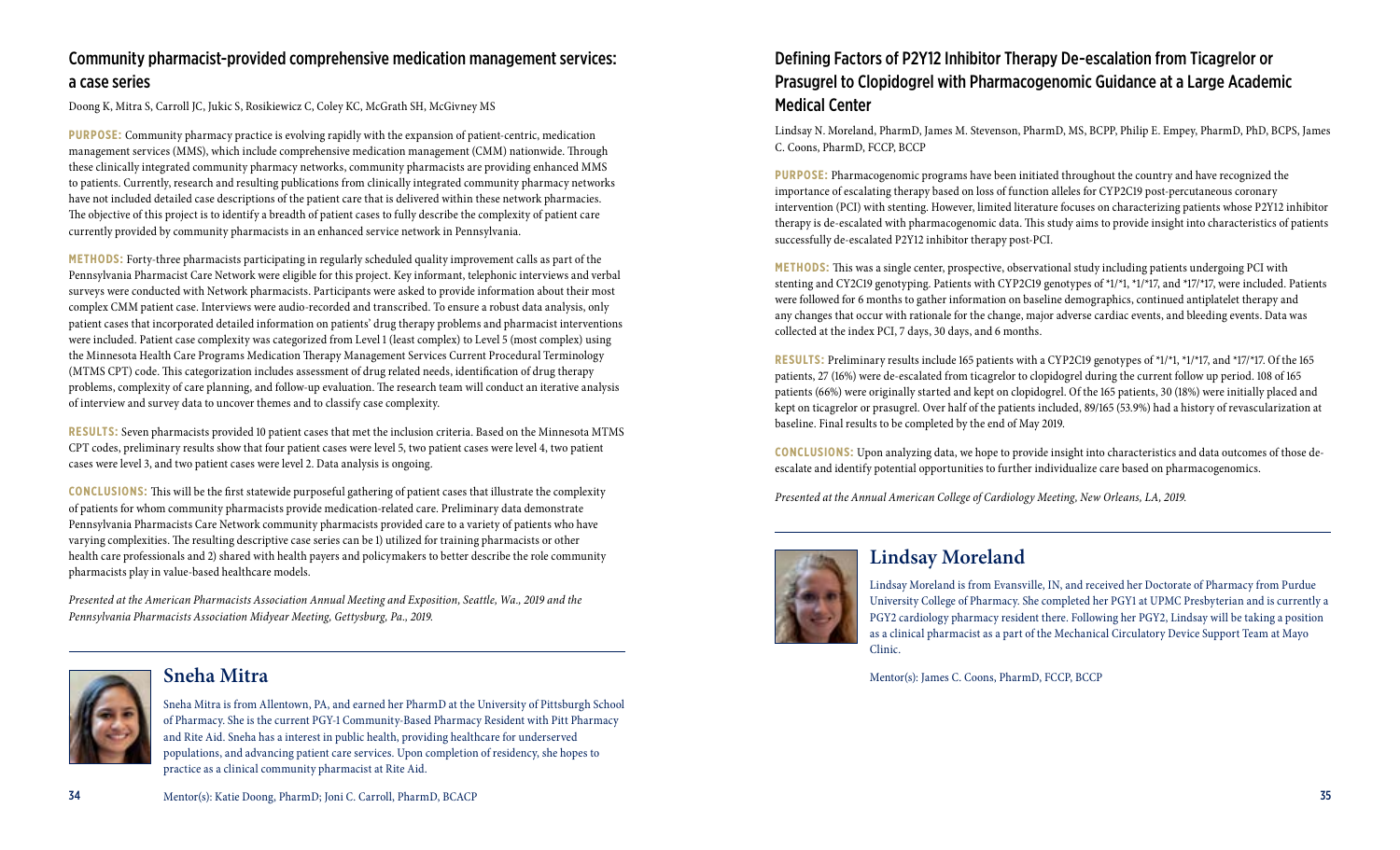#### Restarting Oral Anticoagulation in Patients with Atrial Fibrillation after an Intracranial Hemorrhage

Terri V. Newman, PharmD, Nemin Chen, MPH, Meiqi He, MS, Samir Saba, MD, and Inmaculada Hernandez, PharmD, PhD

**PURPOSE:** In atrial fibrillation patients receiving oral anticoagulation (OAC) for stroke prevention, it is unclear how to manage OAC after an intracranial hemorrhage (ICH). While OAC does decrease the risk of stroke and systemic embolism it also increases the risk of bleeding. Due to the occurrence of an ICH, atrial fibrillation patients who survive are at an increased risk for both a recurrent ICH and ischemic stroke and systemic embolism; therefore, the decision to restart OAC in this patient population presents a clinical conundrum. In this study, we evaluate the safety and effectiveness of OAC re-initiation in atrial fibrillation patients who survive an ICH.

**METHODS:** Using 2010-2016 Medicare claims data, we identified patients with non-valvular AF who experienced an OAC-related ICH and survived at least 6 weeks after the ICH (n=1,502). The primary outcomes included the composite of ischemic stroke and transient ischemic attack (TIA), thromboembolism (TE), a composite of ischemic stroke/ TIA and TE, recurrent ICH, and all-cause mortality. We constructed Cox proportional hazard models to evaluate the association between post-ICH OAC resumption, which was measured in a time-dependent manner, and the risk of primary outcomes while controlling for a comprehensive list of covariates.

**RESULTS:** Among patients who survived an ICH, 69% reinitiated OAC within 6 weeks of the event and among those who resumed OAC, 83% restarted warfarin. There was no significant difference in the risk of ischemic stroke/TIA [hazard ratio (HR) 0.87; 95% CI 0.62–1.21], TE (HR 0.84; 95% CI 0.54-1.31), and ischemic stroke/TIA/TE (HR 0.81; 95% CI 0.61-1.07) between post-ICH OAC use and non-use. Post-ICH OAC use was associated with a lower risk of recurrent ICH (HR 0.62; 95% CI 0.41-0.95) and all-cause mortality (HR 0.48; 95% CI 0.39-0.60) compared to non-OAC use.

**CONCLUSIONS:** In AF patients who survived an ICH, restarting OAC did not confer a greater risk of recurrent ICH. Randomized controlled studies should be conducted in order to provide further evidence of the clinical benefit of restarting OAC in this high-risk population. Further evaluation of which individuals benefit from restarting OAC is also needed to provide more clinical guidance.

![](_page_19_Picture_6.jpeg)

#### **Terri Victoria Newman**

Terri earned her PharmD from Butler University. Currently she is completing a fellowship in Pharmacoeconomics and Health Outcomes Research jointly provided by the University of Pittsburgh School of Pharmacy and UPMC Center for High-Value Health Care. As part of her training she is completing a Master of Science in Health Services Research and Health Policy from the University of Pittsburgh School of Public Health.

Mentor(s): Inmaculada Hernandez, PharmD, Phd; Natasha Parekh, MD, MS.

#### A comparison of extended release metformin formulations

#### Nystrom HG, Ballard SL, Hall DL

**PURPOSE:** Metformin extended release (ER) products are touted for better tolerability than immediate release (IR). However, there are three different metformin ER formulations with different release technologies and extreme differences in price (range: \$4-\$750/month.) There is a gap in literature for the comparison of these agents. This study aims to pragmatically compare the three formulations of metformin ER to determine any differences in adverse effects, adherence, and A1c reduction between the formulations.

**METHODS:** This is a retrospective chart review in patients with type 2 diabetes who failed therapy with metformin IR and were switched to metformin ER in calendar years 2014-2017 at five associated family residency practices. Outcomes of interest include rate of adherence to each agent, documented adverse effects (including financial adverse effects), maximum metformin dose, A1c reduction, discontinuation rate and discontinuation reason. Data will be reported in descriptive statistics, where applicable. Adherence will be reported in proportion of days covered and analyzed by linear regression. Logistic regression will be used to evaluate adverse events, and a mixed model design will compare changes in A1c%. This project was reviewed by the UPMC institutional quality improvement board.

**RESULTS:** Data collection and final analysis are in progress.

**CONCLUSIONS:** Research in progress

![](_page_19_Picture_16.jpeg)

#### **Hannah Nystrom**

Hannah Nystrom is a PGY-2 Ambulatory Care Resident at UPMC Presbyterian Shadyside. She received her PharmD from Ohio Northern University in 2017 and completed her PGY1 residency at ProMedica Toledo Hospital in 2018. Her practice interests include primary care, diabetes, hepatitis C, and cardiology. Upon completion of residency, she hopes to manage chronic disease states in an outpatient setting and plans to pursue board certification.

Mentor(s): Stephanie L. Ballard, PharmD, BCPS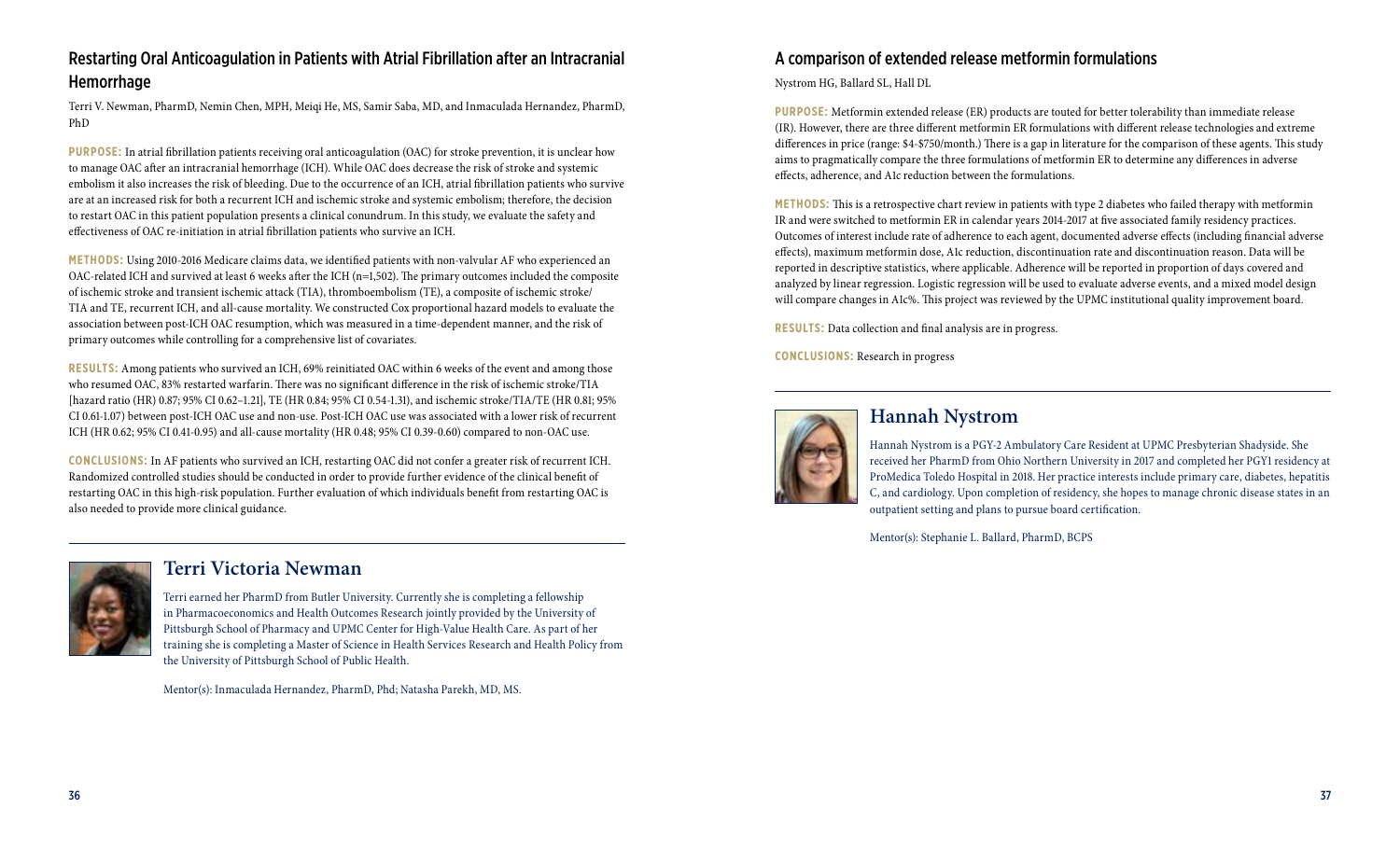#### A Strategy to Improve Broad Spectrum Antibiotic Overuse at a Community-Teaching Hospital

Sehrish Panjwani, PharmD, Aaron Pickering, PharmD

**PURPOSE:** Patients are often started on multiple antimicrobial agents empirically to cover for numerous possible infecting organisms, and many times these agents are used inappropriately. With increasing overuse of these agents, this study aims to determine the effect of implementing an automatic infectious disease (ID) consult on the length of broad spectrum antimicrobial therapy, specifically vancomycin (VAN) and piperacillin/tazobactam (TZP).

**METHODS:** This was a retrospective observational study conducted at UPMC St. Margaret Hospital, a 249-bed community-teaching hospital. Patients older than 18 years of age on the combination of VAN and TZP from February 2017 to July 2018 were included in this study. Data was collected pre and post implementation (November 2017) to determine the change in length of combination VAN and TZP. Major secondary outcomes included change in prescribing characteristics, rates of acute kidney injury, *Clostridium difficile* infection rates, length of stay, and readmission rates. Categorical variables were analyzed using a chi-square test and continuous variables were analyzed using an independent t-test.

**RESULTS (PENDING):** It is anticipated that compared to the pre-intervention period, the post-intervention period will show a decrease in days of combination broad spectrum antibiotic therapy with VAN and TZP.

**CONCLUSIONS:** Pending.

![](_page_20_Picture_6.jpeg)

#### **Sehrish Panjwani**

Sehrish is from Coppell, Texas. She received her PharmD from Texas Tech University Health Sciences Center School of Pharmacy in Abilene, TX in 2018. She is currently completing an ASHPaccredited PGY-1 pharmacy practice residency at UPMC St. Margaret, where she will go on to complete her PGY-2 geriatric pharmacy residency. She is also concurrently completing a Faculty Development Fellowship at UPMC St. Margaret and hopes to pursue a career in academia in the future.

Mentor(s): Aaron Pickering, PharmD

#### Impact of lidocaine utilization management strategy on drug utilization and cost

Patel N, Heasley J, Jose A, Ni D

**PURPOSE:** A large national pharmacy benefits manager (PBM) identified a trend of increased cost and quantity per claim for topical lidocaine or lidocaine-containing products. In an effort to help commercial clients manage this trend, a topical lidocaine utilization management (UM) strategy was offered in April 2017. This strategy consisted of a quantity limit with a prior authorization (PA) requirement for quantities exceeding the limit. The intent of the limit and PA was to provide coverage that reflects U.S. Food and Drug Administration guidance, standards of medical practice and evidence-based drug information. The objective of the study was to evaluate the impact of UM strategies implemented by a large national PBM on the utilization and cost of topical lidocaine-containing products within a commercial employer population.

**METHODS:** A retrospective claims-based analysis of lidocaine-containing products affected by the UM strategy was performed. Five commercial employer groups that implemented the UM strategy were compared to five that did not. Data was analyzed for the quarter preceding and year following the April 2017 implementation of the UM strategy. The primary endpoint was the percent changes in average daily dose for each lidocaine-containing product following the implementation of the UM strategy. Secondary outcomes analyzed the change in gross cost per 10,000 members per month. Additional secondary outcomes identified number of episodes exceeding quantity limit, number of post-limit PA episodes initiated, number of post-limit PA approvals, number of post-limit PA denials, number of post-limit PA episodes where reduced quantities were filled, number of post-limit PA episodes where the product was not filled, and estimated client cost savings.

**RESULTS:** All products, except lidocaine 4% solution, had statistically significant lower average daily doses for employer groups that implemented the UM strategy when comparing pre- and post-implementation. Employer groups that implemented the UM strategy showed an 81.9% decrease in gross cost per 10,000 members per month compared to a 29.3% increase for employer groups that did not. Only 2.4% of episodes exceeding the quantity limit resulted in an initiation of a post-limit PA. Of the post-limit PA episodes initiated, 36.3% were approved, 63.7% were denied, 41.0% resulted in reduced quantities filled, and 33.1% resulted in the product not being filled. Estimated client cost savings was \$53,029.

**CONCLUSIONS:** Commercial employer groups who implemented the UM strategy had decreased quantities and decreased cost per 10,000 members per month for lidocaine-containing products when comparing the postimplementation period to the pre-implementation period. Quantity limits and post-limit PAs can be an effective intervention for decreasing topical lidocaine utilization and costs.

*Presented at the AMCP Managed Care & Specialty Pharmacy Annual Meeting 2019, San Diego, CA, 2019.*

![](_page_20_Picture_17.jpeg)

# **Nishta Patel**

Nishta is originally from Phoenix, Arizona and completed her undergraduate coursework at University of Arizona before receiving her PharmD from University of California, San Francisco in 2018. Upon completion of her managed care residency at CVS Health, she hopes to continue practicing within a managed care organization.

Mentor(s): Jennifer Heasley, PharmD, M.S.; Abraham Jose, PharmD; Danfeng Ni, PharmD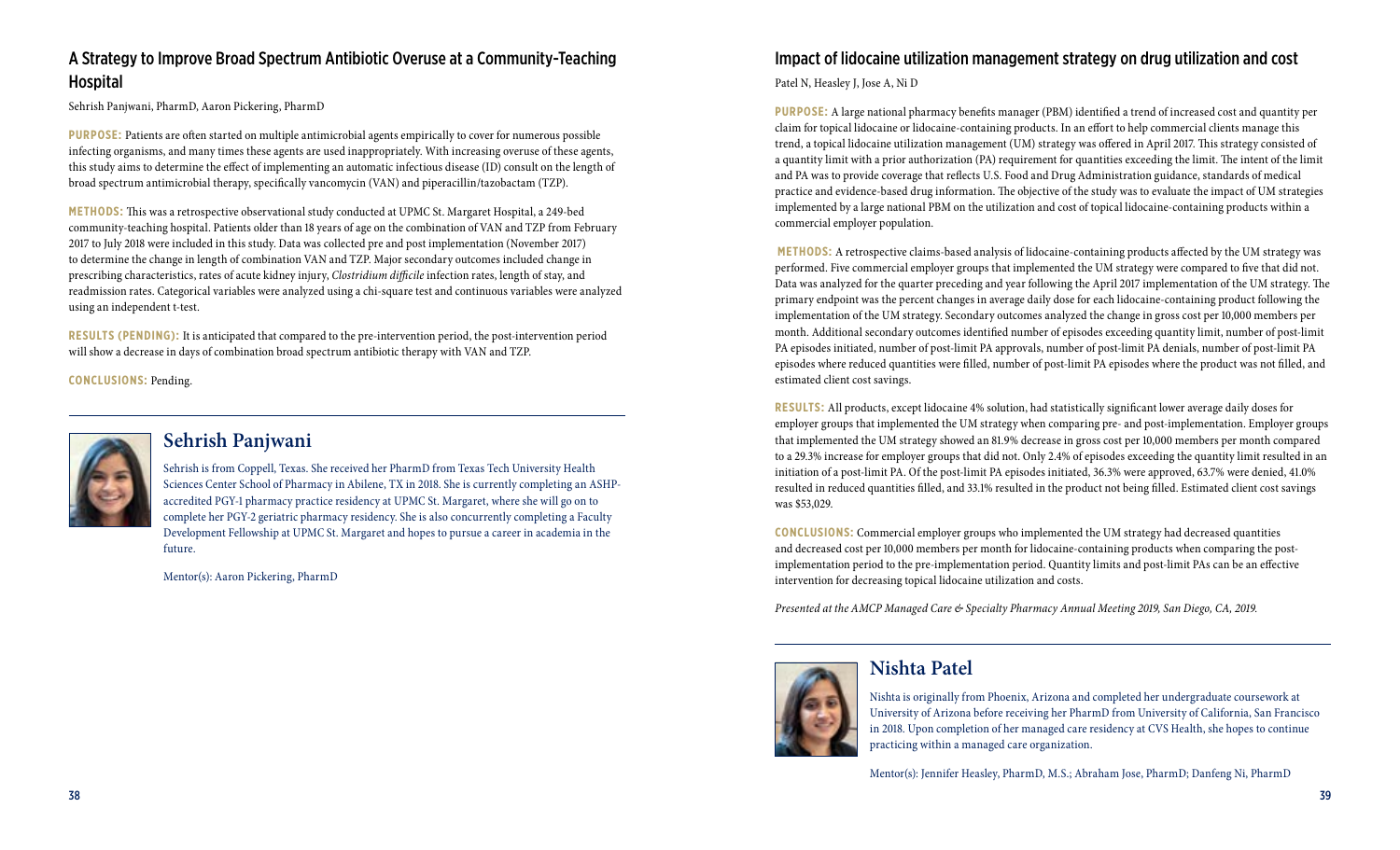### Patient perspectives on missed appointments among patients with poorly controlled hypertension, diabetes, or asthma at an urban free clinic: A qualitative evaluation

Pham TT, Jonkman LJ, Ingram JM, Ricciuti D, Connor SE

**PURPOSE:** Missed appointments are associated with poorer chronic disease state control and higher rates of avoidable hospitalizations and emergency department visits. Patients with low clinic attendance rates are more likely to have hospital admissions for preventable causes including asthma exacerbations, severe hyperglycemia, and heart disease. Medically underserved patients, including ethnic minorities and patients with low socioeconomic status, are particularly prone to barriers to healthcare access, yet there is limited information characterizing patient perceived barriers to access within this population. The purpose of this study is to identify perceived attitudes to missed appointments and perspectives on barriers to health care access among patients attending an urban free clinic.

**METHODS:** This is a qualitative, cross-sectional study of patients at the Birmingham Free Clinic (BFC) in Pittsburgh, Pennsylvania with uncontrolled hypertension, diabetes, or asthma. Semi-structured interviews will be conducted with eligible participants using the framework of the Integrated Behavior Model and Health Belief Model to understand behaviors and beliefs related to missed appointments and their impact on health. Interviews are audio-recorded and transcribed verbatim. Thematic analysis will occur through a series of stages. First, a codebook will be developed to identify and define concepts from the transcripts. Then each interview will be coded by two independent reviewers and discrepancies will be resolved by a third reviewer. Next the codes will be connected and expanded to identify larger themes related to patient perceived control over their chronic diseases and attendance to clinic appointments. Interviews will continue until saturation is achieved, meaning that no new concepts emerge from further interviews.

**RESULTS:** A total of eight interviews have been completed to date. Further interviews and data analysis are ongoing.

**CONCLUSIONS:** Pending

![](_page_21_Picture_6.jpeg)

#### **Theo Pham**

Theo received their Bachelor of Science in Biology in 2013 and Doctor of Pharmacy in 2017 from the University of Washington. They completed a PGY1 Pharmacy Practice residency at Mount Sinai St. Luke's and West Hospitals in New York City. Theo is currently completing a PGY2 Ambulatory Care/Global Health residency at UPMC Presbyterian/Shadyside Medical Center.

Mentor(s): Sharon Connor, PharmD; Lauren Jonkman, PharmD, MPH

#### Impact of a medication adherence packaging service on patient-centered outcomes at an independent community pharmacy

Phi C, Berenbrok LA, Firm A, Meston L, Carroll JC, Doong K, McGivney MS, Coley KC

**PURPOSE:** Medication adherence services at community pharmacies frequently couple medication synchronization with convenient medication packaging. Outcomes of medication adherence packaging have traditionally focused on evaluating surrogate markers of adherence such as proportion-of-days-covered, but this provides limited insight into the true, patient-centered experience. Asti's South Hills Pharmacy is a high-volume independent pharmacy that integrates adherence packaging with targeted conversations, monthly medication review, extensive delivery and mailing services, and home visits to patients of greatest need. The objective of this project is to identify how these medication adherence services, which include adherence packaging, impact patient-centered outcomes.

**METHODS:** Patients currently enrolled in the prescription medication adherence packaging (RxMAP) service at Asti's South Hills Pharmacy were eligible for participation in a 13-item telephonic survey. Additional eligibility requirements included patients who managed their own medications and have received, at minimum, 2 consecutive monthly cycles of packaged medication. Surveys included 6 Likert questions assessing patient self-efficacy, as well as 7 open-ended questions to elicit patient stories and experiences. Surveys were audio-recorded and transcribed verbatim. Transcriptions were coded and a thematic analysis will be conducted by the investigators. Quotations supporting identified themes will be selected. Data collection is ongoing.

**RESULTS:** Twenty survey responses have been collected to date. Preliminary themes that are emerging on the impact of the RxMAP service are: (1) prevention of hospitalization, (2) increased patient convenience, (3) decreased caregiver burden, (4) improved patient safety, and (5) heightened engagement in patient's own care. Thematic analysis is ongoing.

**CONCLUSIONS:** Preliminary data suggest the RxMAP service is positively impacting patients' medication-taking experiences. Final results and conclusions are pending.

*Presented At: American Pharmacists Association Annual Meeting in Seattle, WA, 2019.*

![](_page_21_Picture_17.jpeg)

### **Catherine Phi**

Catherine Phi is from Huntington Beach, CA and received her PharmD at MCPHS University in Boston. She is currently a PGY-1 Community-based Resident with University of Pittsburgh and Asti's South Hills Pharmacy. She plans to pursue a position that will allow her to continue working within community practice, with an interest in expanding the rising opportunities for delivering clinical patient care services at the community level.

Mentor(s): Kim C. Coley, PharmD, FCCP; Lucas A. Berenbrok, PharmD, MS; Joni Carroll, PharmD, BCACP; Katie Doong, PharmD; Ashley Firm, PharmD; Lindsey Meston, PharmD; Melissa S. McGivney, PharmD, FCCP, FAPhA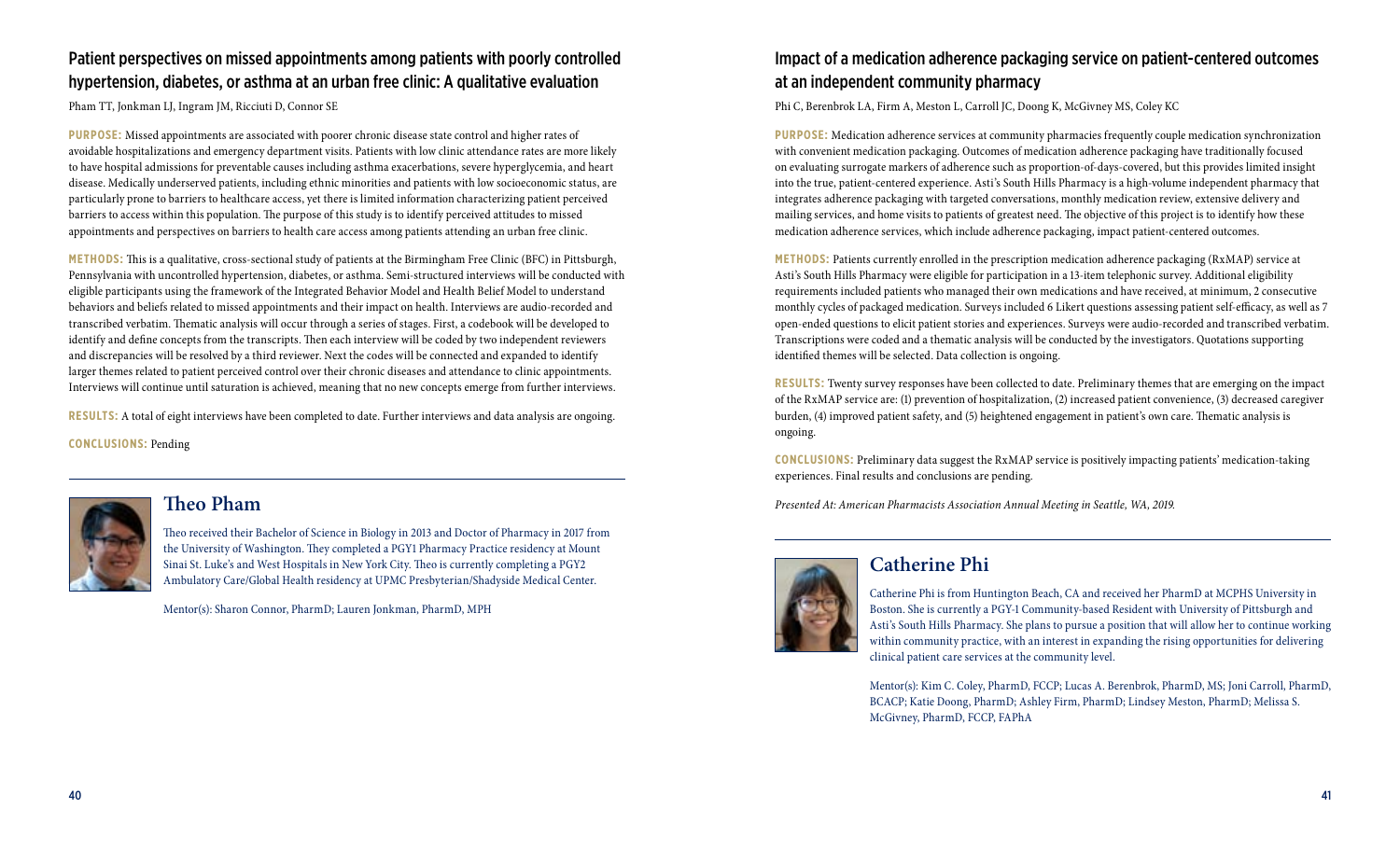#### A multi-disciplinary approach to improving penicillin allergy documentation and peri-operative antibiotic prescribing in surgical patients

Raghavan A, Campbell RJ, Pickering AJ

**PURPOSE:** Patients with a reported penicillin allergy often receive second-line antibiotics for peri-operative prophylaxis, which is associated with higher rates of surgical site infection (SSI) compared to first-line, beta-lactam antibiotics. A multidisciplinary approach to penicillin allergy review prior to surgery will increase the number of patients placed on preferred antibiotics.

**METHODS:** All patients receiving total hip or total knee replacement, and hysterectomy surgeries at UPMC St. Margaret were retrospectively reviewed (Nov 2017-Feb 2018/ Pre-period). Prospectively (Nov 2018-Feb 2019/ Postperiod) all patients satisfying inclusion criteria were audited daily for correct antibiotic prescription. The intervention included education to surgical services followed by an algorithm created for pharmacists to guide appropriate perioperative antibiotic selection. The main outcome was the number of patients placed on preferred peri-operative antibiotics.

**RESULTS:** In the pre-period, 307 patients underwent qualified surgeries, of which 255 patients (83%) were placed on preferred antibiotics, versus in the post-period, out of 300 patients, 274 patients (91%) received the correct antibiotics (p<0.01), 95% CI for difference in proportions 8% [3%-14%]. For patients with non-severe penicillin allergies, in the pre-period, 6/34 (18%) versus post-period 9/16 (56%) were placed on preferred antibiotics (p<0.01), 95% CI for difference in proportions 38% [11%-61%]. Statistical analyses consisted of both testing and estimating the difference between two binomial proportions. P<0.01 was considered statistically significant.

**CONCLUSIONS:** A multidisciplinary peri-operative penicillin allergy review increased the number of patients placed on preferred antibiotics.

![](_page_22_Picture_6.jpeg)

#### **Archana Raghavan**

Archana received her PharmD from Virginia Commonwealth University and completed her pharmacy pre-requisites from the University of Arizona. She will complete her PGY1 residency program at UPMC St. Margaret in June. This year she will be continue her training as a PGY2 in geriatrics at UPMC St. Margaret. Archana's current professional interests include chronic disease state management of older adults. Other interests include exploring new restaurants and sites in Pittsburgh.

Mentor(s): Ronald J. Campbell, PharmD, BCPS, Aaron J. Pickering, PharmD

#### Association of Antidementia Therapies with Time to Skilled Nursing Facility Admission and Cardiovascular Events Among Elderly Adults with Alzheimer Disease

San-Juan-Rodriguez A, Zhang Y, He M, Hernandez I

**PURPOSE:** To date, no study has compared time to skilled nursing facility (SNF) admission and cardiovascular events across medications available to treat Alzheimer disease. This study aimed to compare time to SNF admission and cardiovascular events between acetylcholinesterase inhibitor (AChEI) monotherapy, memantine hydrochloride monotherapy, and combination therapy with an AChEI and memantine in treating elderly adults with Alzheimer disease.

**METHODS:** Using 2006-2014 Medicare Part D data, we identified all patients newly diagnosed of Alzheimer´s disease in 2007-2013 and selected those who initiated antidementia treatment after diagnosis. Our sample included 44,424 participants initiating monotherapy with an AChEI (36,463 donepezil, 6,950 rivastigmine, and 1,011 galantamine), 11,809 monotherapy with memantine, and 17,242 combination therapy with an AChEI and memantine. The primary outcome was the composite of acute myocardial infarction, bradycardia, syncope, atrioventricular block, QT interval prolongation, and ventricular tachycardia; secondary outcomes included the risk of each of these events. We constructed Cox proportional hazard models adjusted by multiple covariates to compare outcomes between groups. We used Bonferroni correction to control for the increased rate of Type I error associated with 3 pairwise comparisons.

**RESULTS:** There was no difference in time to SNF admission across treatment groups. The risk of any cardiovascular side effect was higher for AChEI monotherapy (hazard ratio [HR] 1.07; 95%CI 1.02-1.12) and for combination therapy (HR 1.07; 95%CI 1.01-1,12) compared to memantine monotherapy. Results for the composite outcome were mostly driven by differences in the risk of bradycardia and syncope, which were higher for AChEI monotherapy (HR 1.14; 95%CI 1.05-1.22 for bradycardia and 1.09; 95%CI 1.03-1.16 for syncope) and for combination therapy (1.12; 95%CI 1.03- 1.22 for bradycardia and 1.14; 95%CI 1.06-1.21 for syncope)

**CONCLUSIONS:** Time to SNF admission did not differ across treatment groups, but memantine monotherapy was associated with a 7% lower risk of cardiovascular events compared with both AChEI monotherapy and combination therapy with an AChEI and memantine.

![](_page_22_Picture_16.jpeg)

#### **Alvaro San-Juan-Rodriguez**

I earned my PharmD from the University of Navarra (Spain) in 2017. Following my graduation, I was appointed as Research Fellow at the University of Pittsburgh. This fellowship, jointly offered by the UPMC Center for High Value Health Care and the University of Pittsburgh School of Pharmacy, aims to train future pharmacoeconomics and outcomes research experts. As part of my fellowship, I am also pursuing a MSc in Health Services Research and Policy at the University of Pittsburgh Graduate School of Public Health. My research interests include outcomes research, pharmacoepidemiology, pharmacoeconomics, and pharmaceutical policy.

Mentor(s): Inmaculada Hernandez, PharmD, PhD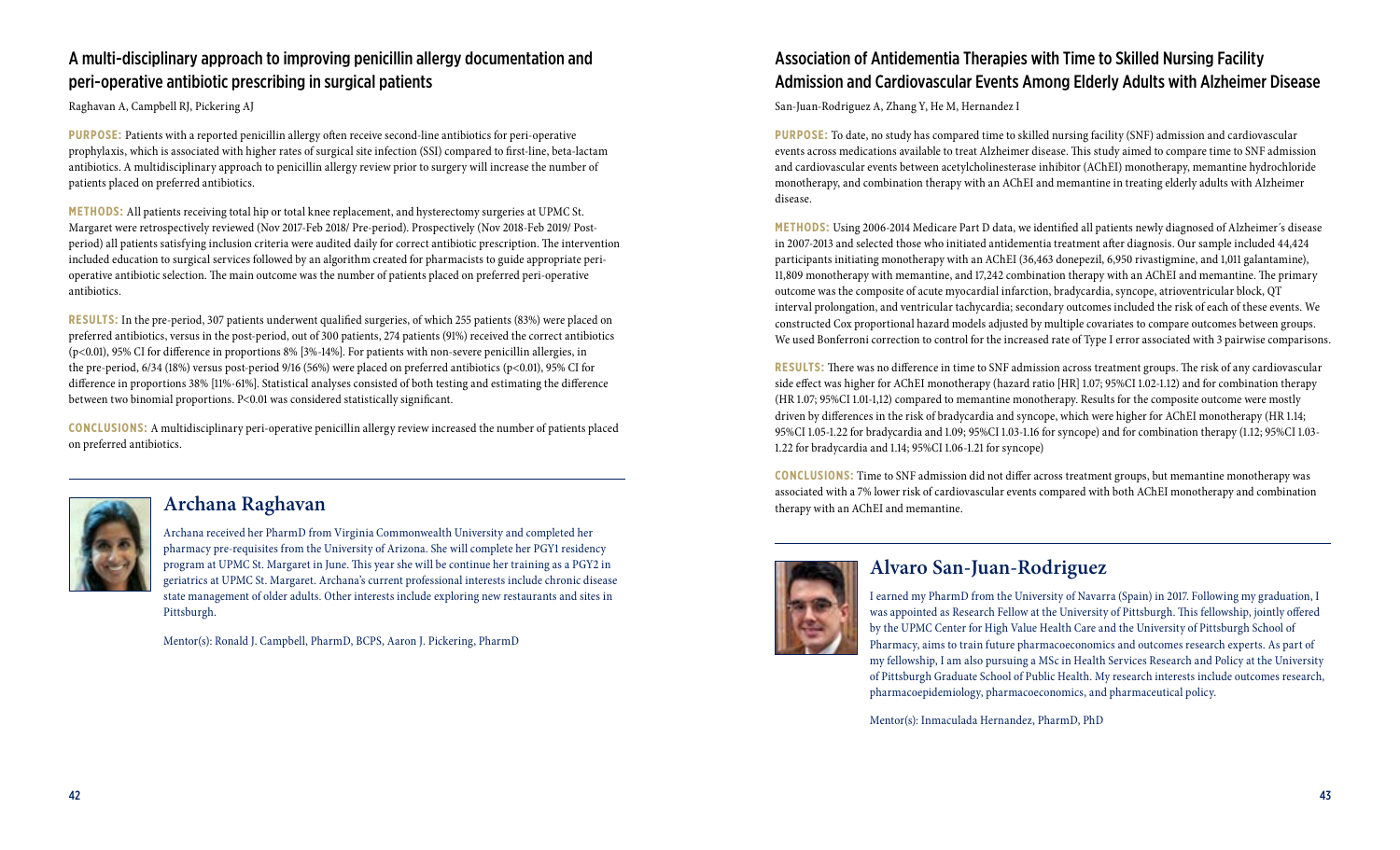#### Inpatient treatment of skin and soft tissue infections and corresponding 30-day readmission rate

Schoenle MK, Adalja AA, Weber D, Volosky R, Zisko J, Marini R, McCreary E, Oleksiuk LM

**PURPOSE:** Skin and soft tissue infections (SSTIs) result from microbes invading the skin or soft tissues below it. If a patient is readmitted to the hospital within 30 days due to an SSTI, the institution's 30-day risk-standardized readmission rate increases. This event can negatively affect Medicare and Medicaid reimbursement. The aim of this study is to describe current inpatient SSTI treatment practices at UPMC Presbyterian Shadyside and to identify areas for improvement.

**METHODS:** A retrospective chart review was conducted on patients admitted to UPMC Presbyterian Shadyside in January, April, July, or October of 2018 with an ICD-10 code indicating abscess (L02) or cellulitis (L03). Patients were excluded if they were less than 18 years old, were diagnosed with septic shock, diabetic foot infection, necrotizing infection, bacteremia, fungemia, osteomyelitis, septic arthritis, prosthetic joint infection, Morel-Lavallee lesion, infective endocarditis, chronic maxillary sinusitis, myositis, mycobacteria infection, intraabdominal infection, or perforated abdominal ulcer during admission, had a history of hidradenitis suppurativa, or whose cellulitis was miscoded. The primary objective of this study was to describe current treatment practices for patients who are hospitalized with SSTIs at UPMC Presbyterian Shadyside. The secondary objectives were to determine the rates of allcause and SSTI-related 30-day emergency department (ED) visits and hospital readmissions. The results were analyzed via descriptive statistics and Chi-Square test.

**RESULTS:** A total of 113 patient encounters were included. Seventy-seven (68%) and 36 (32%) patients presented with nonpurulent and purulent SSTIs, respectively. Twenty-seven (24%) patients had an Eron classification score of 1 without documented failure of prior outpatient antibiotic therapy. The most common antibiotic regimens were vancomycin monotherapy (33%) and cefazolin monotherapy (20%). The median total duration of antibiotic therapy was 12 days (range 1-25). Total antibiotic duration was > 14 days in 32 (28%) patient encounters. The rates of 30-day allcause (SSTI-related) ED visits and hospital readmissions were 9% (4%) and 17% (12%), respectively.

**CONCLUSIONS:** The results of this study suggest that patients admitted to UPMC Presbyterian Shadyside with SSTIs often received extended antibiotic treatments beyond the 14 days recommended by the IDSA guidelines. The calculated SSTI-related readmission rate is comparable to the 2010 national average. Quality improvement interventions are likely needed to help curb unnecessary antibiotic utilization and decrease readmissions in this patient population.

![](_page_23_Picture_6.jpeg)

### **Marilyn Schoenle**

Marilyn Schoenle is originally from Ann Arbor, Michigan. She received her Doctor of Pharmacy from Butler University in Indianapolis, Indiana. Her professional areas of interest include ambulatory care, geriatric medicine, and interprofessional education. Next year, Marilyn will continue her training in the UPMC Presbyterian-Shadyside PGY-2 ambulatory care program's family medicine track.

Mentor(s): Louise Oleksiuk, PharmD, BCP

#### Evaluation of prospective G6PD assessment on incidence of dapsone-induced methemoglobinemia in abdominal transplant recipients

Sheridan ER, Johnson HJ, Rivosecchi RM

**PURPOSE:** Sulfamethoxazole-trimethoprim is recommended as the first-line agent for prevention of *pneumocystis jirovecii* pneumonia (PJP) in solid-organ transplant recipients. However, it is estimated an average 3% of the population has an allergy or intolerance to drugs containing sulfonamide moieties. Dapsone, the recommended alternative, is metabolized to acetylated and hydroxylated metabolites thought to be responsible for the high incidence of hematologic adverse effects, namely methemoglobinemia. Risk for developing methemoglobinemia increases with decreased glucose-6-phosphate-dehydrogenase (G6PD) levels, which result from an inherited genetic mutation in the red blood cell enzyme G6PD. The purpose of this study was to determine the utility of prospective G6PD testing in predicting the incidence of methemoglobinemia in abdominal transplant patients receiving dapsone for prevention of PJP.

**METHODS:** This was a retrospective, observational quality improvement project of abdominal transplant recipients, including kidney, liver, pancreas, small bowel, or any combination thereof, transplanted between January 1, 2010 and September 30, 2018. Patients who had an order for dapsone and, in a separate analysis, patients who had results from G6PD testing, were analyzed for development of methemoglobinemia (methemoglobin > 1.5%) during the course of PJP prophylactic therapy. The association of G6PD level or dapsone treatment and incidence of methemoglobinemia was assessed using a Fisher's exact test.

**RESULTS:** Of 345 patients, 273 (79%) underwent G6PD testing and 240 (70%) patients received dapsone for PJP prophylaxis. The median G6PD level was 9.0 (4.6-13.5), with three patients considered G6PD enzyme deficient. Transplanted organs included 204 kidneys, 105 livers, 2 pancreases, 11 kidney/liver, 16 kidney/pancreas, 2 liver/ pancreas, and 1 liver/pancreas/small bowel. Determination of the relationship between G6PD result and the incidence of methemoglobinemia is pending.

**CONCLUSIONS:** Pending

![](_page_23_Picture_16.jpeg)

#### **Erica Sheridan**

Erica is a PGY-1 pharmacy resident at UPMC Presbyterian. Originally from Cleveland, OH, Erica received her PharmD and MBA from the University of Toledo College of Pharmacy and Pharmaceutical Sciences. Her professional areas of interest include cardiology, anticoagulation, and academia. Upon completion of her PGY-1, Erica will complete a PGY-2 cardiology pharmacy residency at the University of Kentucky in Lexington.

Mentor(s): Heather J. Johnson, PharmD, BCPS; Ryan M. Rivosecchi, PharmD, BCCCP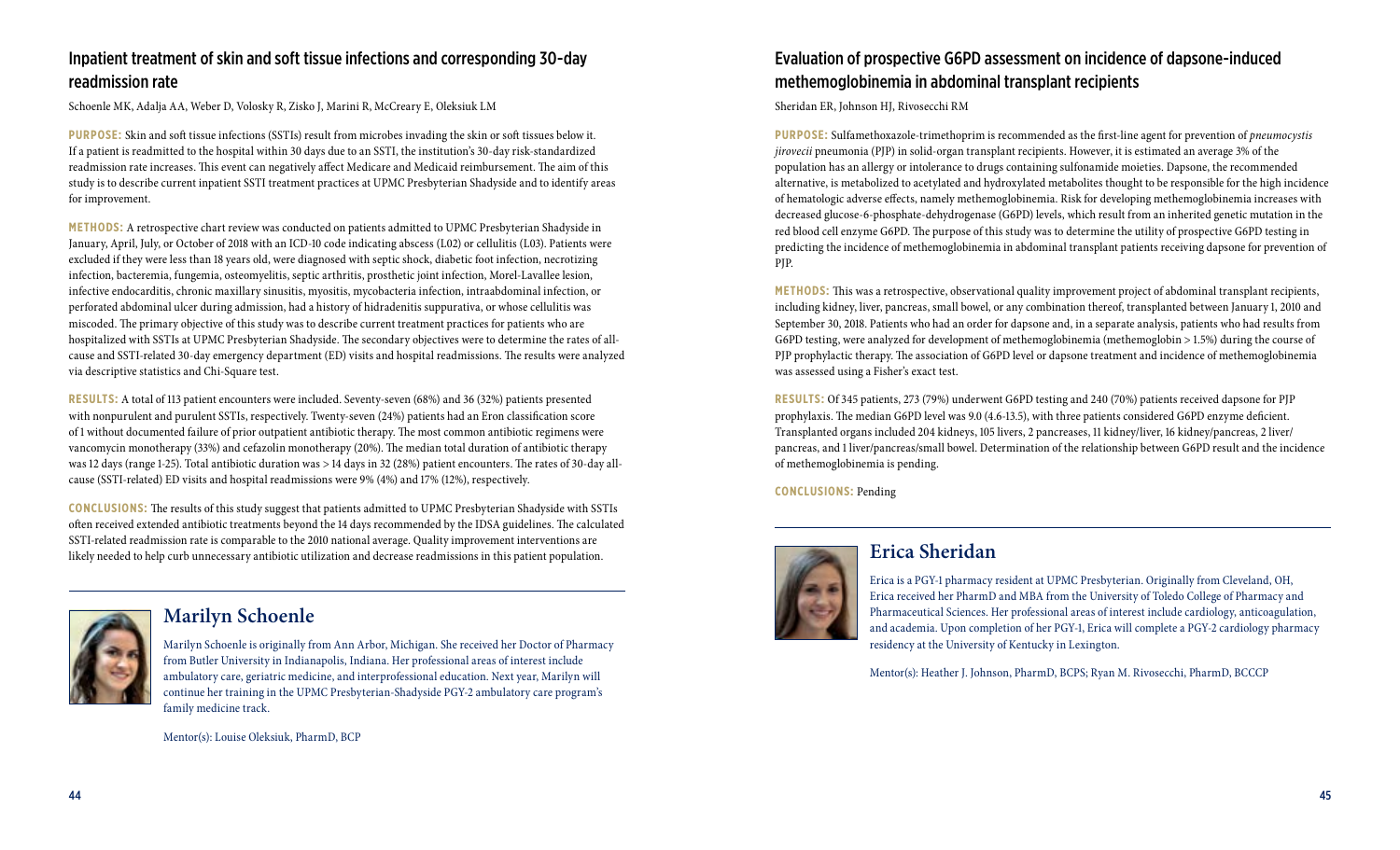#### Evaluation of Parenteral Nutrition at UPMC Children's Hospital of Pittsburgh

Sparks MK, Shenk J, Martin E, Sevilla W

**PURPOSE:** Ensuring adequate nutrition in pediatric patients is important, and it is associated with better clinical outcomes. Although enteral nutrition is preferred, parenteral nutrition (PN) may be appropriate when caloric needs cannot be met enterally. Parenteral nutrition is associated with complications including catheter infection and parenteral nutrition-associated liver disease. According to the American Society for Parenteral and Enteral Nutrition (A.S.P.E.N.) standards for nutrition support in pediatric hospitalized patients, there is a critical need for an organized interdisciplinary nutrition support team, which may lead to increased use of enteral nutrition, decreased use of PN, and decreased mortality rate. The objective of this study is to assess the current use of PN at UPMC Children's Hospital of Pittsburgh (CHP) and to determine the feasibility of a separate multidisciplinary nutrition support team comprised of a physician, pharmacist, and dietician.

**METHODS:** This project was approved by the CHP quality improvement committee. A retrospective review of PN orders at CHP from August 2018 through January 2019 was conducted. The primary outcome was to determine the rate at which PN was used for appropriate indications. Indications for PN in each patient were reviewed for appropriateness based on CHP institutional PN guidelines. Secondary outcomes included lipid product use, cost of PN, rates of CLABSIs, and PN error rates. The cost to produce PN was estimated based on purchasing data, and was categorized into drug, supply, and labor costs. Errors were categorized by severity and where in the process the error occurred. Descriptive statistics and Microsoft Excel were used to analyze data. All outcomes were analyzed to determine the feasibility of a nutrition support team at CHP.

**RESULTS:** Pending completion

**CONCLUSIONS:** Pending completion

![](_page_24_Picture_6.jpeg)

#### **Meredith Sparks**

Meredith Sparks received her PharmD from the University of Pittsburgh in 2018. She is currently a PGY1 resident at UPMC Children's Hospital of Pittsburgh. Upon completion of her residency, she has accepted a pharmacist position at the Levine Cancer Institute in Charlotte, NC. In her spare time, Meredith enjoys playing trivia, singing, traveling, and spending time with family and friends.

Mentor(s): Jennifer Shenk, PharmD, BCPPS, Erica Martin, PharmD, BCPS, Wednesday Sevilla, MD

#### Risk factors associated with enzyme-mediated carbapenem-resistance in Enterobacteriaceae

Sarah L. Spitznogle, PharmD and Brian A. Potoski, PharmD, BCPS-AQID

**PURPOSE:** Carbapenems have traditionally been employed as "last line of defense" therapy against gram-negative multi-drug resistant organisms. Recently, there has been an increase in carbapenem resistance worldwide, which significantly limits antimicrobial treatment options and poses a direct therapeutic threat. Carbapenem-resistant *Enterobacteriaceae* (CRE) hastily spreads amongst hospitalized patients and carries a high mortality rate. These characteristics illustrate the necessity for prompt identification of individuals at risk for CRE infection. Several studies have investigated risk factors for CRE acquisition, however, current literature lacks the assessment of risk factors in CRE bacteremia. This study aims to identify risk factors for enzyme mediated CRE bacteremia, using the casecase control study design. Prompt characterization of these risk factors may help to decrease the mortality burden accompanied with CRE infection and may revolutionize the clinical use of novel antimicrobials.

**METHODS:** This was a single center, retrospective, case-case control study which evaluated patients with first time positive blood cultures for CRE. The Institutional Review Board approved this study prior to data collection. Patients were included if they presented to the UPMC Presbyterian campus from 01/01/2008 - 06/30/2016, with a first-time positive blood culture for carbapenem susceptible *Enterobacteriaceae* (*Klebsiella* spp*. or E. coli*), or a first-time positive blood culture for carbapenem-resistant *Enterobacteriaceae*. Patients with negative blood cultures at UPMC Presbyterian during that time frame were matched to the CRE arm based on age, gender, and certain comorbidities. Patients were excluded if they had prior episodes of *Enterobacteriaceae* bacteremia. Deidentified data were collected by an honest broker and recorded in a password protected file.

**RESULTS:** Results in progress.

**CONCLUSIONS:** pending

![](_page_24_Picture_16.jpeg)

### **Sarah Spitznogle**

Sarah is originally from Buffalo, NY and received her PharmD from the University at Buffalo School of Pharmacy and Pharmaceutical Sciences in 2018. She is a current PGY-1 pharmacy resident at UPMC Presbyterian and will be completing a PGY-2 in Infectious Diseases next year at the University of Texas MD Anderson Cancer Center in Houston, TX.

Mentor(s): Brian A. Potoski, PharmD, BCPS-AQID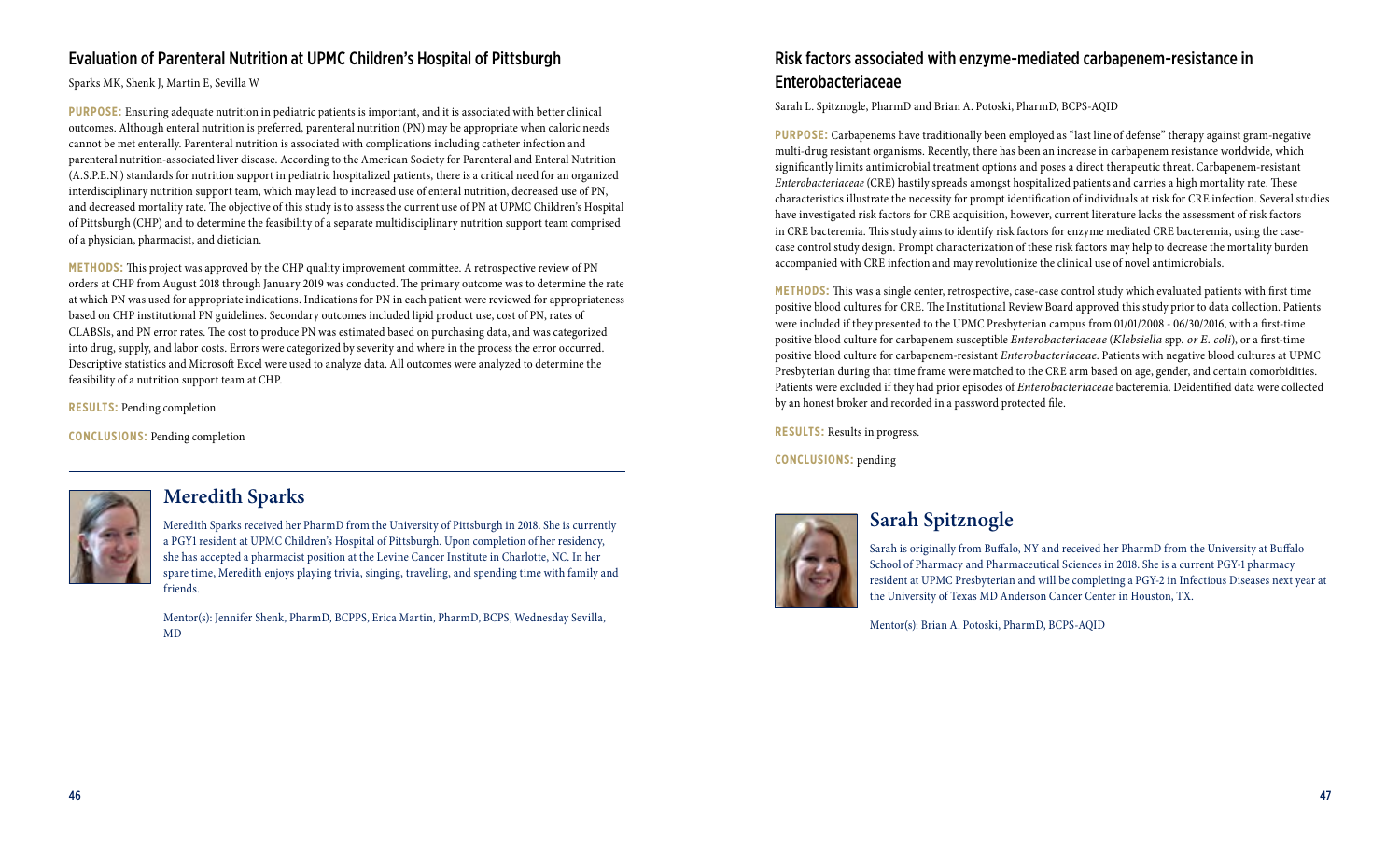#### Antithrombotic use and outcomes among genotyped post-PCI patients

Uber RB, Empey PE, Stevenson JM, Coons JC

**PURPOSE:** Patients who undergo percutaneous coronary intervention (PCI) are prescribed aspirin and a P2Y12 inhibitor following stent placement. Due to comorbid conditions, some patients receive anticoagulation with warfarin, low molecular weight heparin (LMWH), or direct oral anticoagulants (DOACs) as well. At UPMC Presbyterian, CYP2C19 genotype is used in clinical care to identify patients with high risk of major adverse cardiac events (MACE) on clopidogrel. Previous research has demonstrated that CYP2C19 genotype may also predict risk of bleeding with clopidogrel. Research concerning the effect of CYP2C19 genotype on bleeding in anticoagulated post-PCI patients has not been previously been published.

**METHODS:** Patients who presented to UPMC Presbyterian for PCI who had a genetic result returned for CYP2C19, had at least 90 days of follow-up post-PCI, and were prescribed clopidogrel were included. Electronic health record (EHR) data was utilized for all outcomes. Bleeding was determined using modified Thrombolysis in Myocardial Infarction (TIMI) and Global Use of Strategies to Open Occluded Coronary Arteries (GUSTO) defining criteria. The primary analysis compared 90-day bleeding rates between individuals on anticoagulation and those who were not. For our pharmacogenetic analysis of anticoagulated patients, we compared bleeding incidence between those who were CYP2C19 gain of function (GOF) allele carriers and non-GOF allele carriers. The secondary outcome was 90-day MACE incidence. Chi square tests were used for nominal data and unpaired t-tests were used for continuous data.

**RESULTS:** 413 patients met selection criteria. Of these, 73 received anticoagulation and 340 did not. 90-day bleeding rates among anticoagulant users and non-users were 32.8% and 13.8%, respectively (p=0.0002). 90-day MACE rates were 8.2% and 5.9% (p=0.63). In patients who received anticoagulation, bleeding incidence was not associated with GOF carriers status (35.5% and 31%, among carriers and non-carriers respectively; p=0.88).

**CONCLUSIONS:** Among post-PCI patients treated with clopidogrel, those who are placed on anticoagulation have higher bleeding rates compared to those not receiving anticoagulation. MACE rates appear to be comparable in those who are anticoagulated than those who are not. Although not statistically significant, CYP2C19 GOF allele carriers trended toward bleeding more than non-GOF allele carriers when on anticoagulation.

![](_page_25_Picture_6.jpeg)

#### **Ryley Uber**

Ryley Uber is a 2015 Bachelor of Science in Pharmaceutical Sciences graduate and a 2018 PharmD graduate of Cedarville University. He is the first-year clinical pharmacogenomics fellow at the University of Pittsburgh. He wishes to continue using his knowledge of pharmacogenomics to research and develop treatment strategies for patients with unmet medical needs.

Mentor(s): Philip Empey, PharmD, PhD; James Coons, PharmD, BCPS; James Stevenson, PharmD, MS

#### Statin Therapy Assessment and Team-based Integrative partNership (STATIN)

Weinstein, SD, Koenig, ME

**PURPOSE:** Quality measures are tools which assist in ensuring patients receive the highest level of care. These measurements are associated with reimbursement. Pharmacists in primary care are in a unique position to optimize medication for patients to improve health care quality and performance measures, however the ideal workflow for implementation has not been determined. This project will determine if an interprofessional, team-based, population health focused collaboration can improve percentage of patients with diabetes (DM) and/or coronary artery disease (CAD) to be appropriately on statin therapy.

**METHODS:** All patients within an outpatient family health center, who have the diagnosis of DM or CAD and who currently do not have a statin medication on their medication list will be identified. An interprofessional team consisting of a family medicine resident and a pharmacy resident will determine appropriateness of statin initiation using current guidelines. Patients eligible for statin initiation will be called by the team. If the patient is not able to be reached after three attempts, a letter will be sent. If initiation is not appropriate, reasoning will be documented in the patient's chart. Various descriptive statistics will be used to describe the impact of the population health collaboration. This project was approved by the medical center's Quality Improvement Review Committee.

**RESULTS:** In progress

**CONCLUSIONS:** Pending

![](_page_25_Picture_16.jpeg)

#### **Sara Weinstein**

Sara is from Tucson, Arizona, and received her PharmD from the University of Arizona School of Pharmacy in 2017. She completed at PGY-1 Pharmacy Residency at UPMC St. Margaret and continued her training as a PGY2 in family medicine at UPMC St. Margaret. Her professional interests include family medicine, chronic disease state management and academia.

Mentor(s): Marianne E. Koenig, PharmD, BCPS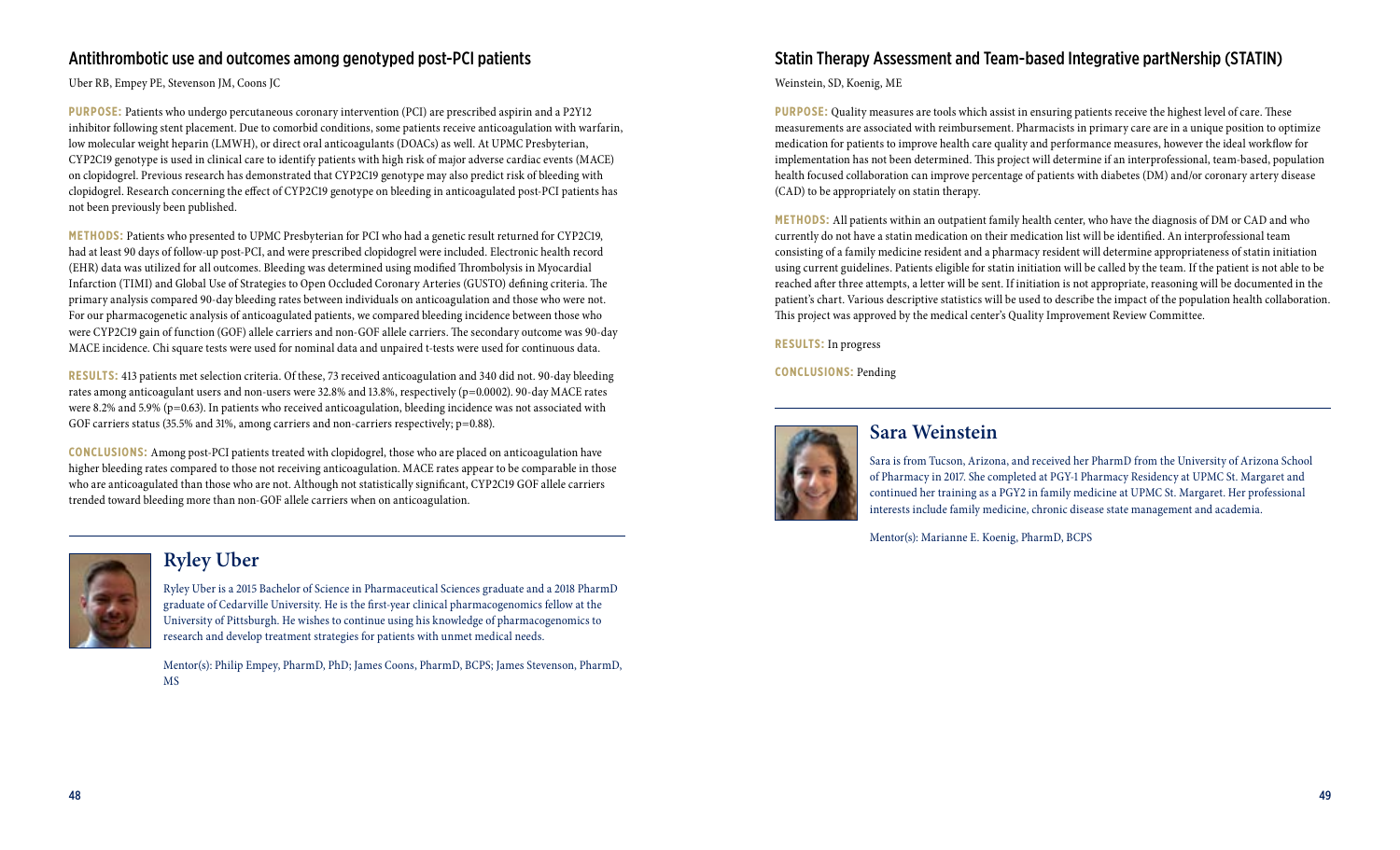#### Supporting Patient Educators to Reduce Patient Harm

Anne Williams, PharmD

**PURPOSE:** The reduction of harm associated with anticoagulation therapy has been a focus of the Joint National Committee's National Patient Safety Goals (JNC NPSG) over the past decade. The JNC NPSG also highlights face-toface patient education and standardized practices to reduce this harm. To address these goals, UPMC St. Margaret launched a bed-side pharmacy anticoagulation education consult service in January 2018. Through this service pharmacists have provided over 800 patient education sessions. However, there lacks a standardized protocol for providing inpatient anticoagulation education. This project aims to standardized inpatient, pharmacist-led patient education regarding anticoagulation therapy to improve intra-pharmacist consistency and pharmacist comfort as educators.

**METHODS:** This study is a quality improvement initiative conducted in an inpatient orthopedic unit at UPMC St. Margaret. Pharmacists' comfort providing education was assessed via anonymous surveys. Data regarding consistency of education was collected via direct observation. Surveys and observations were conducted prior to and after education standardization. Education standardization was developed according to pre-standardization results and the Michigan Anticoagulation Quality Improvement Initiative (MAQI) Toolkit. The primary objective is to compare pharmacists' perspectives and consistency of patient education prior to and after protocol standardization.

**RESULTS:** Research is in progress.

**CONCLUSIONS:** The results of this study have the potential to demonstrate the importance of providing standardized protocols to support patient education. In doing this, it may serve as a model for other institutions.

![](_page_26_Picture_6.jpeg)

#### **Anne Williams**

Anne received her PharmD from the University of Maryland, School of Pharmacy and is currently at UPMC St. Margaret completing a PGY-1 Pharmacy Practice Residency and Faculty Development Fellowship. Upon completion, Anne will continue her training at St. Margaret, completing a PGY-2 Ambulatory Care Pharmacy Resident.

Mentor(s): Alex Rivosecchi, PharmD

#### High-Risk Medications in Older Adults with a History of Falls

Wilson E, Leman K, D'Amico F, Sakely H

**PURPOSE:** Approximately a third of community-dwelling people aged 65 years and older fall at least once per year. Injurious falls such as falls leading to hip fractures are devastating and significantly impact patients' quality of life. Medication burden is a significant contributor to patients' fall risk. An updated Beers Criteria was released this year and highlights potentially inappropriate medications older adults, outlining specific medication classes that may pose a risk in patients with a history of falls or fracture. Orthostatic hypotension (OH) has also been shown to be an independent risk factor for falls in older adults, upwards of 20% of the population over age 65 have OH. Risk factors for OH include medications such as antihypertensives. The purpose of this study is to describe the current practice of an outpatient geriatrics primary care center in terms of high-risk medication use in patients who have been hospitalized for a fall.

**METHODS:** Patients were identified through admission ICD-10 billing codes for a fall. Inclusion criteria includes primary care physician (PCP) within the geriatric practice and hospital admission within the hospital system for a fall between October 1, 2015 and December 31, 2017. Medications upon admission and discharge were collected as well as orthostatic vitals and demographic information. Patients were noted to have a PCP office visit 6 months prior to and/or following the admission, and medication changes and vitals at these visits were also collected.

**RESULTS:** The average age of patients included in this analysis was 84 years old and 76% were female. 51.7% of patients had changes to high-risk medications during their hospital stay, and 29.3% of patients had changes to antihypertensive medications. Orthostatic vitals were checked on 22.4% of patients during hospital admission. 63.8% of patients hospitalized for a fall were discharged to a skilled nursing facility. Ongoing data analysis will include evaluating specific medication classes used during hospitalization and outpatient office visits, as well as outcomes such as recurrent falls and death.

**CONCLUSIONS:** Pending ongoing data collection

*Presented At: American Geriatrics Society 2019 Annual Scientific Meeting; Portland, OR; May 3, 2019*

![](_page_26_Picture_17.jpeg)

#### **Erica Wilson**

Erica is from Frederick, MD, and attended the University of Pittsburgh for both her B.S. in Bioengineering and her PharmD. She completed her PGY1 residency at UPMC St. Margaret and continued on to her PGY2 residency in Geriatrics. Her professional interests include transitions of care and deprescribing. She enjoys spending time with her husband and children, cooking, and exploring Pittsburgh.

Mentor(s): Heather Sakely, PharmD, BCPS, BCGP; Krista Leman, DO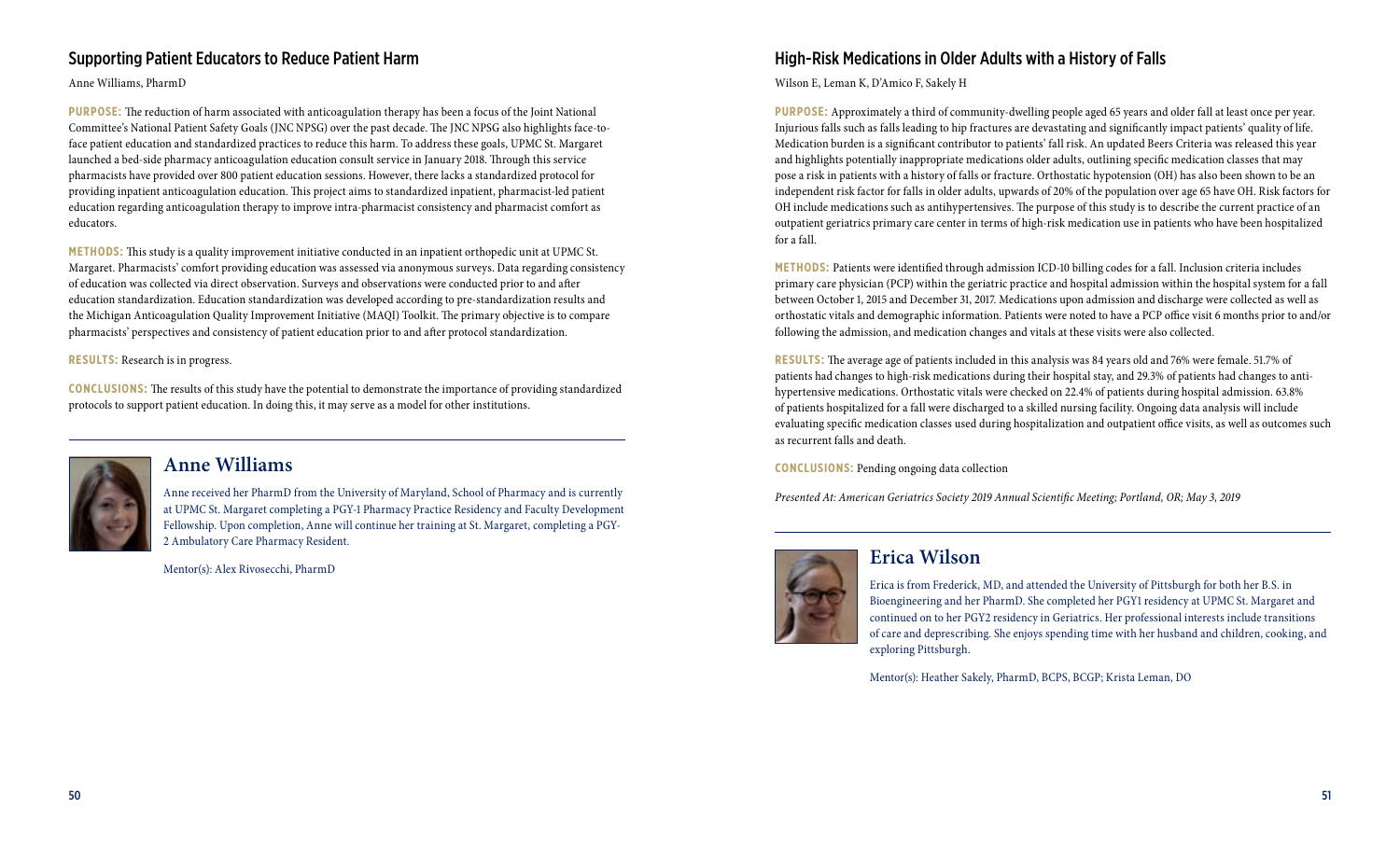#### Impact of Education and Communication on Pain Reassessment in the Emergency Department

Wissman KM, Cassidy EA, Hoy CA, Vissari T, Baumgartner, MA

**PURPOSE:** The Joint Commission has emphasized the importance of pain score reassessment for optimal pain management. However, supporting evidence to identify and improve pain score reassessment rates in the emergency department is limited. The purpose of this project was to improve pain score reassessment rates for emergency department patients with extremity pain.

**METHODS:** This project was a pre-post interventional design that took place in a community hospital emergency department. Pain reassessment rates were observed for adult patients (age, ≥18 years) who presented to the emergency department with extremity pain. Patients were excluded if they presented with chest pain, received analgesic medication for antipyretic purposes, or were discharged prior to scheduled pain reassessment. Three interventions were implemented to improve pain score reassessment rates. 1) Focus groups were completed to identify nursing barriers and educate nurses on the importance of pain reassessment to improve pain management. 2) Daily audits were utilized to communicate positive reinforcement and constructive feedback to individual nurses. 3) Weekly newsletters provided a source of ongoing education and continuous staff feedback on the department-wide rates of pain re-assessments. The frequency of pain score reassessment documentation by individual nurses was collected for three months prior to and three months after implementation of these interventions.

#### **RESULTS:** Pending

**CONCLUSIONS:** This quality improvement project will be used to promote communication, improve documentation of pain score reassessment rates, and provide patients enhanced pain management in the emergency department. It will also facilitate future research on improving pain control with the possibility of minimizing opioid use.

*Presented at the 52nd Annual Society of Teachers of Family Medicine Meeting, Toronto, Canada, 2019*

![](_page_27_Picture_7.jpeg)

#### **Kevin Wissman**

Kevin is from Albert, KS. He received his PharmD from the University of Kansas and bachelor's in science degree in psychology from Kansas State University. He is currently training as a PGY1 in pharmacy practice at UPMC St. Margaret. Next year he will complete a PGY2 in family medicine at UPMC St. Margaret. His professional interests include family medicine, global health, serving the underserved and uninsured population, and interprofessional collaboration. Outside of pharmacy Kevin enjoys cycling, hiking, backpacking, trail running, and volunteering.

Mentor(s): Megan Baumgartner, PharmD, BCPS

#### Long-acting injectable antipsychotics in the treatment of early psychosis: a naturalistic study

Yabs MC; Carr CN; Sarpal DK; Kirisci L; Fabian TJ

**PURPOSE:** Developed to improve adherence, long-acting injectable antipsychotics (LAIA) are biweekly, monthly, or tri-monthly injections that allow for patients to consistently receive their medication when they may be otherwise non-adherent on an oral antipsychotic. The objective of this naturalistic study is to evaluate the time course of LAIA initiation in early psychosis and to determine the impact of LAIA therapy on illness progression and clinical outcomes.

**METHODS:** Included in this naturalistic study were patients that were enrolled in the Services for Treatment of Early Psychoses (STEP) clinic between the years of 2013 and 2016 and filled prescriptions for antipsychotics at Forbes Pharmacy. Retrospective data on patient demographics, medications, dosages, dates of prescription fills and dates of psychiatric hospital admissions were extracted. Patients that received LAIAs were then matched with patients maintained on oral antipsychotics based on sex, age, and race. The number of psychiatric hospital admissions was compared between the two groups.

**RESULTS:** There were 286 patients that filled prescriptions for antipsychotics at Forbes Pharmacy from 2013 to 2017, 42 of which received LAIAs. The average age of those receiving LAIAs was 22.8 years for males (n=24) and 23.8 years for females (n=18). The most common LAIA prescribed was paliperidone palmitate (n=18, 43%), most often prescribed at the highest dose of 234 mg monthly (n=11). The average number of psychiatric hospital admissions per patient prior to LAIA initiation was 0.93, and after LAIA initiation was 0.31. The average number of psychiatric hospital admissions for patients maintained on oral antipsychotic therapy was 1.2.

**CONCLUSIONS:** LAIA initiation in early psychosis may correlate with better outcomes as measured by psychiatric hospitalization admissions when compared to those maintained on oral antipsychotic therapy.

*Presented At: University of Pittsburgh, Department of Psychiatry Research Day, Pittsburgh, PA, June 2018.*

![](_page_27_Picture_18.jpeg)

#### **Melanie Yabs**

Melanie is from Dallas, Texas. She received her MS in Applied Cognition and Neuroscience from the University of Texas at Dallas, and her PharmD from the University of Texas at Austin. Currently a PGY-1 pharmacy resident at UPMC Western Psychiatric Hospital, Melanie has had a long-standing interest in mental health, particularly the treatment of eating disorders and schizophrenia. In her spare time, Melanie enjoys hiking, traveling with friends, and attending festivals around town.

Mentor(s): Chelsea N. Carr, PharmD, BCPS; Deepak K. Sarpal, MD; Levent Kirisci, PhD; Tanya J. Fabian, PharmD, PhD, BCPP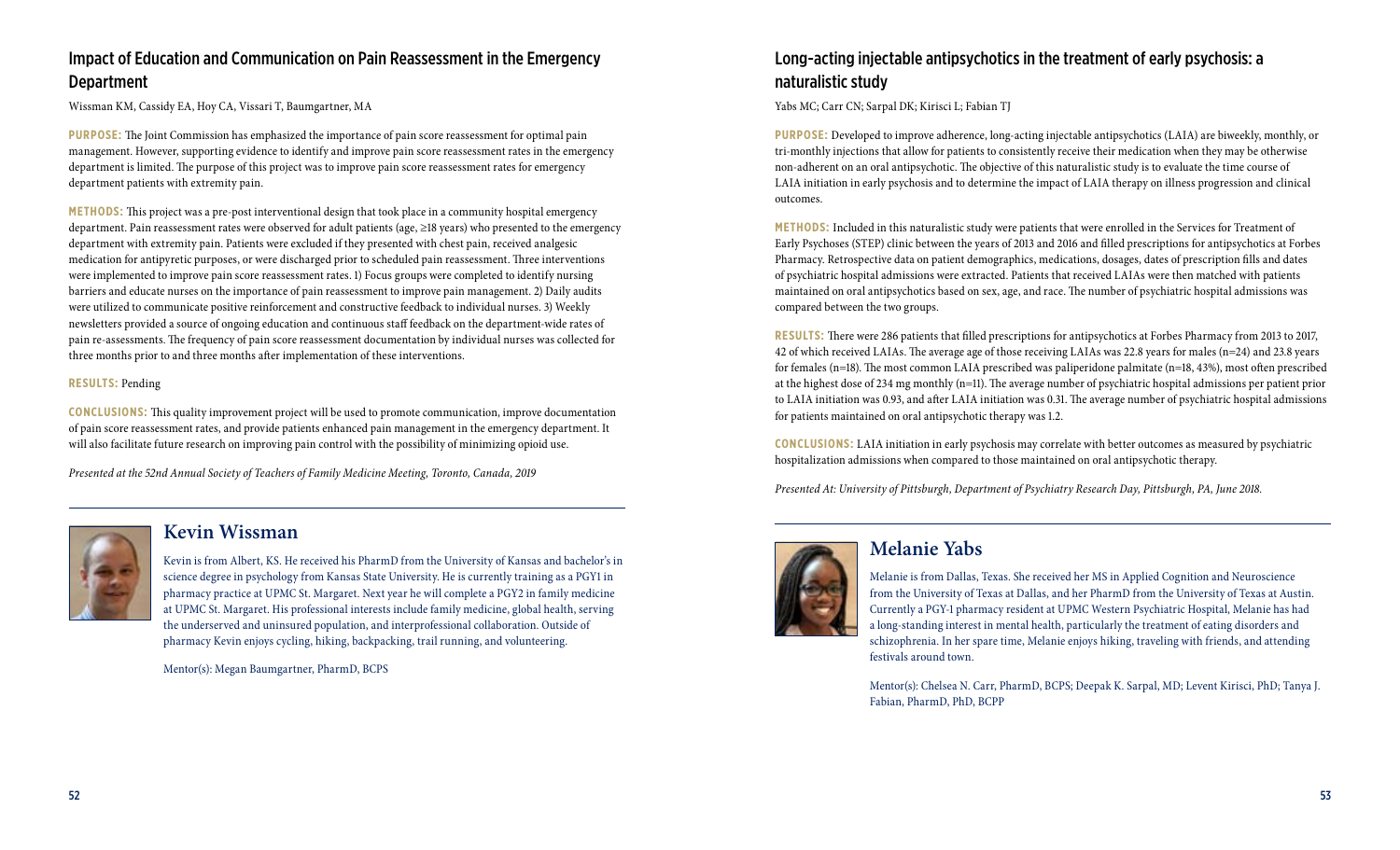#### Evaluation of Antibiotic Duration for Early Onset Sepsis Rule Out in a Neonatal Intensive Care Unit

Christine L. Zdaniewski, PharmD - PGYI Pharmacy Resident, Sarah Moffett, PharmD, BCPS - Clinical Pharmacy Specialist, UPMC Hamot Medical Center

**BACKGROUND:** Sepsis in neonates is classified as either early or late onset; early-onset sepsis typically refers to infants with sepsis onset within the first four days of life. When neonates present with risk factors or signs of early onset sepsis, antibiotics are promptly initiated due to the high morbidity and mortality associated with this disease state. Although the need for antibiotics is justified, prolonged courses are associated with risks. There is increasing data demonstrating that the majority of blood cultures that result positive during early-onset sepsis evaluation will do so within 24 to 36 hours of specimen collection.

**METHODS:** A retrospective review of neonates admitted to the NICU at UPMC Hamot that received antibiotics for early onset sepsis rule out was performed. Demographic data was collected for each patient in addition to specific blood culture, laboratory, and antibiotic data. The primary outcome for this analysis was the number of excessive doses administered to early onset sepsis rule out patients. Secondary outcomes included the number of patients being treated past 36 hours that ended up having a negative blood culture report at 48 hours, the number of additional blood culture draws between 36 and 48 hours, and the financial impact of these extra doses from pharmacy's point of view.

**RESULTS:** 200 neonatal charts were randomly reviewed for this study. 907 doses of antibiotics were administered to patients who met inclusion criteria. 90 excessive doses of antibiotics were administered to neonates that underwent the early-onset sepsis rule out and had antibiotics discontinued after the rule out period. Of the neonates that met inclusion criteria, none had a positive blood culture and none had additional blood cultures drawn between 36 and 48 hours. From a cost standpoint, \$1,243.45 was spent on doses of antibiotics administered during the rule out period; 10% of this total cost consisted of antibiotic doses administered in excess.

**CONCLUSIONS:** Based on the findings of this study, it appears that the number of antibiotic doses could safely be decreased during the 48 hour, early onset sepsis rule out period. An expected cost savings would be seen from decreased hospital length of stay and antibiotic cost savings. Additionally, there would be an overall decrease in neonatal antibiotic exposure.

![](_page_28_Picture_6.jpeg)

#### **Christine Zdaniewski**

Christine is from Erie, Pennsylvania. She received her PharmD from Duquesne University in 2018 and is currently a PGYI pharmacy resident at UPMC Hamot. She has accepted a decentralized, clinical pharmacist position at UPMC Hamot to begin after residency and plans to pursue BCPS certification.

Mentor(s): Sarah Moffett, PharmD, BCPS

### **Residency Program Contact Information**

**University of Pittsburgh School of PharmacyDepartment of Pharmacy and Therapeutics Pharmacy Residency Program**

Amy L. Seybert, PharmD, FASHP, FCCP, CHSE Chair of Pharmacy and Therapeutics, Professor 5607 Baum Boulevard Room 303 Pittsburgh, PA 15206

seyberta@pitt.edu http://pharmacy.pitt.edu/Programs/Residency/ index.php

### **Pharmacy Residency Programs**

### **Post Graduate Year 1 (PGY1)**

**Pharmacy at UPMC Presbyterian Shadyside** Director: Heather Johnson, PharmD, BCPS

**Pharmacy at UPMC Mercy** Director: Robert Simonelli, PharmD

**Pharmacy at UPMC St. Margaret** Director: Gregory Castelli, PharmD, BCPS, BC-ADM Assistant Director: Patricia Klatt, PharmD, BCPS

**Pharmacy at UPMC McKeesport** Director: Nicole D'Antonio, PharmD, BCPS

**Pharmacy at UPMC Shadyside** Director: Michele Hebda, PharmD, BCPS

**Pharmacy at UPMC Children's Hospital of Pittsburgh** Director: Jennifer Shenk, PharmD, BCPS

**Pharmacy at UPMC Hamot** Director: Brad E. Cooper, PharmD, MBA, DPLA, FCCM

**Pharmacy at UPMC Magee-Womens Hospital** Director: Julie Nowak, RPh, BCGP, FASCP

**Pharmacy at UPMC Western Psychiatric Hospital** Director: Matthew Joseph, PharmD, BCPS

**Managed Care at UPMC Health Plan** Director: Molly McGraw, PharmD, BCPS

**Managed Care at CVS Caremark** Director: Jennifer Heasley, PharmD

**Community Pharmacy: Rite Aid Pharmacy, Giant Eagle Pharmacy, Asti's Pharmacy** Director: Melissa Somma McGivney, PharmD, FCCP, FAPhA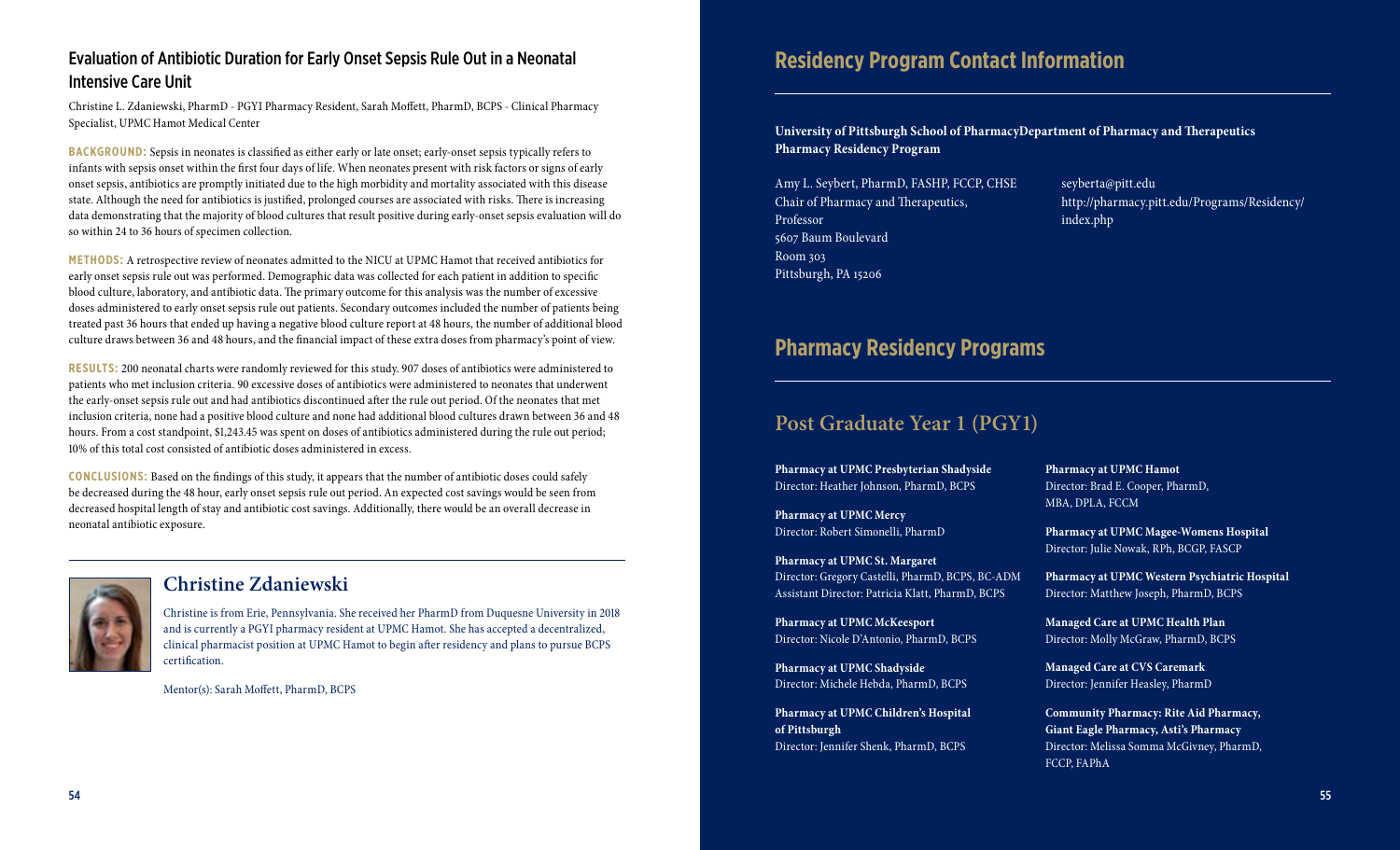## **Pharmacy Residency Programs**

# **PGY1/PGY2 Health-System Pharmacy Administration**

**UPMC Presbyterian Shadyside** Director: Alfred A. L'Altrelli, PharmD

### **Post Graduate Year 2 (PGY2)**

**Ambulatory Care at UPMC Presbyterian Shadyside** Director: Deanne Hall, PharmD, CDE, BCACP Global Health Track Coordinators: Sharon Connor, PharmD, Lauren Jonkman, PharmD, BCPS Traditional Track Coordinator: Trisha Miller, PharmD, BCACP

**Ambulatory Care at UPMC St. Margaret** Director: Roberta M. Farrah PharmD, BCPS, BCACP

**Cardiology at UPMC Presbyterian Shadyside** Director: James Coons, PharmD, FCCP, BCPS-AQ Cardiology

**Critical Care at UPMC Presbyterian Shadyside** Director: Pamela Smithburger, PharmD, MS, BCPS, BCCCP, FCCP

**Geriatrics at UPMC St. Margaret**  Director: Heather Sakely, PharmD, BCPS, BCGP

**Oncology at UPMC Cancer Centers**  Director: James Natale, PharmD, BCOP

**Psychiatric Pharmacy at Western Psychiatric UPMC Western Psychiatric Hospital**  Director: Chelsea N. Carr, PharmD, BCPP

**Solid Organ Transplantation at UPMC Presbyterian Shadyside** Director: Kristine Schonder, PharmD